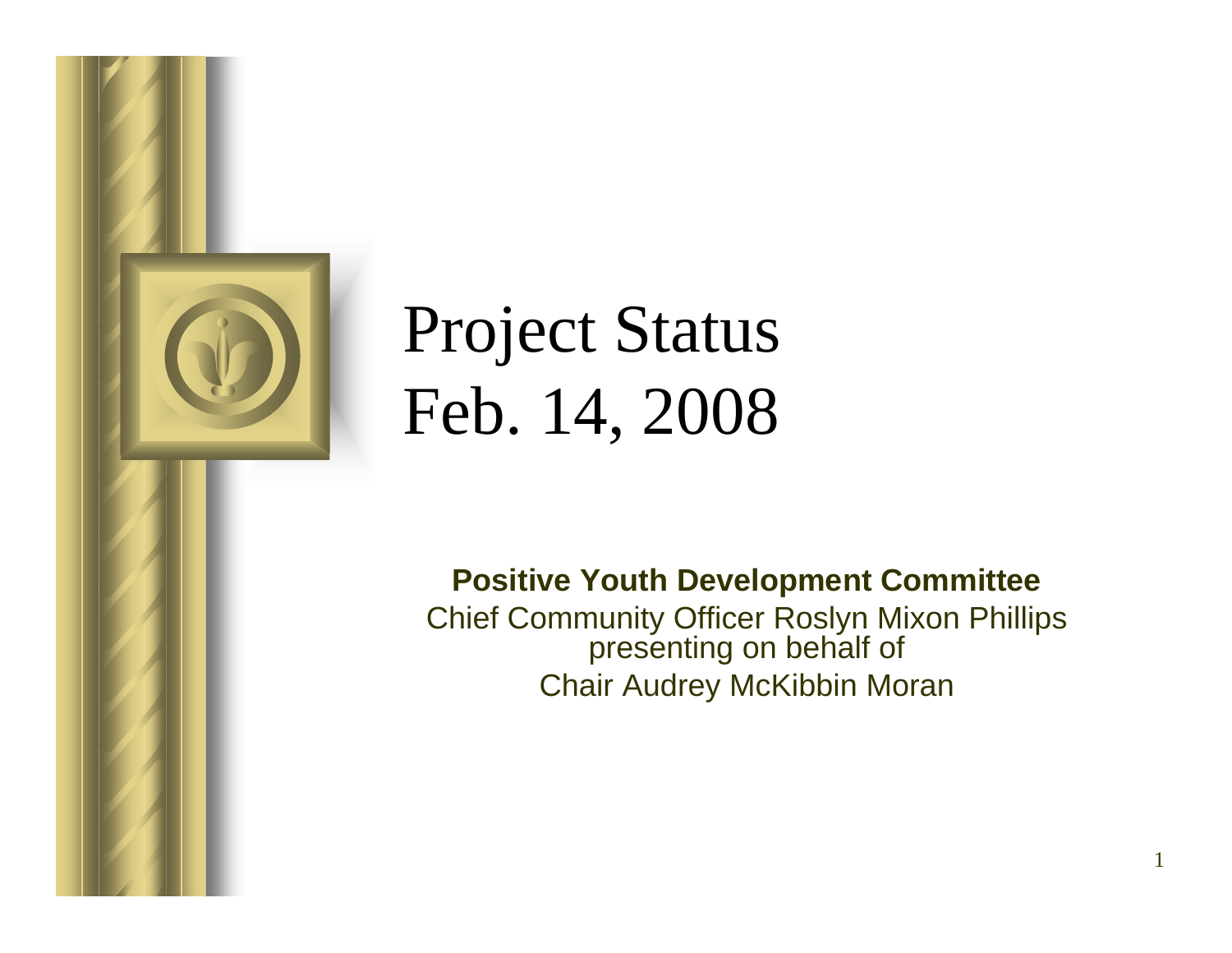## Status Summary

- z **Dec. 21, 2007 Initial meeting**
- z **Jan. 9, 2008 Addressed** *Mentoring and Volunteerism* **charge**
	- **Super Bowl-level passion/involvement needed**
	- **Chamber should be a lead mentor recruiter**
	- **Hart Committee 3,500 mentors currently in place/ 45,000 children in need**
	- **\$4-5 million needed to fully fund Take Stock**
	- **Commitment/Resources/Structure/Unity**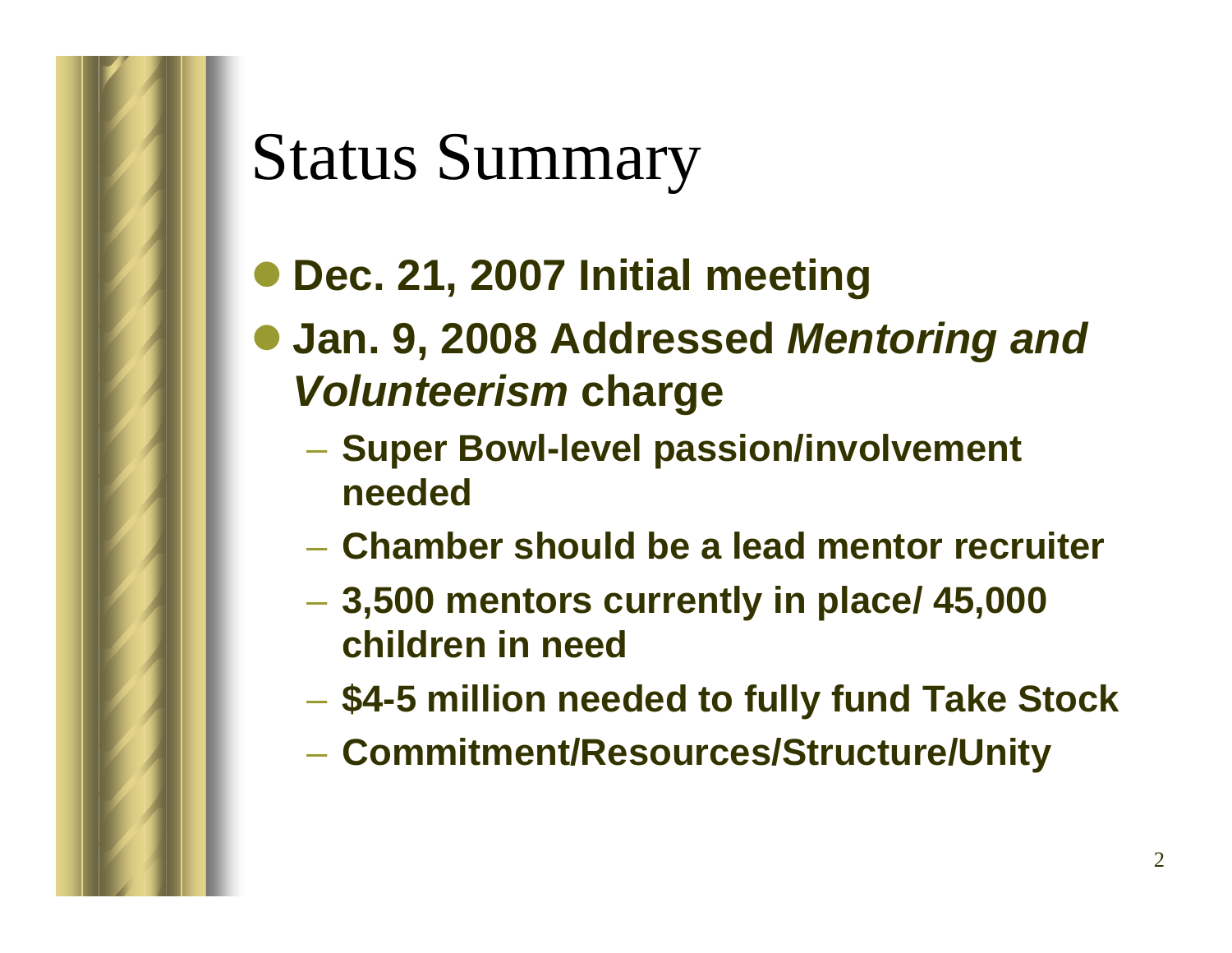## Status Summary

 $\bullet$  **Jan. 23, 2008 Developed Action Items for** *Mentoring and Volunteerism* **charge**

- **Mayor to lead effort to grow mentoring in Jacksonville**
- **Provide comprehensive training for individuals working with youth and for young parents**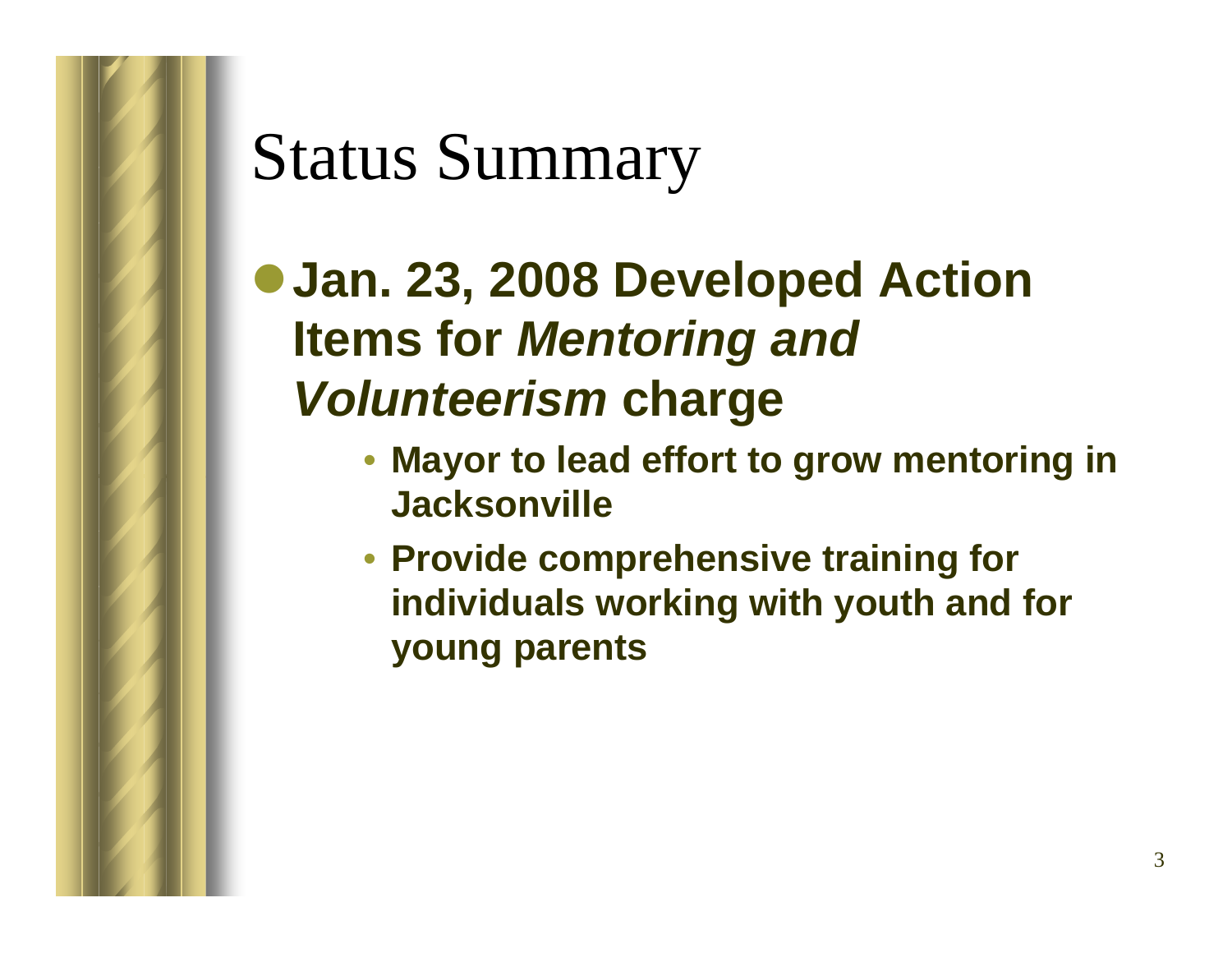- $\bullet$  **Is committee on track for delivery of recommendations by April 30, 2008: YES!**
- **Action items developed for** *Mentoring and Volunteering* **charge**
- $\bullet$  **Op-Ed in the Times Union on Sunday, Feb. 10**
	- **Highlighted "Super Bowl Effort" needed to recruit members**
	- **Kesler Mentoring, Big Brothers/Big Sisters, Take Stock in Children and Tipping the Scale**
	- **Leaders from the education, faith and business communities needed to encourage volunteerism and mentoring**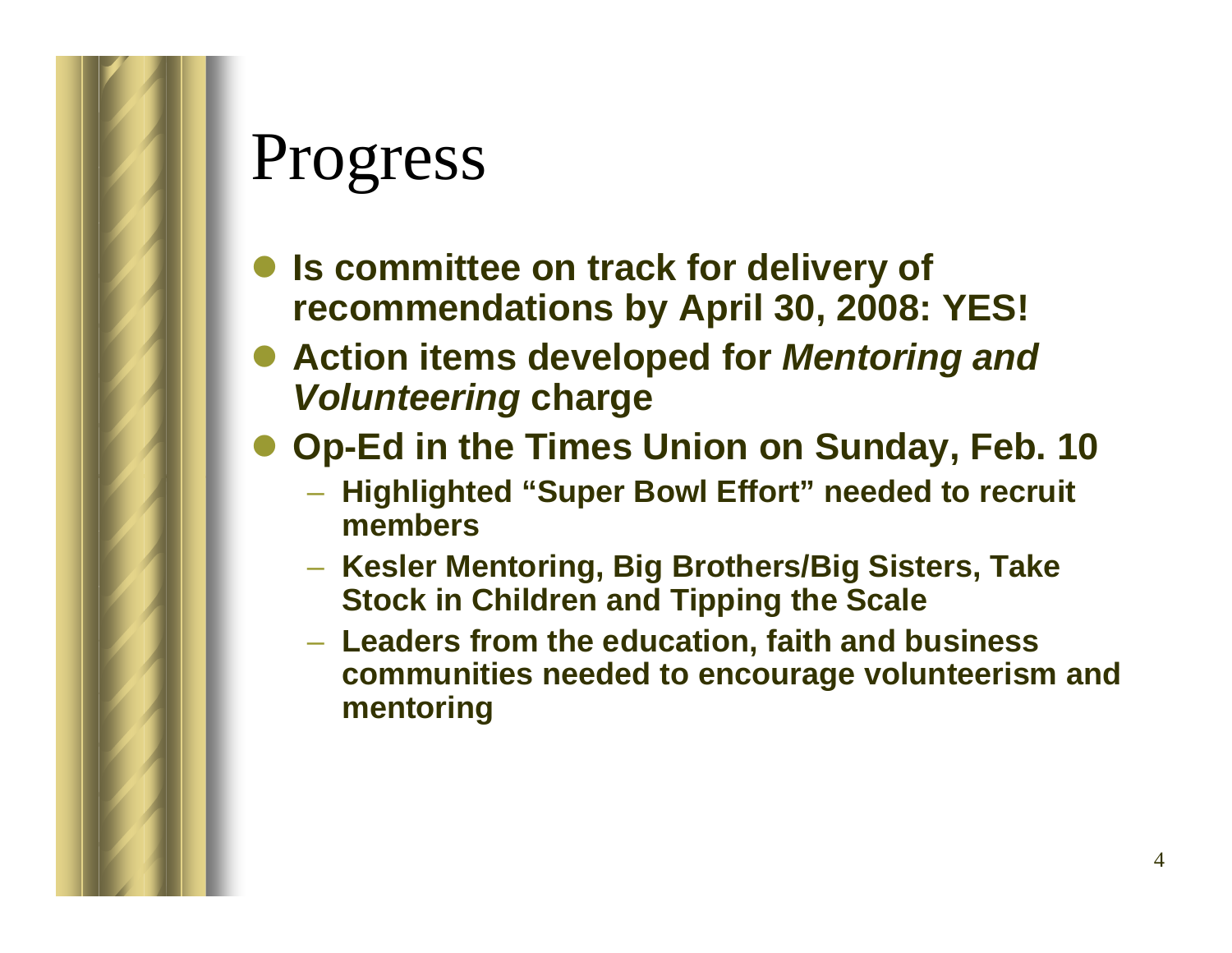

#### z **Feb. 13, 2008 Addressed** *Encourage Mentoring and Volunteerism charge* **and**  *Engaging Duval Youth Voice Council; Make 211 Hotline to Youth* **charge**

- **Guest speakers included:**
	- **Wally Lee**
		- **President of Jacksonville Regional Chamber of Commerce**
	- **Youth Panel**
		- **Youth subcommittee members and EWC students**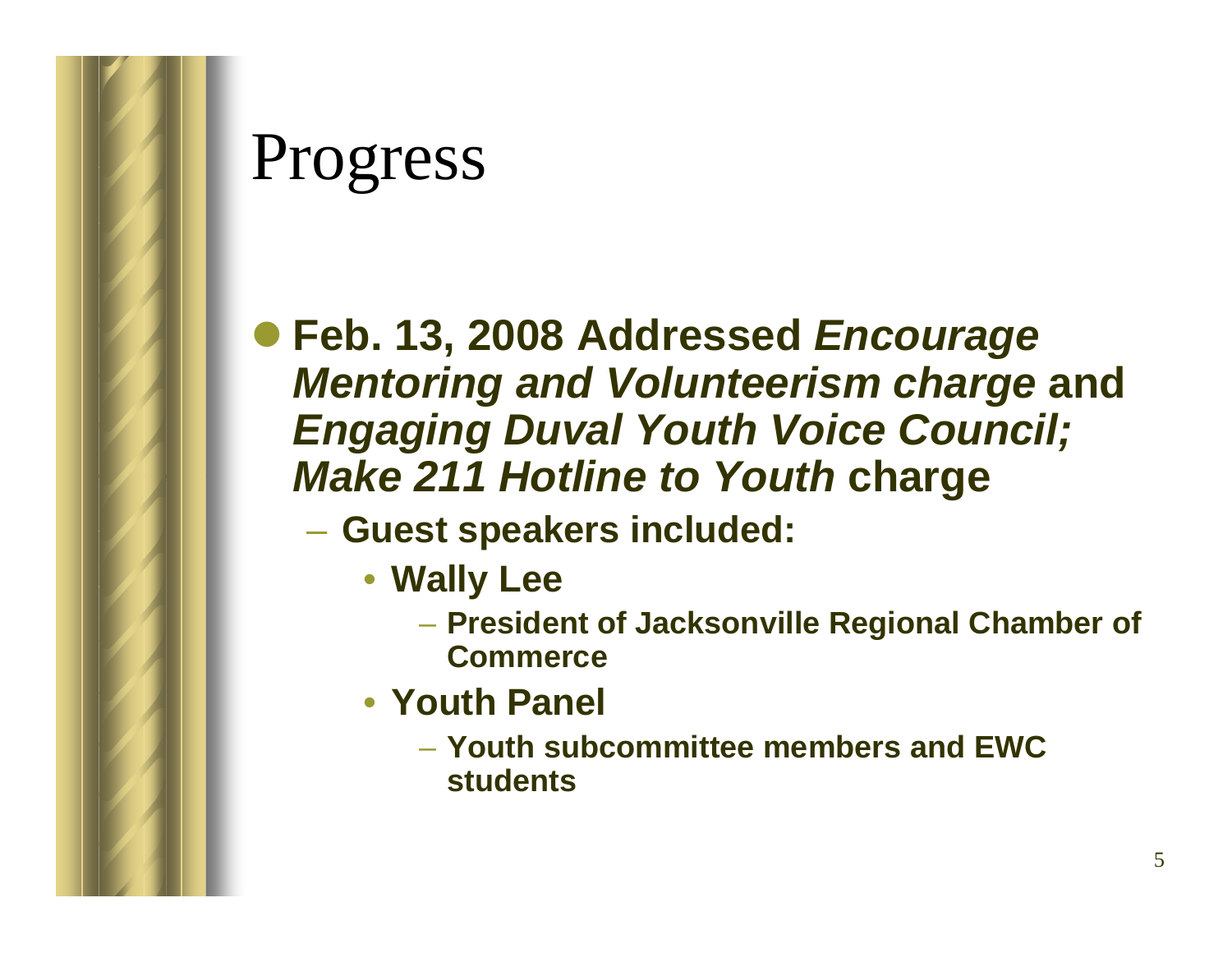#### <sup>z</sup>**Wally Lee, Chamber**

- **Chamber had active school partnership until about 3½ years ago**
- **Chamber has faced challenges**
	- **Reception by schools that use volunteers as mentors.**
- **Working with Superintendent Ed Pratt-Dannals to re-focus on mentoring.**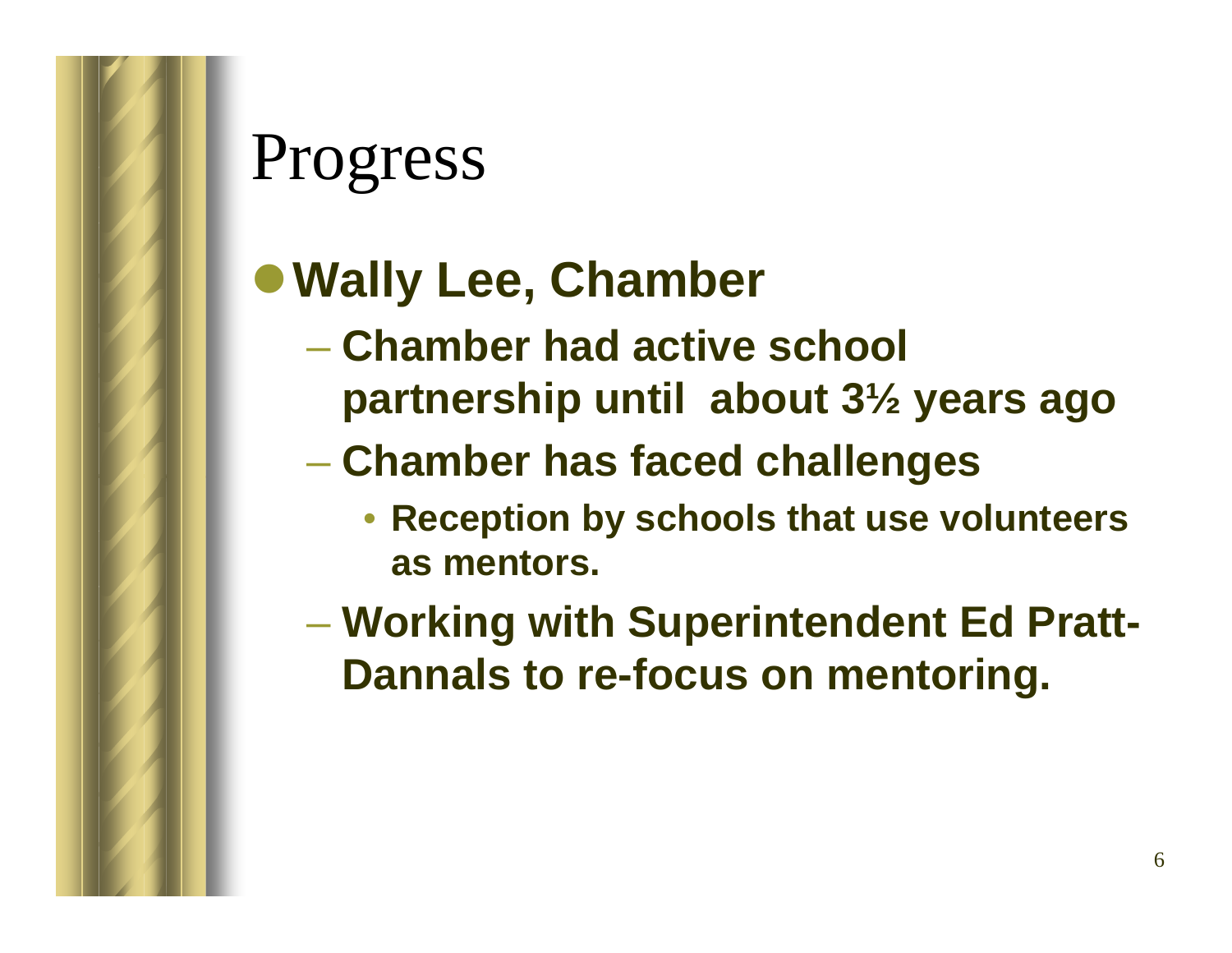- <sup>z</sup>**Wally Lee, Chamber (cont.)**
- **Career Academies** 
	- **Focus on technology, healthcare and finance.**
	- **Hart Committee Currently significant support/resources from biz community.**
- **Encouraged subcommittee to consider recommending DCPS to seek nat'l accreditation/certification for Career Academy program**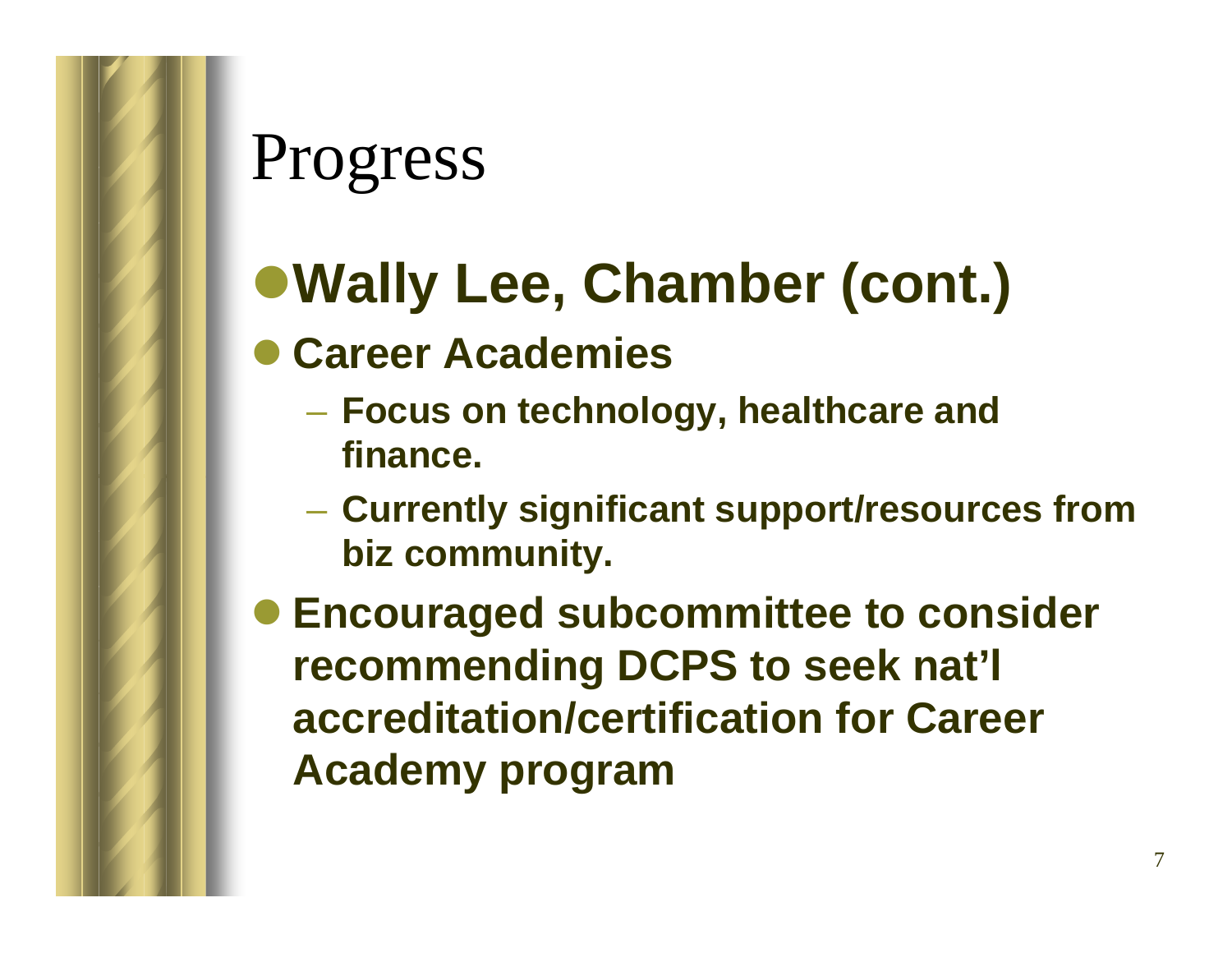#### <sup>z</sup>**Wally Lee, Chamber (cont.)**

- **Subcommittee encourages Chamber to be actively engaged in mentoring**
- **If the city makes mentoring a priority, the Chamber will also make it a priority to engage its members.**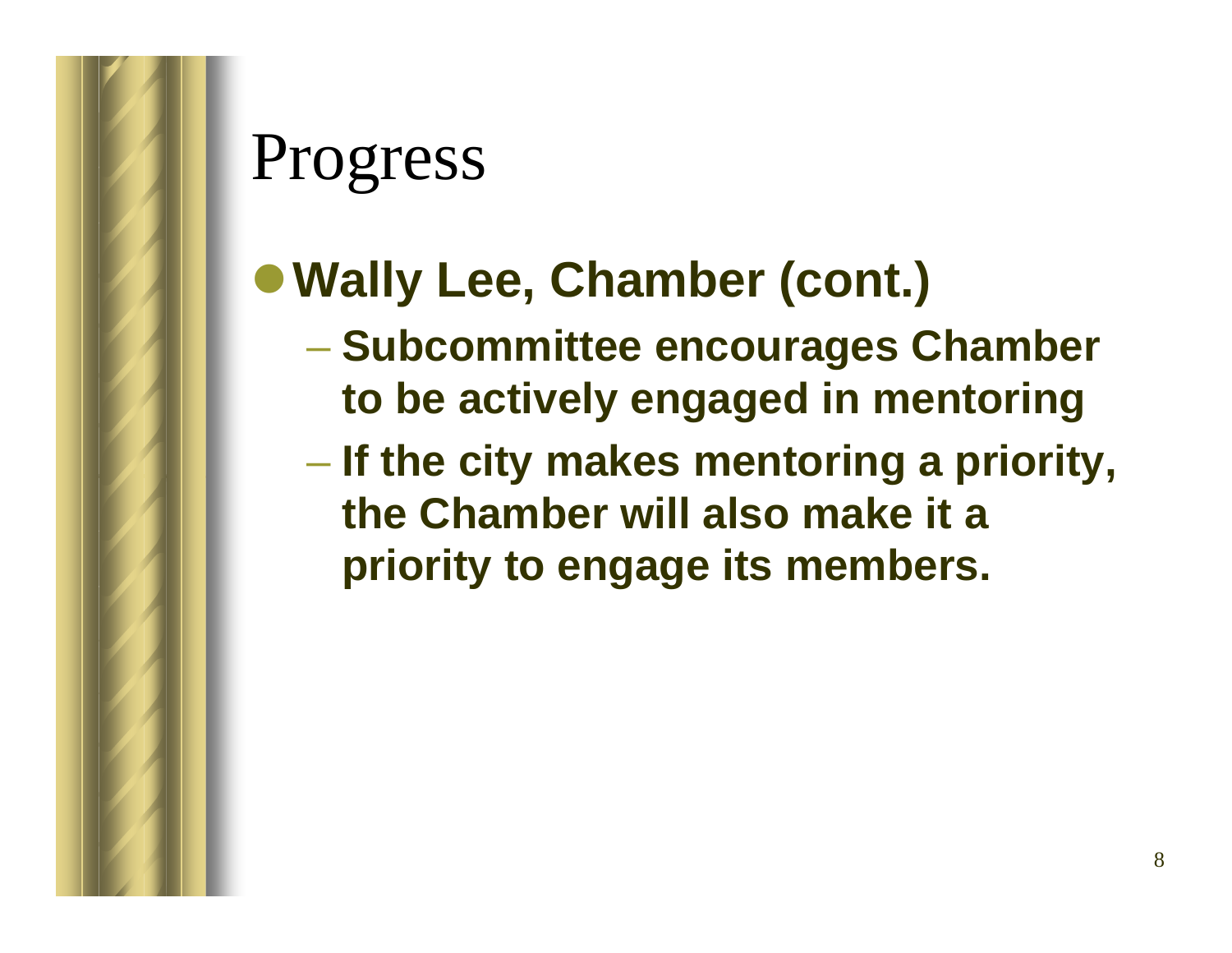#### z**Youth Panel**

– **Duval Youth Voice Council focus areas**

- *Top two:*
	- **Crime**
	- **Communication with adults**
		- *Also:*
		- **Education**
		- **Sex education**
		- **Poverty**
		- **Discrimination**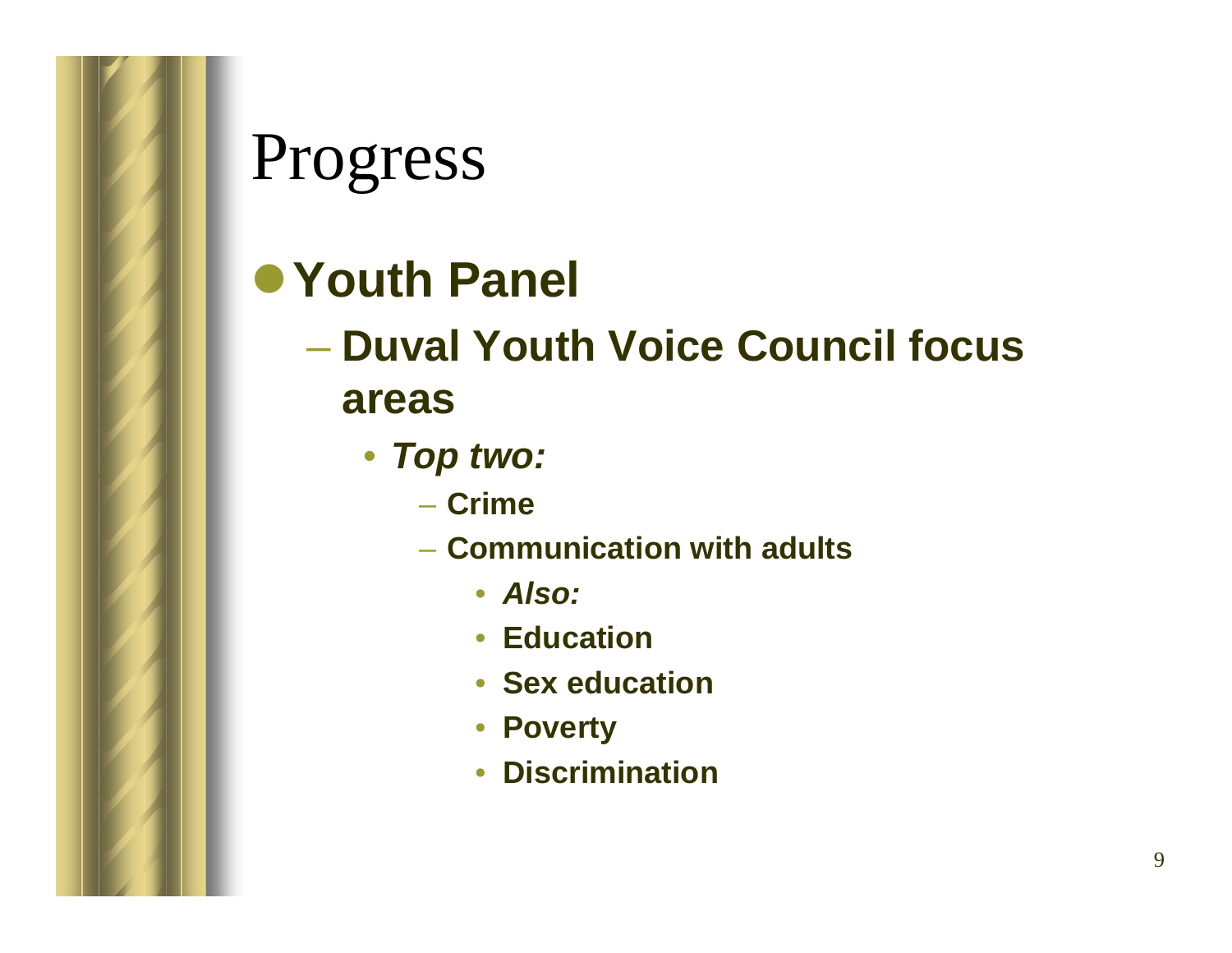#### ● Youth Panel (cont.)

- **Every child first should have access to an adult who is caring and consistent**
- **Communication between youth and adults is key!**
- – **Programs needed to help youth develop self esteem**
- – **More positive male role models needed**
	- **Actors who commit crimes in a movie get paid; real people get punished!**
- –**Need to support families and parents**
- **Government should have a role in providing resources but businesses, faith organizations and schools must be a part**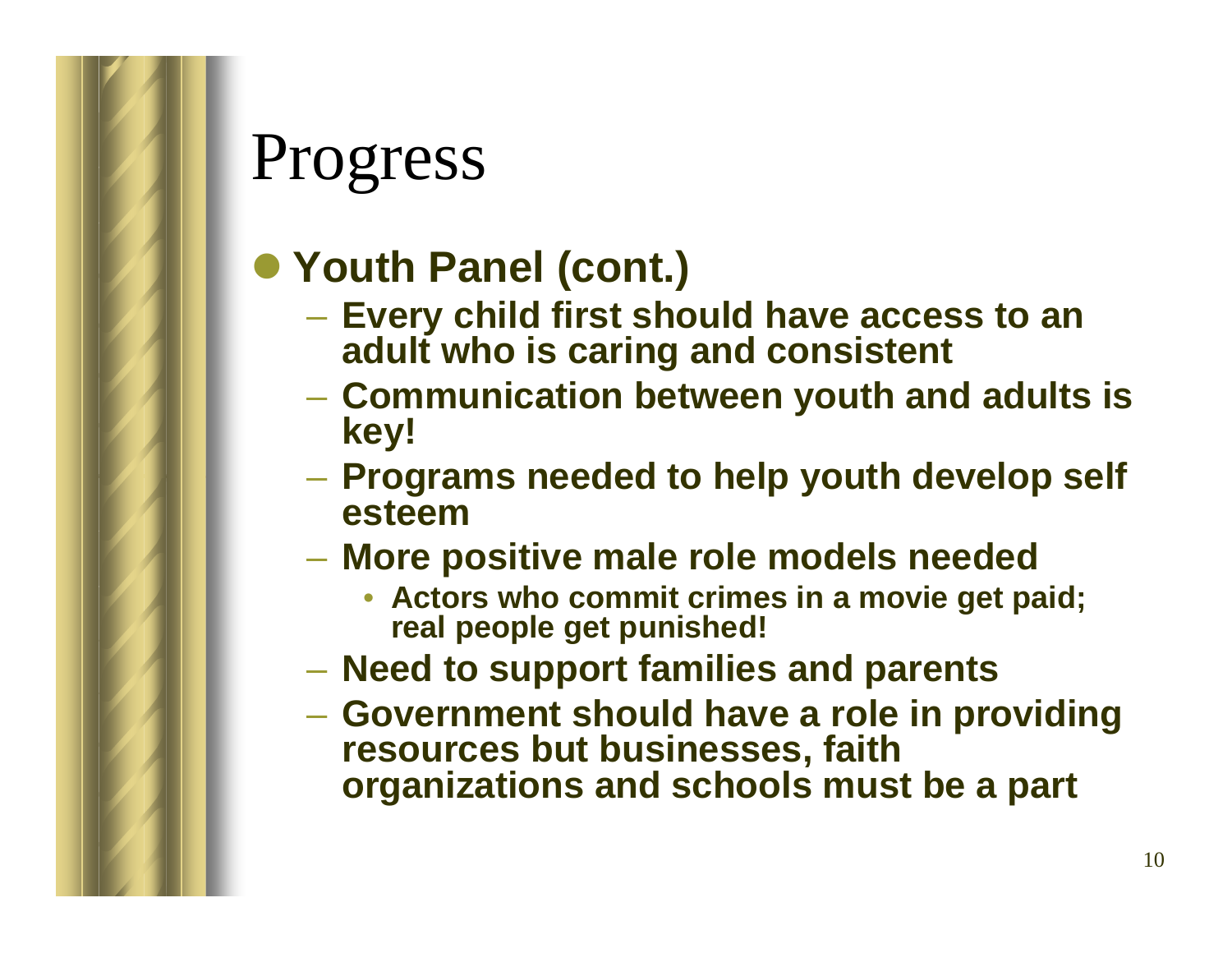#### <sup>z</sup>**Youth Panel (cont.)**

- **Subcommittee feels listening to and engaging young people is critical**
	- **Ready to go to where the children are to hear from them**
- **Also need to hear from troubled youth, not just success stories**
	- **Possible future meeting at jail to hear from troubled youth**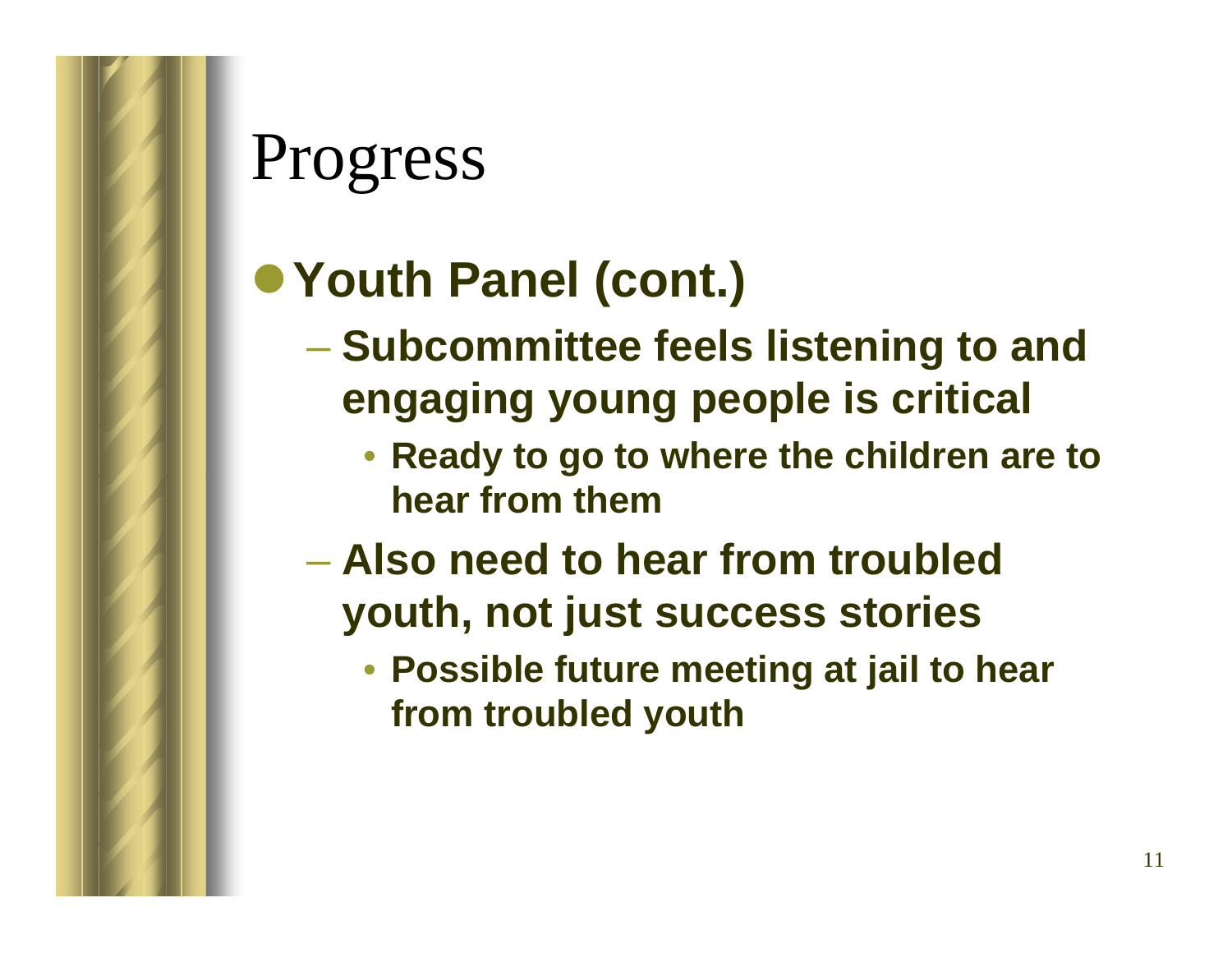## Goals for Next Review

- <sup>z</sup>**Upcoming subcommittee meeting topics**
	- **Develop action items for engaging Duval Youth Voice Council**
	- **Develop action items for working with Chamber**
	- **Presentations on enhancing summer programs (jobs and camps)**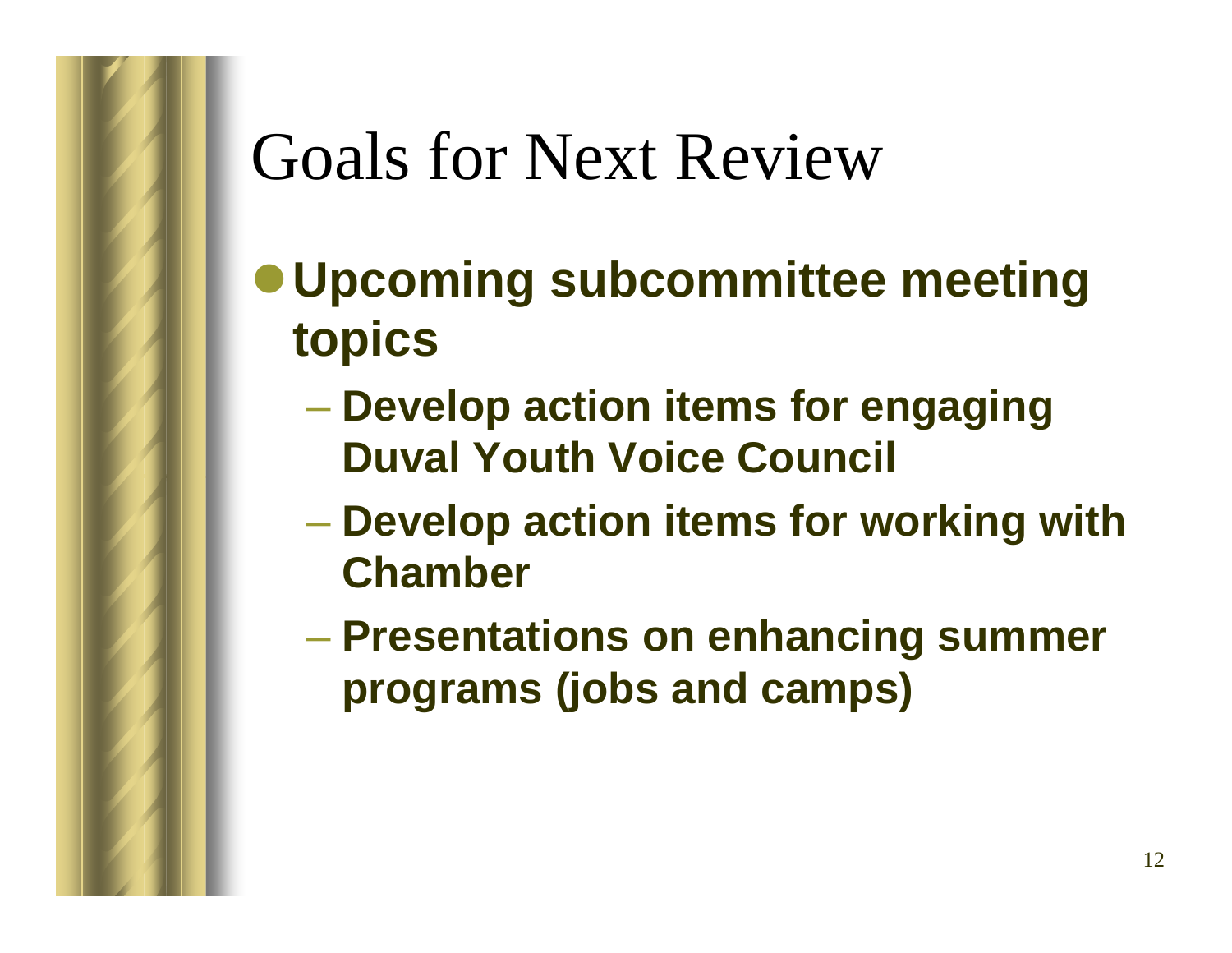## **Project Status**

#### **Education, Early Literacy, Truancy & Dropout Subcommittee**

**Chair: W.C. Gentry**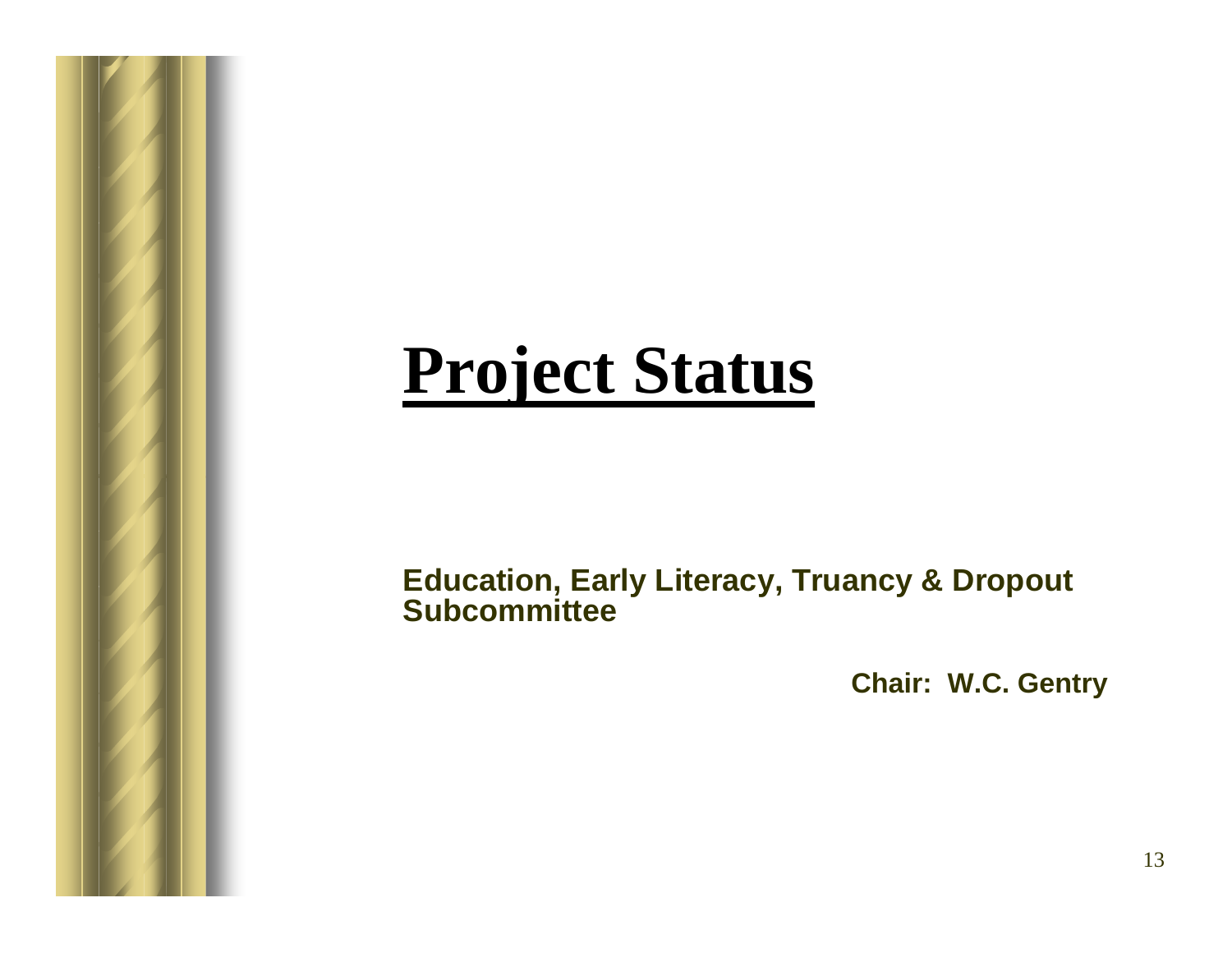# **Meetings / Action Items**

- **Full committee has met three times and will continue to meet every other week.**
- **Hart Community Workgroups have been formed to address the following topics:**
	- **Early Learning**
	- **Truancy / Dropout**
	- **School Relevancy**
	- **School Security**
		- *Workgroups meet in the off week and report back to the full committee.*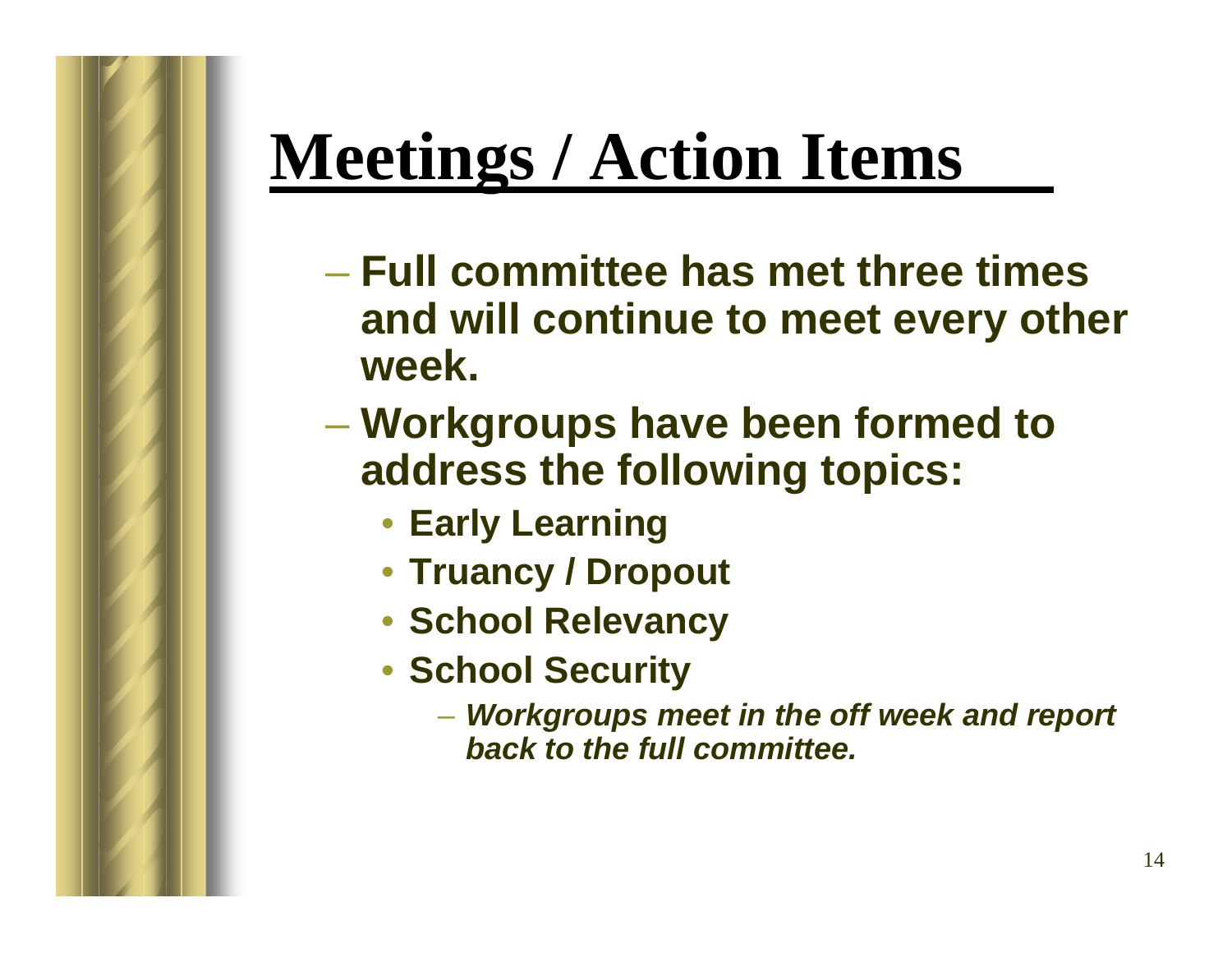<sup>z</sup>**WORKGROUP has (4) proposals:** 

**PROPOSAL #1: Add 25 more childcare centers for coaching services in Zone 1; -96 currently served, PROPOSAL takes us to 121 centers, with an additional 1,700 students**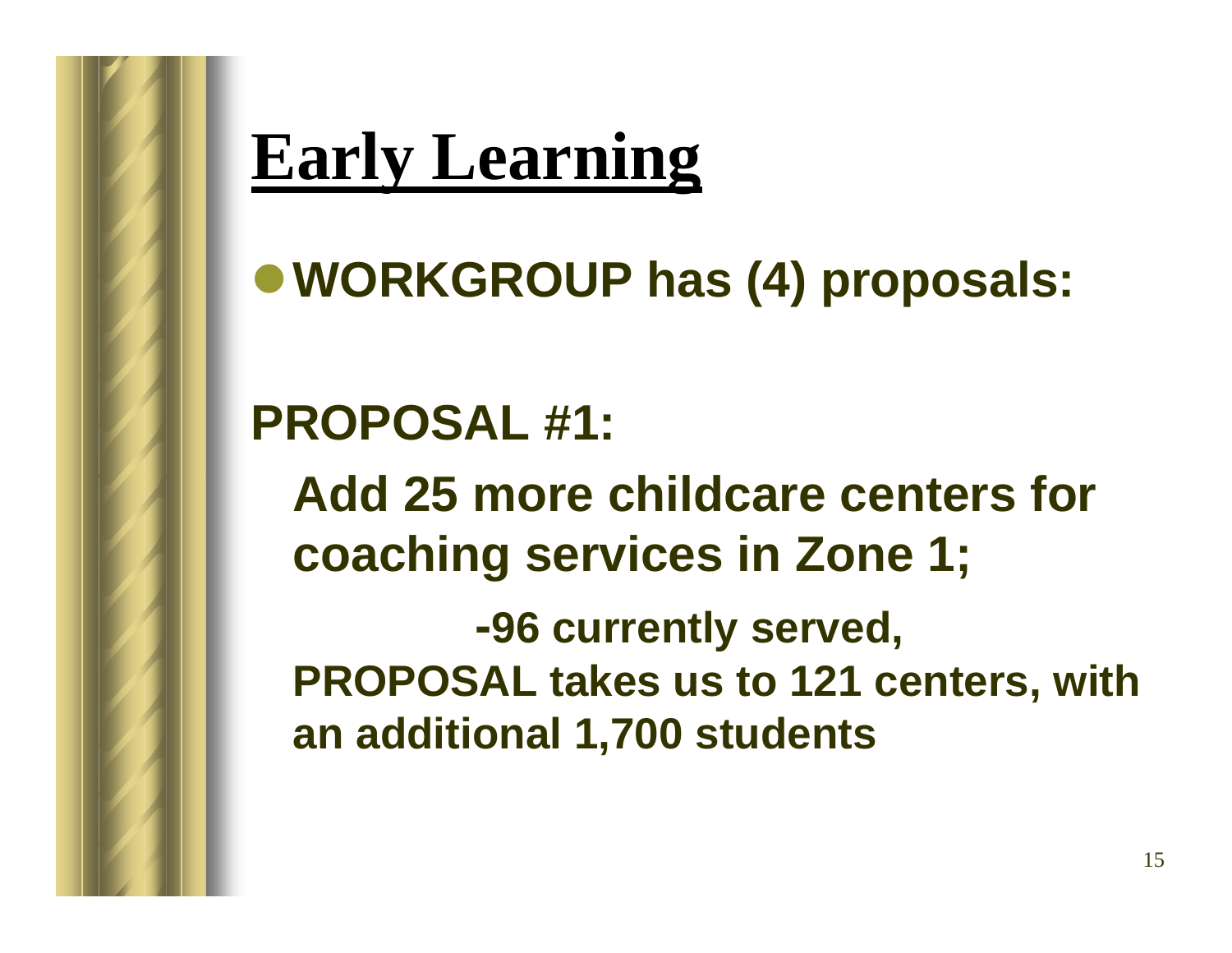<sup>z</sup>**WORKGROUP has (4) proposals:** 

#### **PROPOSAL #2:**

**Add mental health consultation & social/emotional curricula for all existing and proposed new centers;** 

**Goal: Reduce overall long-term behavioral problems with high-risk children**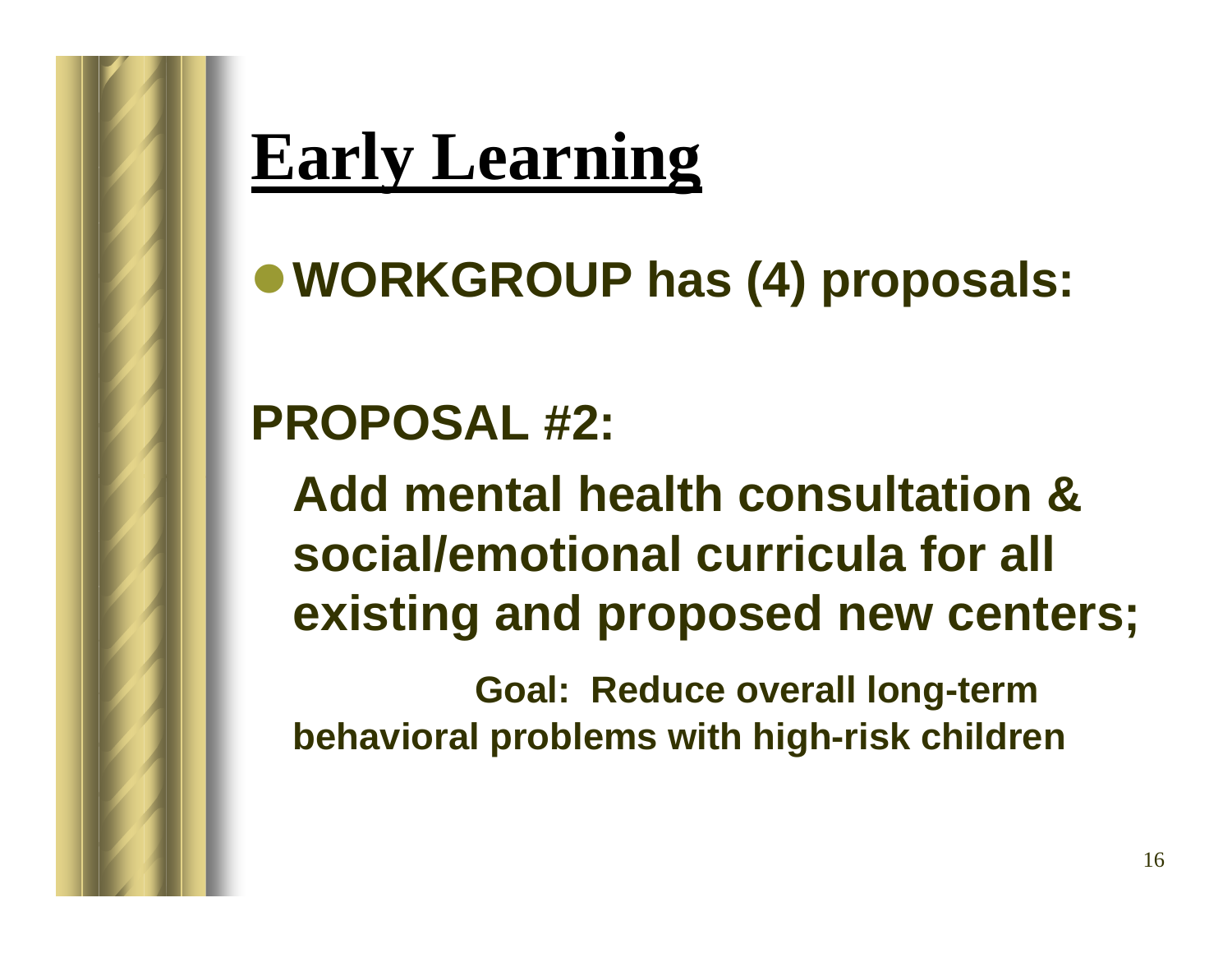<sup>z</sup>**WORKGROUP has (4) proposals:** 

#### **PROPOSAL #3:**

**Increase parent engagement in their child's education.** 

**Installation of Family Coaches at Early Learning Centers improves communication between school and home and encourages active involvement.**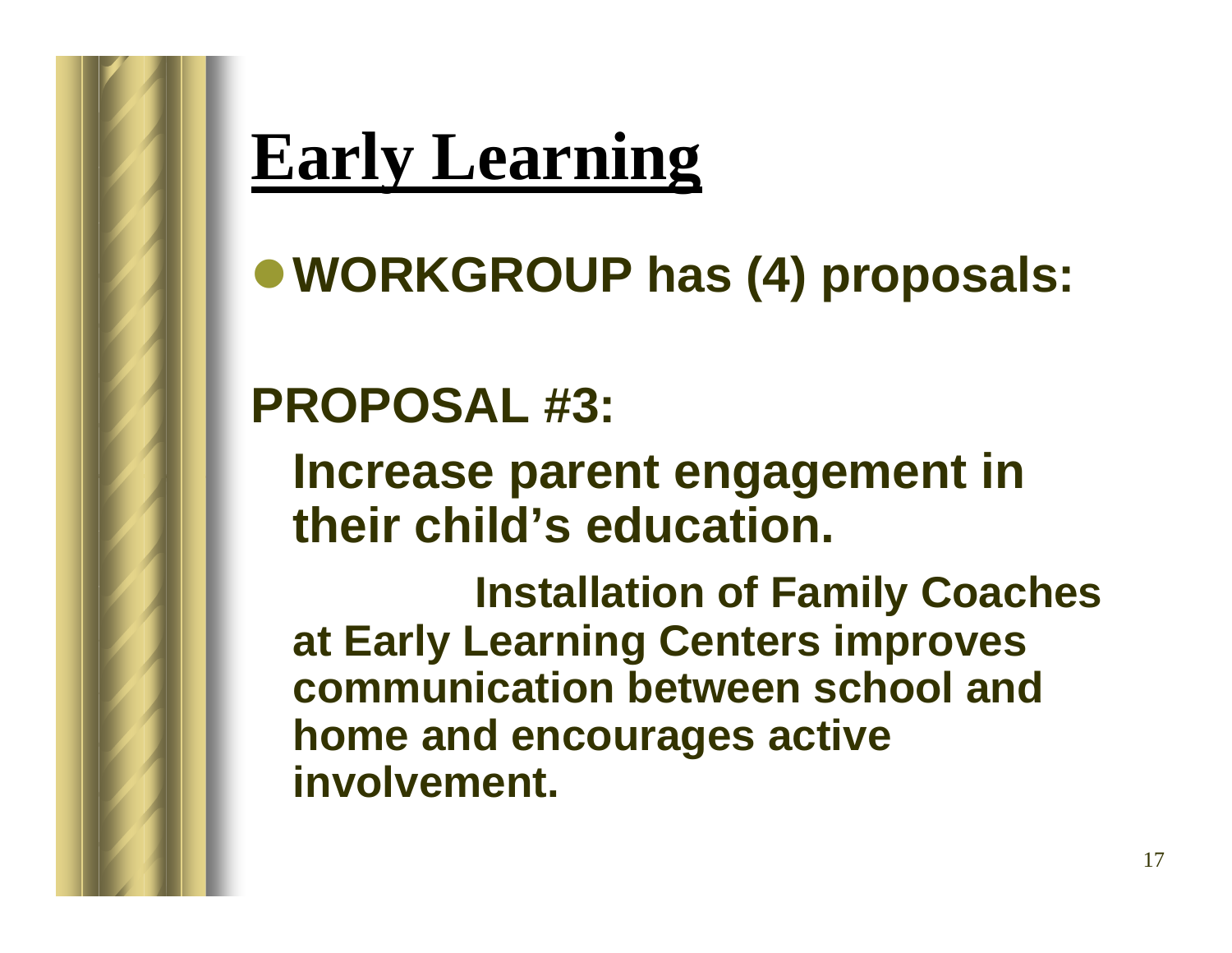<sup>z</sup>**WORKGROUP has (4) proposals:** 

#### **PROPOSAL #4:**

**Establish a tracking and feedback process for children at the 25 additional centers; Work in conjunction with DCPS to track through 3rd grade.**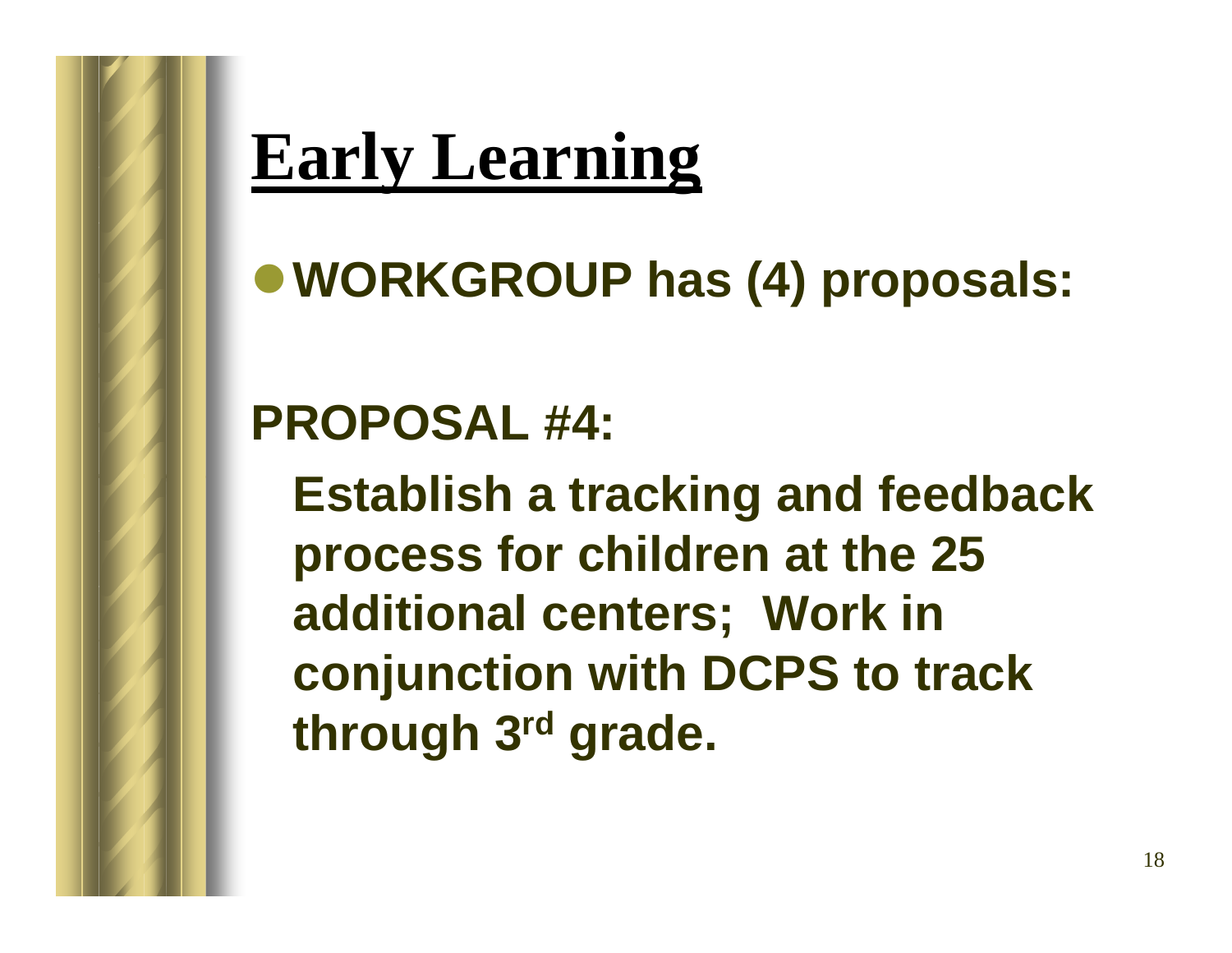# **Summary: Early Learning**

#### z**FUNDING:**

 **\$\$\$ requirements have been forwarded to the Jacksonville Journey's Funding Committee**

 **Long term: All children who enter DCPS should be served by early learning centers, not daycare.**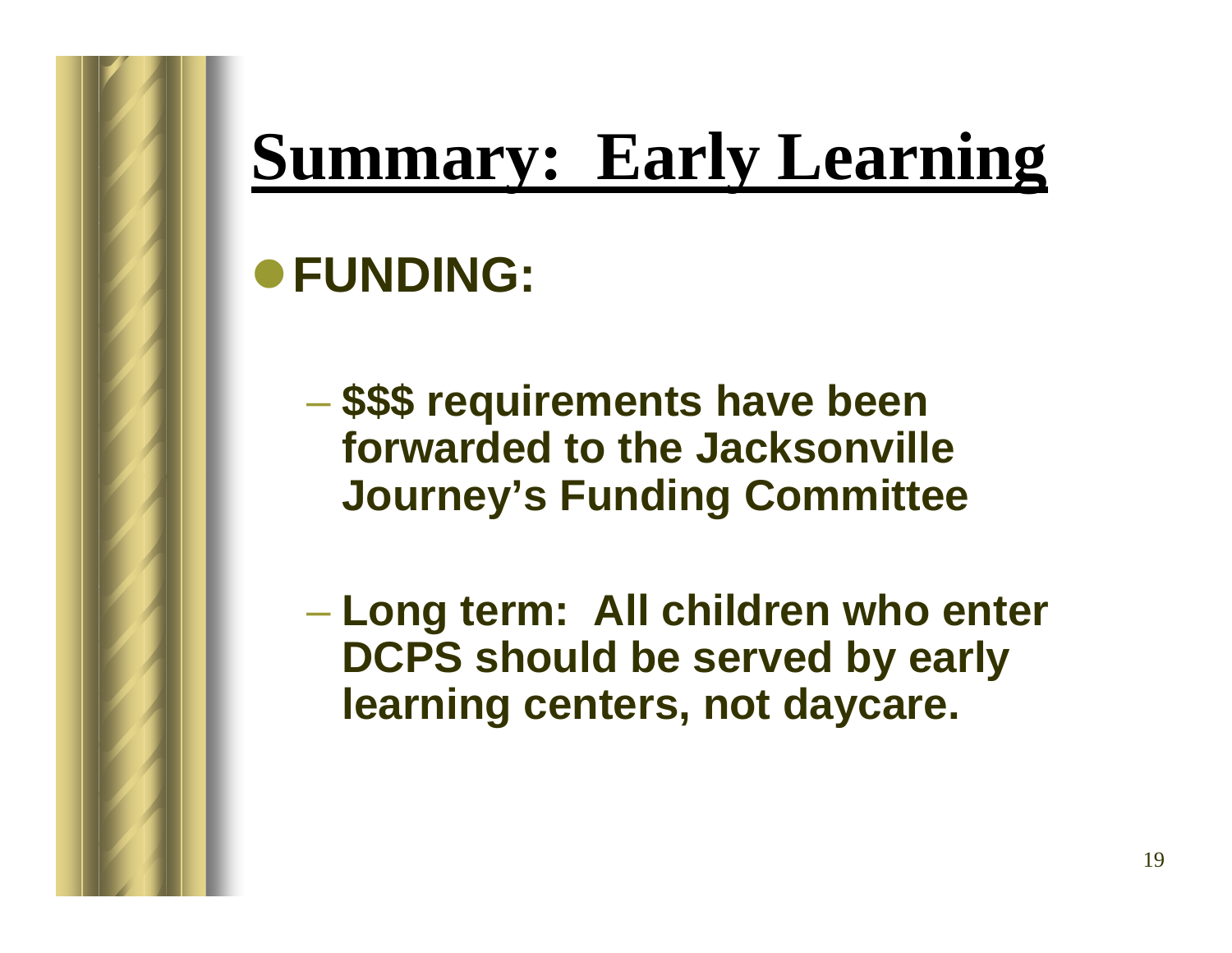## **Truancy/Dropouts**

<sup>z</sup>**WORKGROUP has (3) preliminary proposals:**

#### **PROPOSAL #1:**

**Hire and deploy an additional 30 Attendance Social Workers**

**Current case load: @17 staffers serving 9 schools each; PROPOSED: @40 staffers with 4 schools each.**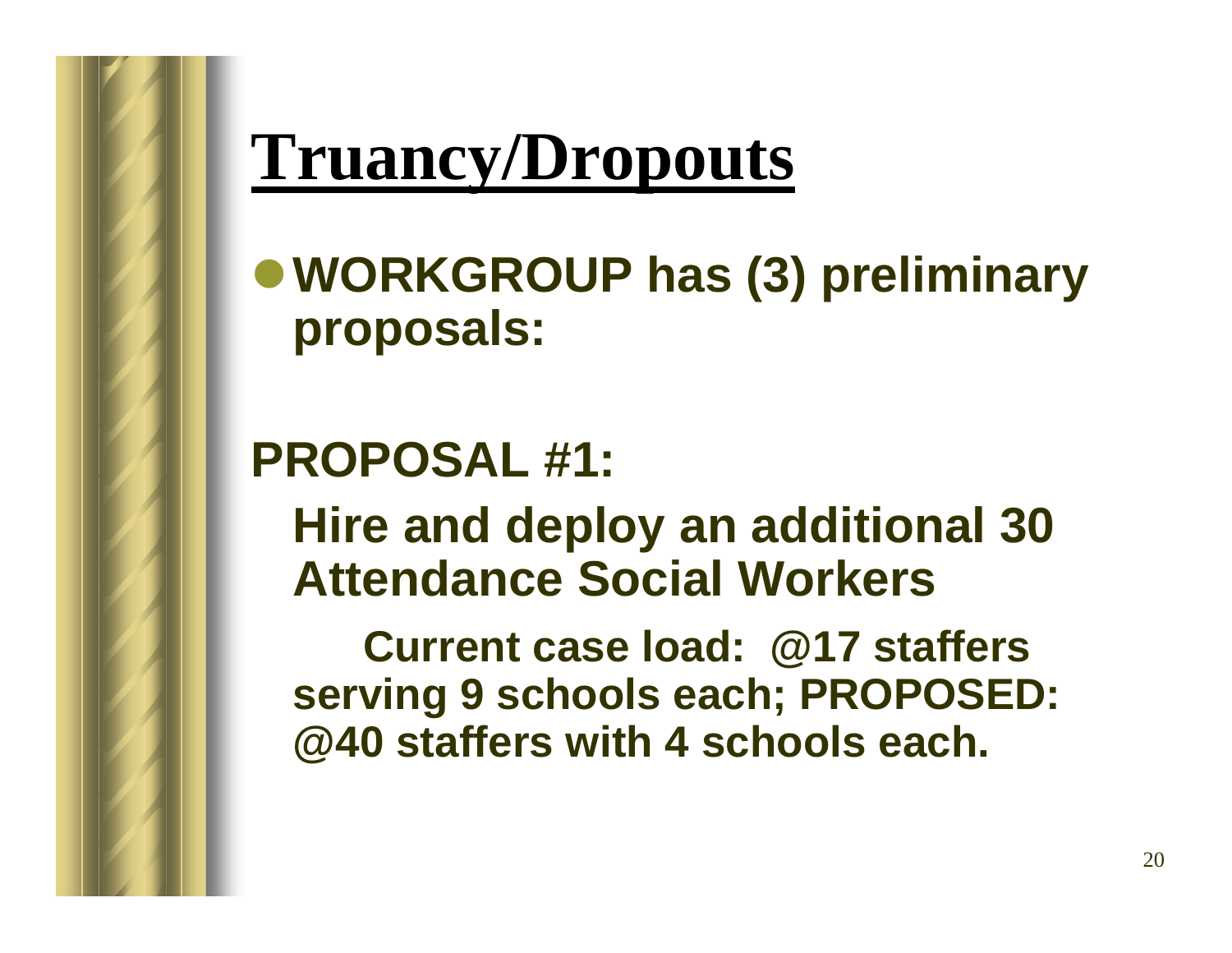## **Truancy/Dropouts**

<sup>z</sup>**WORKGROUP has (3) preliminary proposals:**

z**PROPOSAL #2: Identify and realign community resources to help eliminate truancy**

**Studies support bringing social services into the truancy equation to address needs outside of school; Cause of truancy is often family stressors.**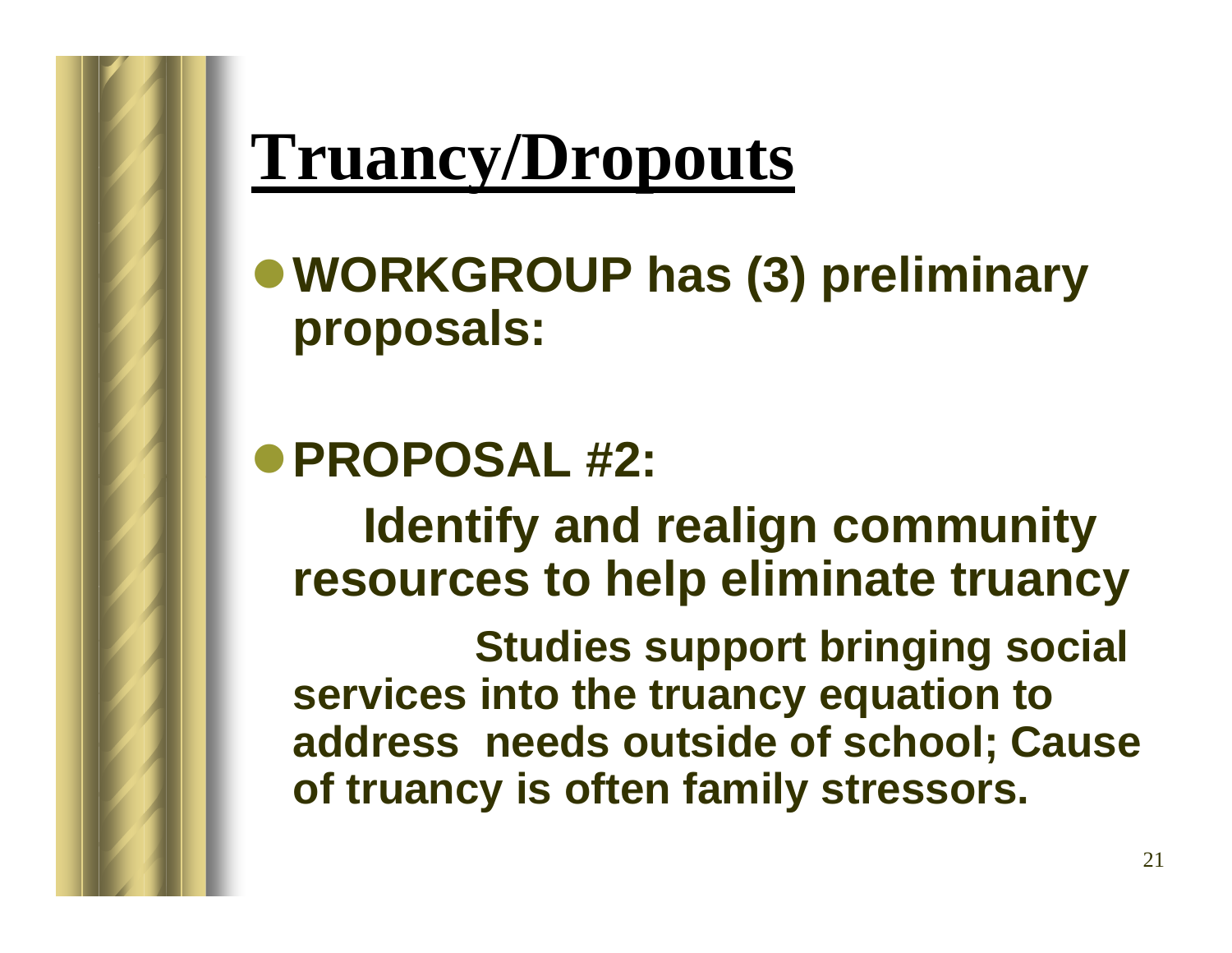## **Truancy/Dropouts**

<sup>z</sup>**WORKGROUP has (3) preliminary proposals:**

z**PROPOSAL #3: Develop a Truancy Team Lead agency is Jacksonville United Against Truancy; stakeholders are DCPS, SAO, JSO, Youth Crisis Center and social service agencies.**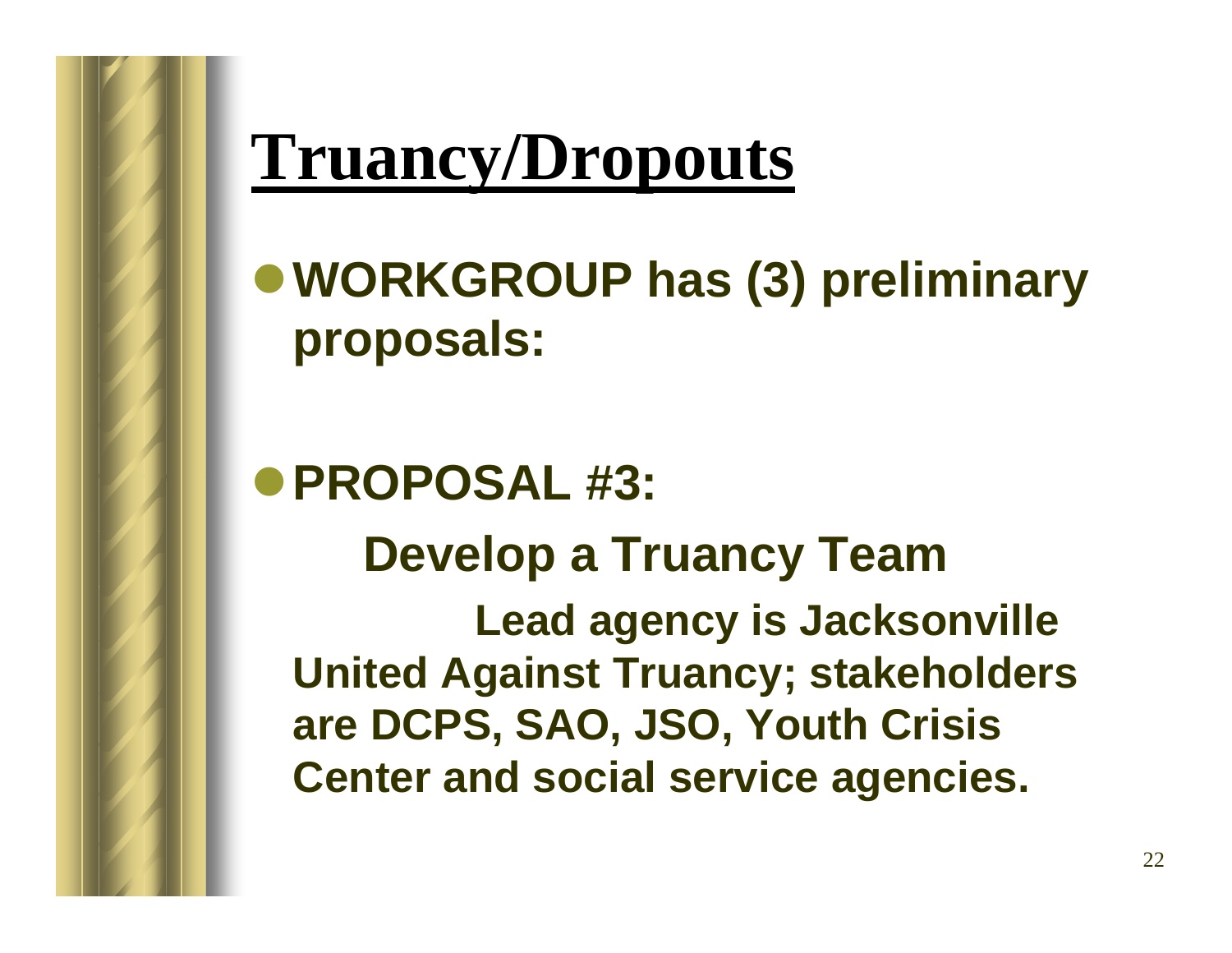## **Summary: Truancy/Dropouts**

#### z **FUNDING:**

- **\$\$\$ requirements have been forwarded to the Jacksonville Journey's Funding Committee**
- **NOTE: Additional work will be done on dropouts, i.e. ability of students to "drop-in", safety net programs, Renaissance Academy, Credit Recovery**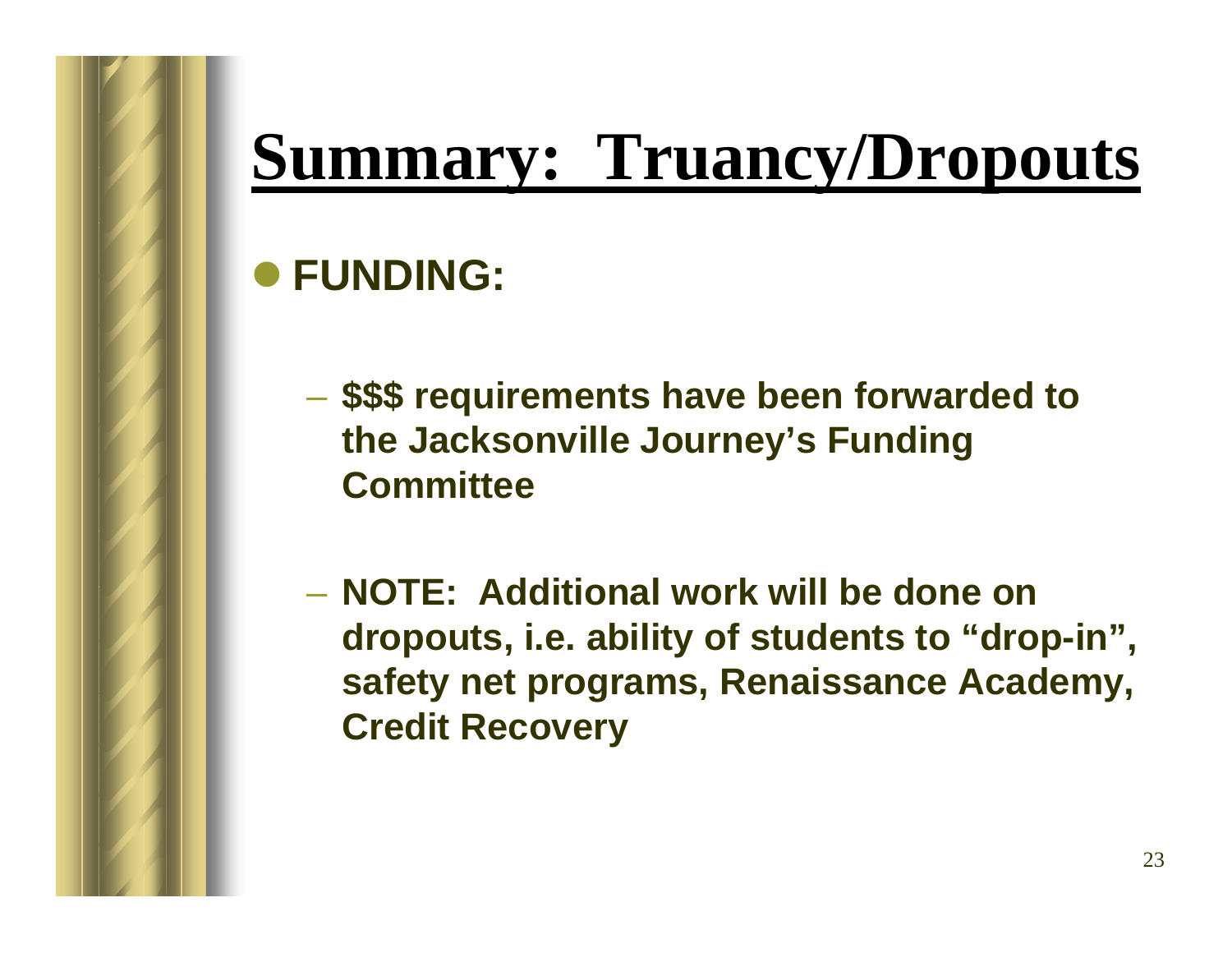# **School Relevancy**

 $\bullet$  **WORKGROUP has reviewed the following issues to date:**

- **Teacher hiring & retention**
- **Career Academies**
- **Dropouts & barriers to promotion and graduation**
- **Challenge schools**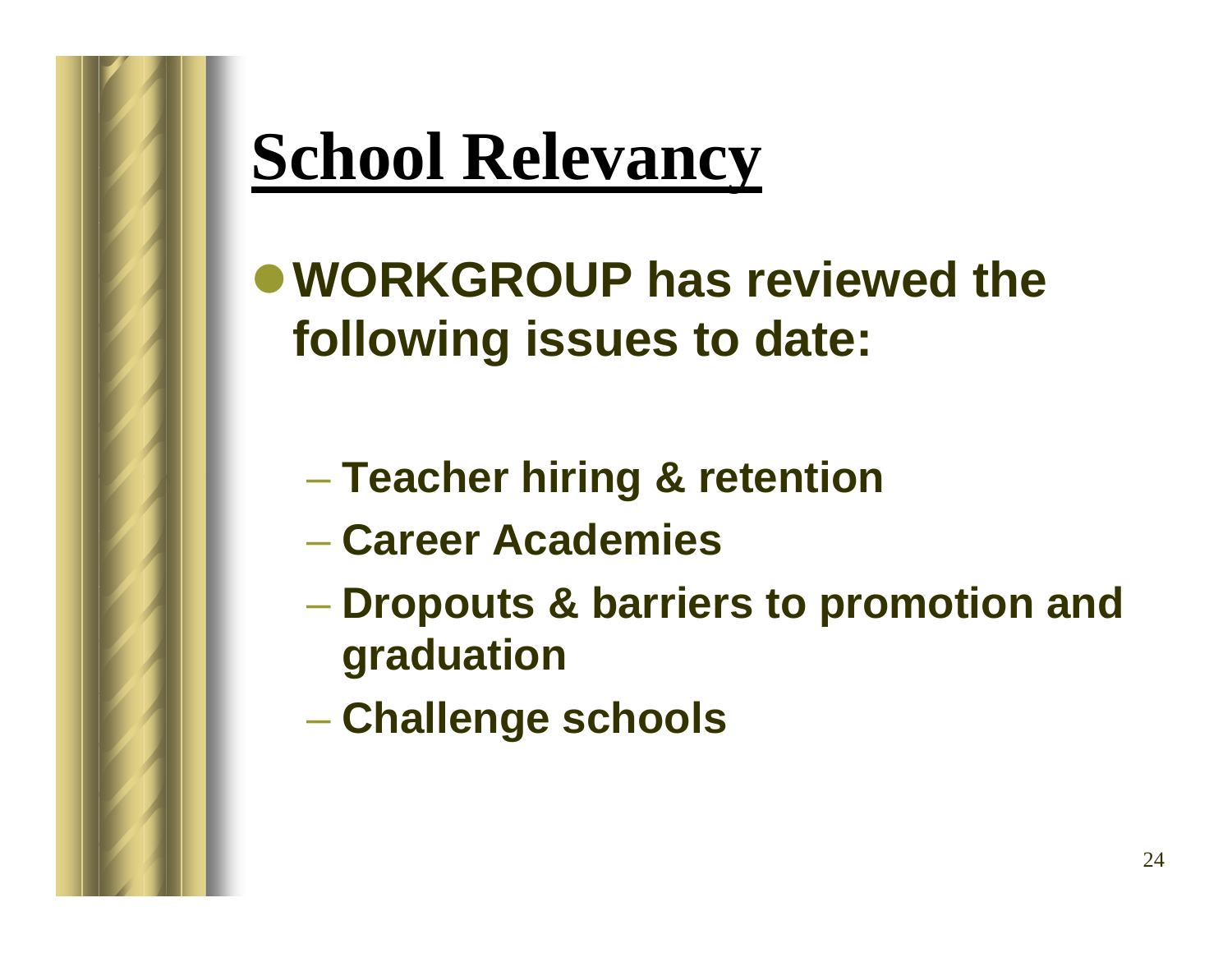# **Summary: School Relevancy**

 $\bullet$  **Workgroup will present their recommendations / priorities on March 11, 2008 to the full Education, Early Learning, Literacy & Truancy Subcommittee.**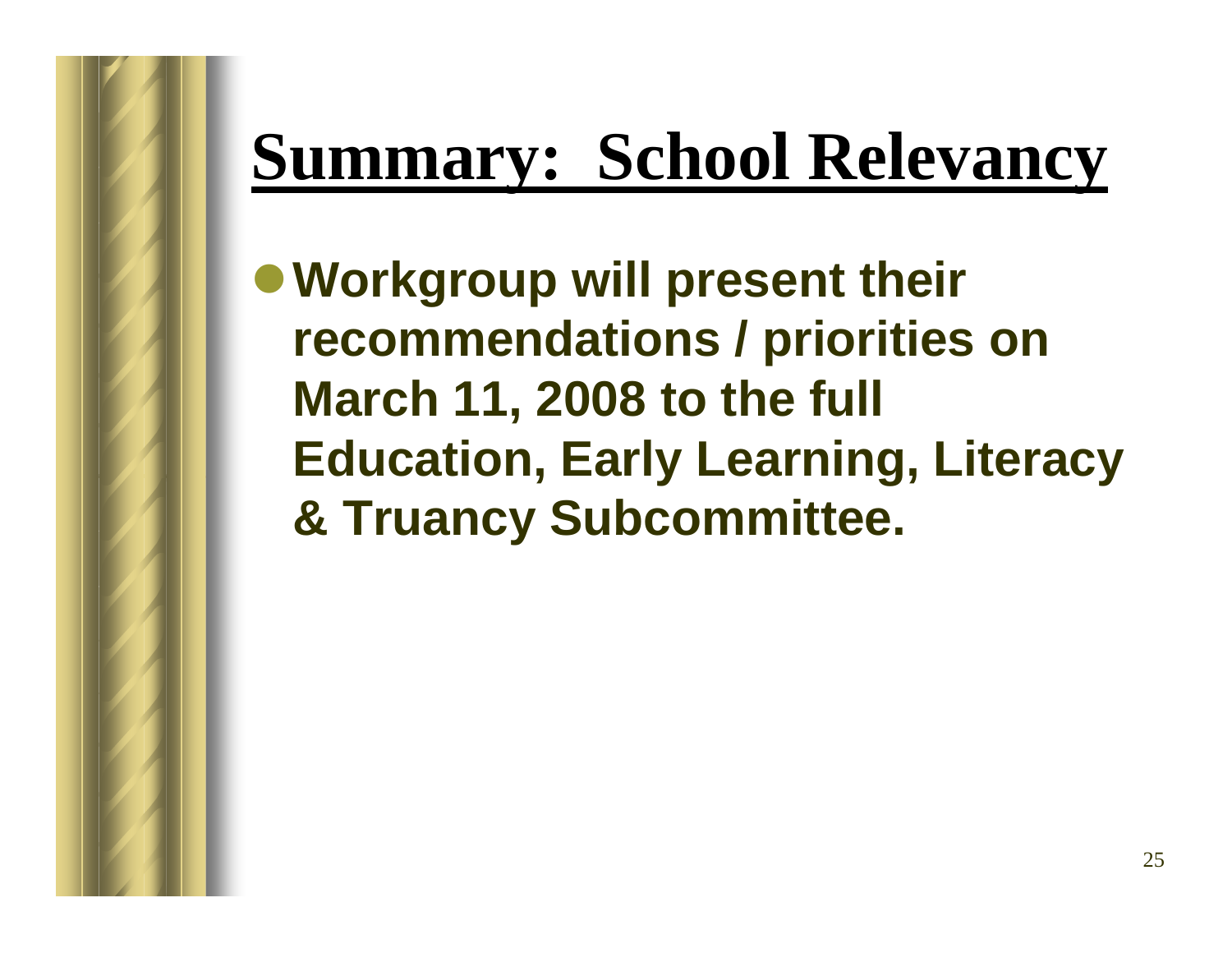# **School Security**

- $\bullet$  **WORKGROUP has reviewed the following issues to date:**
	- **Role of SRO on school property**
	- **Role of DCPS security – after hours**
	- **JSO recommendations for on-campus security**
	- **The use of technology in area schools**
	- **After hours programs and their effect on safety at school and in the community**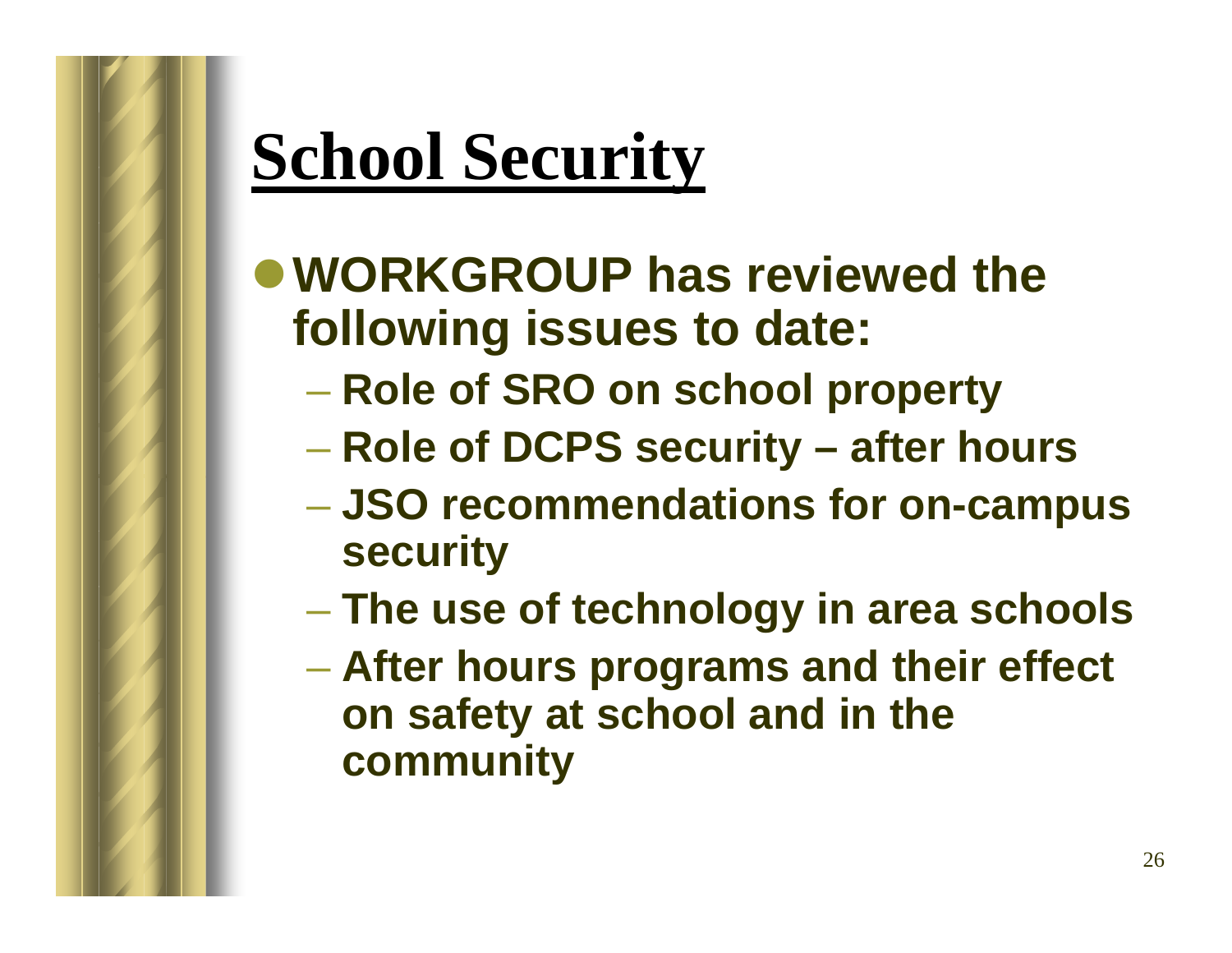# **Summary: School Security**

 $\bullet$  **Workgroup will present their recommendations / priorities on March 11, 2008 to the full Education, Early Learning, Literacy & Truancy Subcommittee.**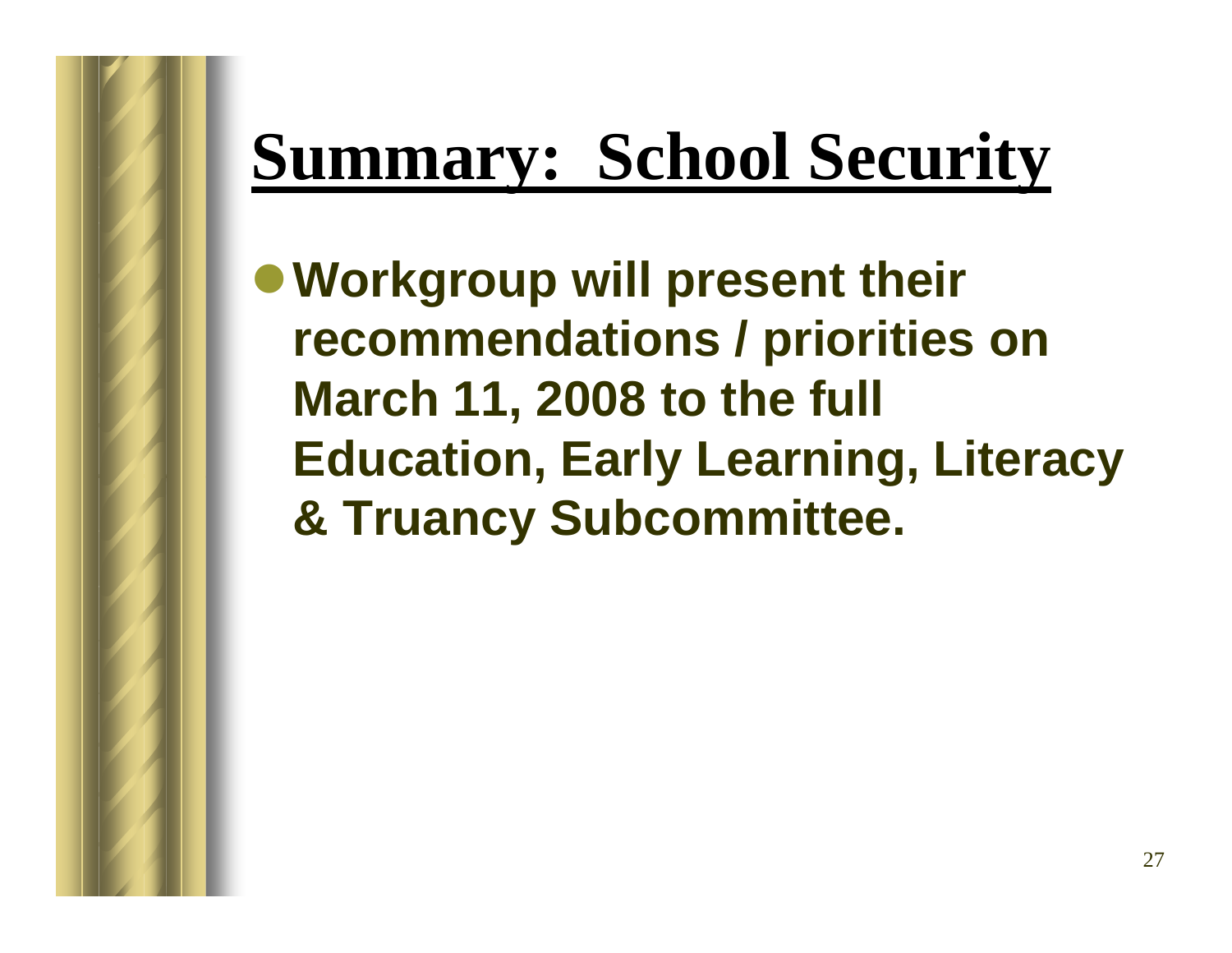## **Summary**

**• Studies show that financial investment in early education and truancy/dropout prevention provide long-term public value:**

- **Reduced crime overall**
- **Better educated work force**
- **Increased earning potential**
- **Reduced downstream costs (special education, crime, unemployment, other social problems)**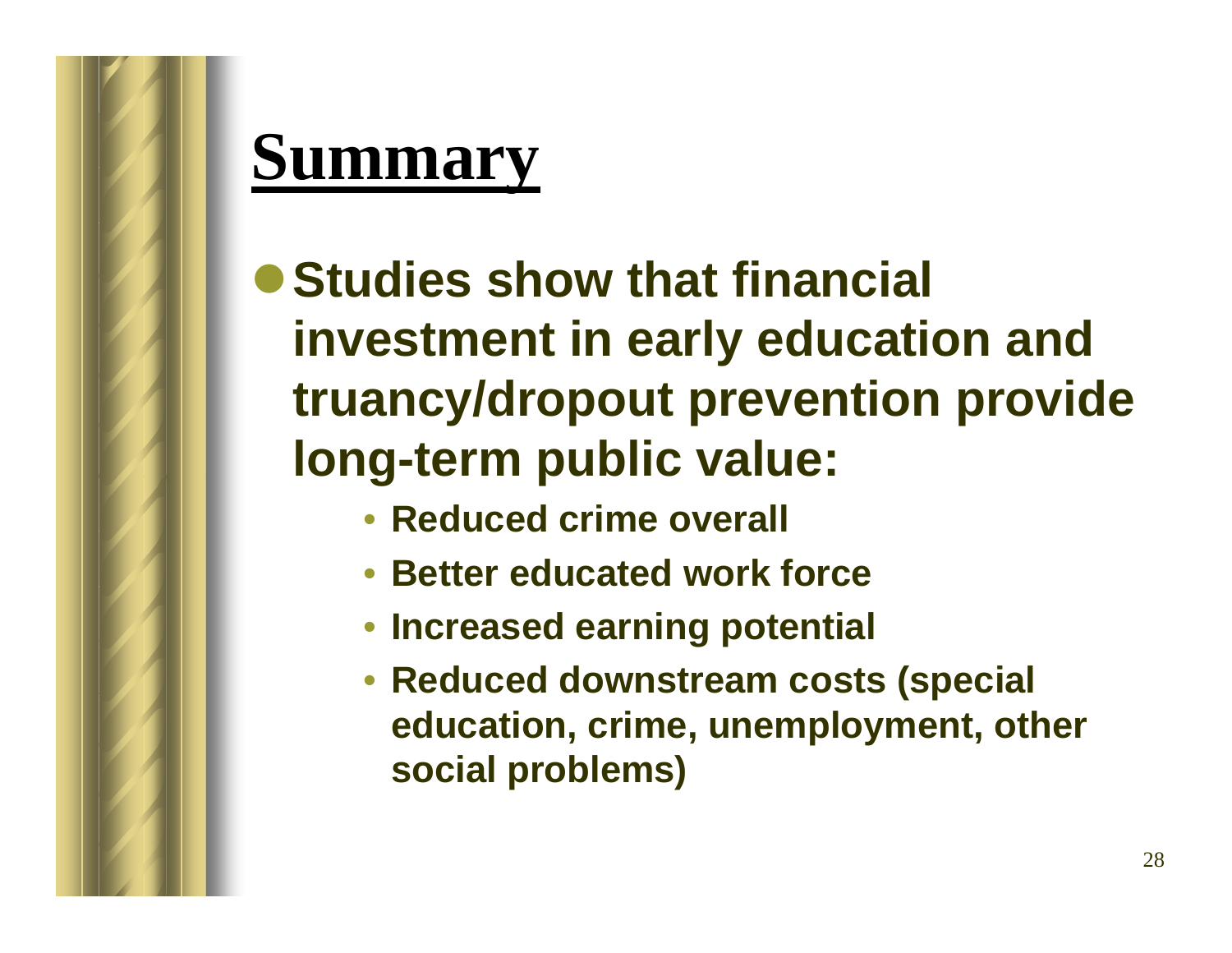## **Conclusion**

● Education, Early Learning, Truancy **& Dropout Subcommittee** 

**Chair, W.C. Gentry**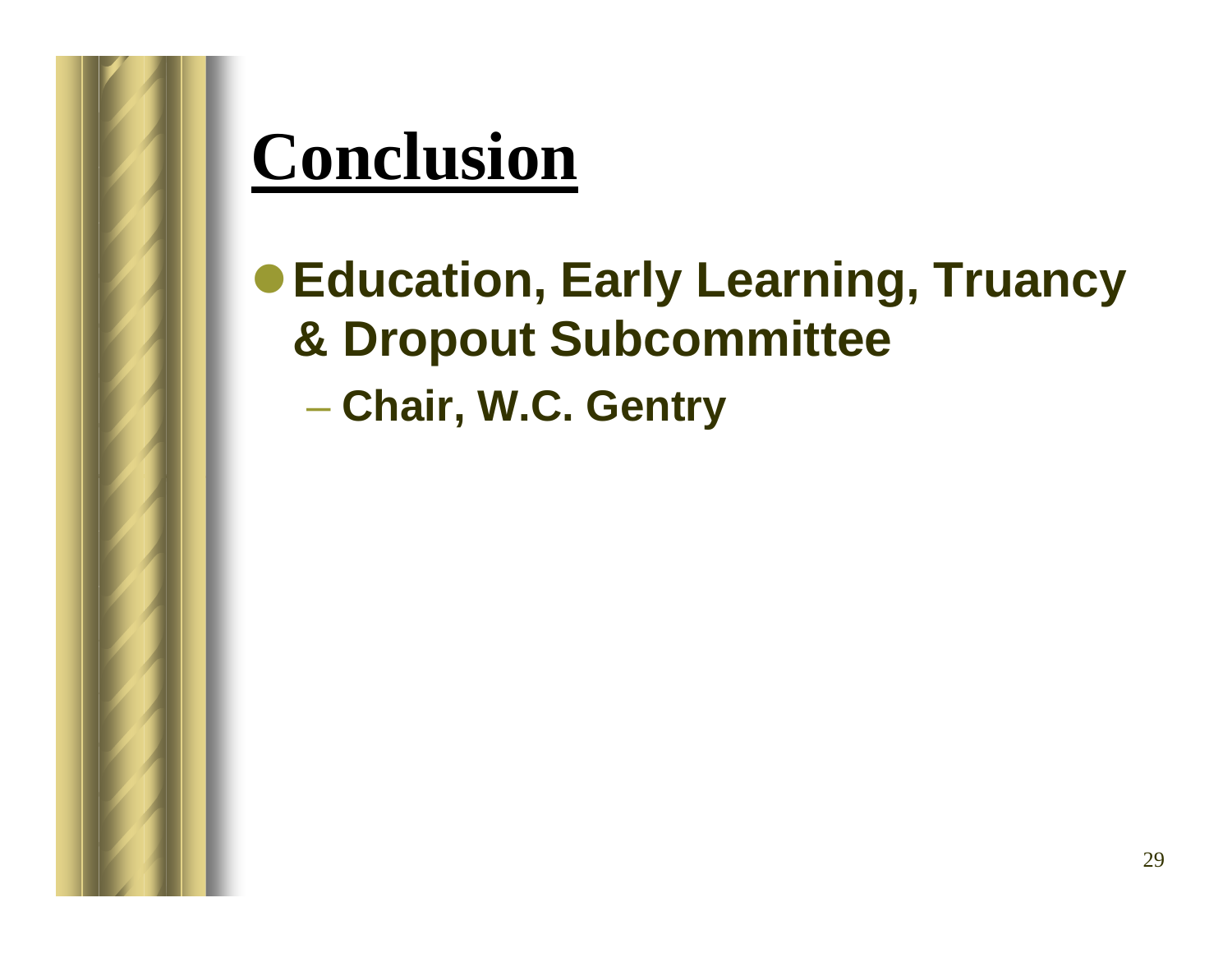### Project Status

#### **Law Enforcement and Deterrence Committee Paul Perez, Chair Feb. 14, 2008**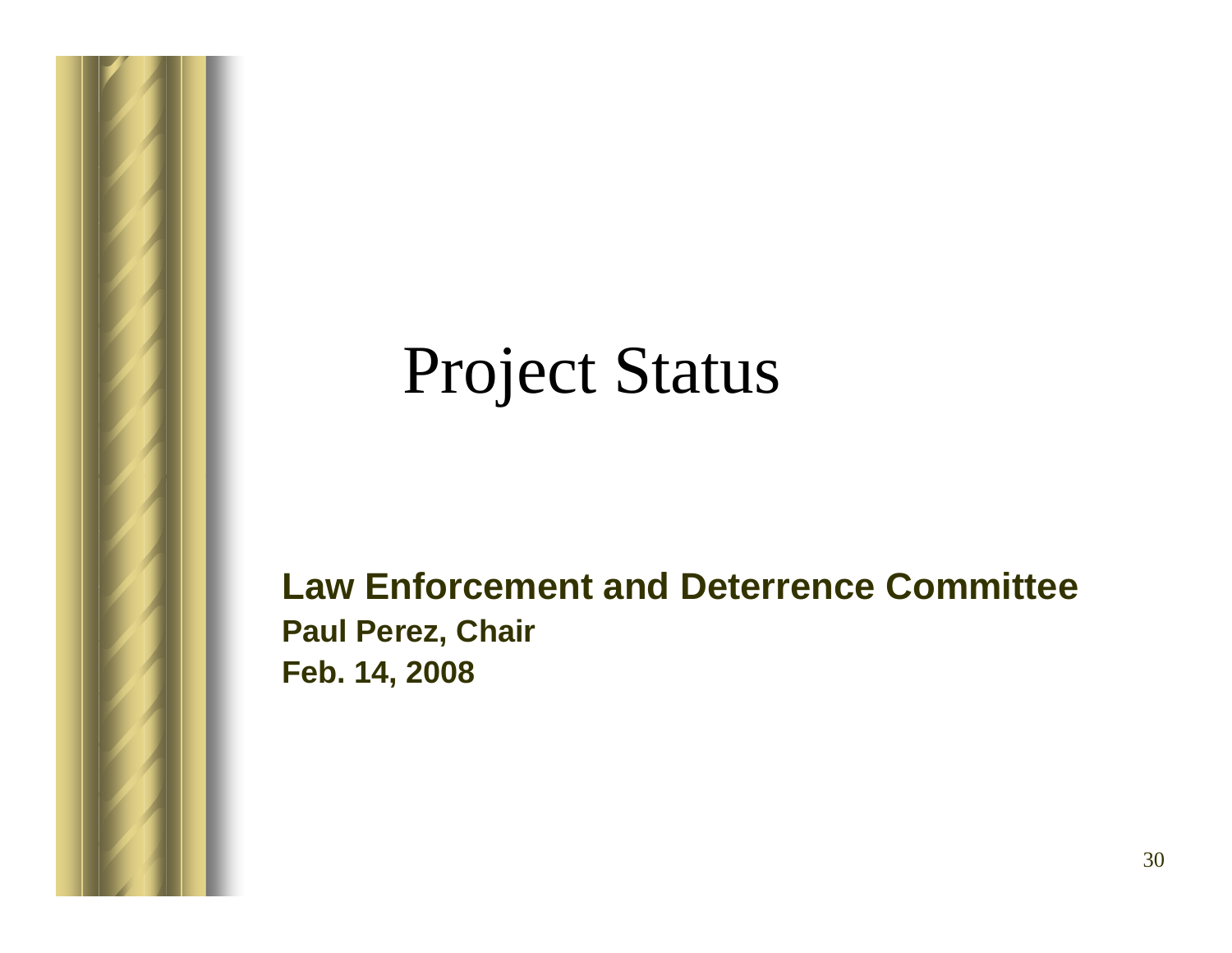## Status Summary

#### $\bullet$  **Four work groups continue progress:**

- **1. Getting Guns off the Streets**
- **2. Increasing Police Presence**
- **3. Reviewing the Administration of Justice**
- **4. Creating Safer Schools**
- $\bullet$  **Heavy focus on data collection and analysis**
- $\bullet$  **Ultimate goal of identifying measurable results and increase transparency to the public**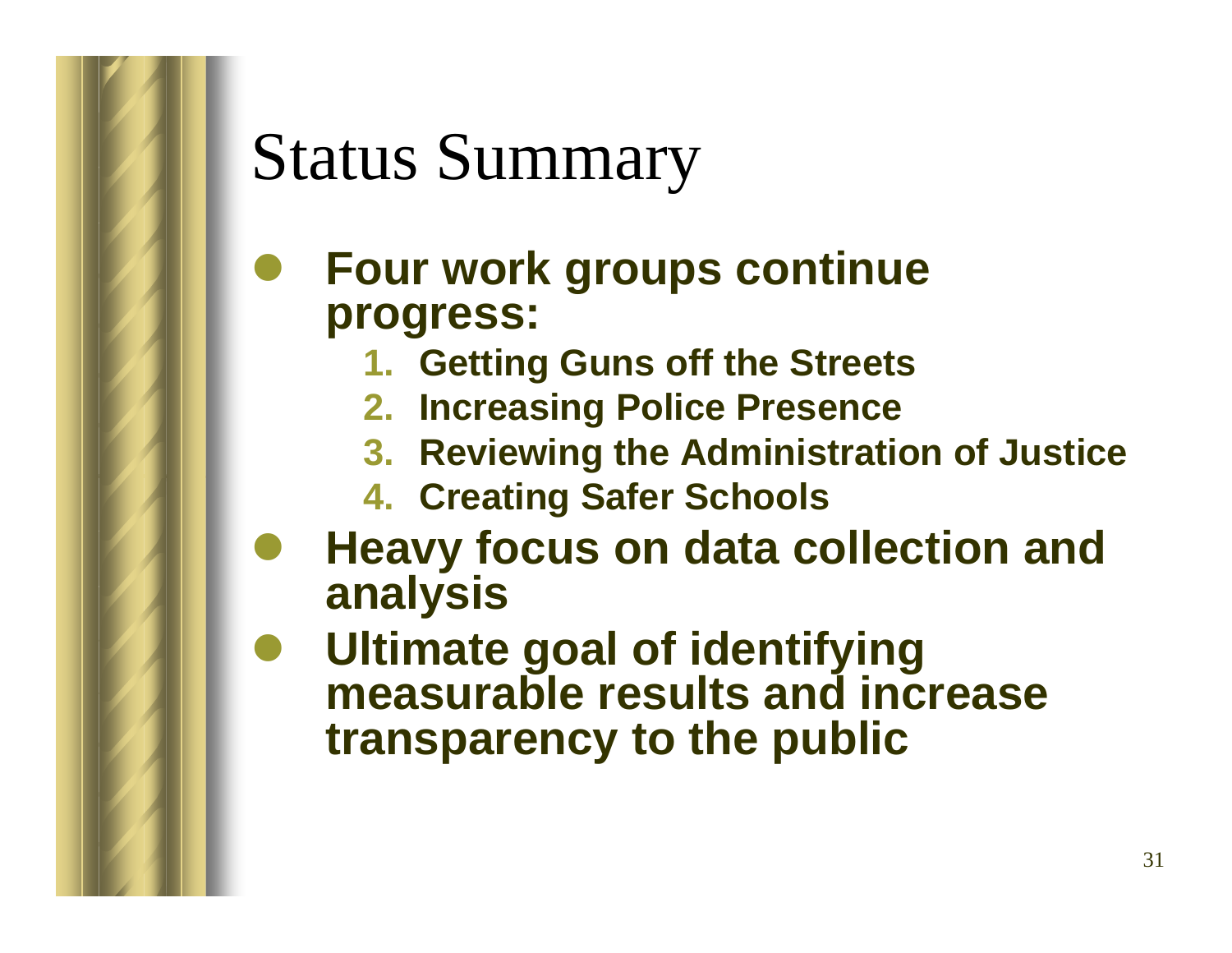#### Administration of Justice Workgroup

#### $\bullet$ **Data analysis includes:**

- **Current pending felony case counts**
- **Felony filings, dispositions, convictions and jury trials**
- **Jail capacity and inmate population data**
- and the control of the con- **Length of pre-trail incarceration for current inmates charged with murder**

#### **• Focus areas**

- **Identifying ways to reduce jail overcrowding/ reduce large pending felony case counts**
- and the control of the con- **Reducing spending on corrections overtime and redirect dollars to fund other law enforcement activity**
- **Developing recommendations to improve or expand cooperative efforts between JSO and SAO**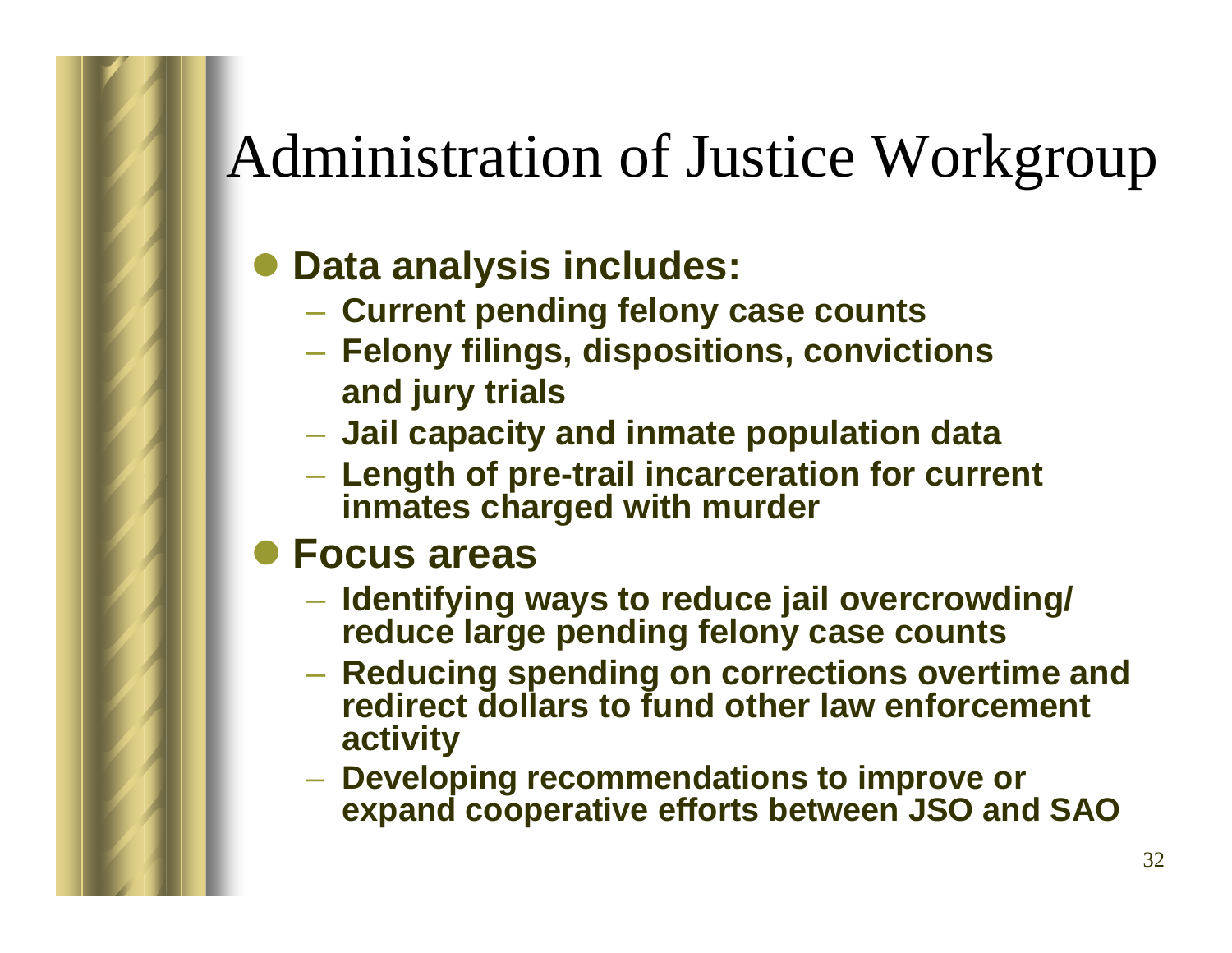#### School Safety Workgroup

- $\bullet$  **Data analysis includes:** 
	- **Number and types of crimes committed at schools**
	- **Current zero tolerance policies**
	- **Application of special prosecution laws for assault and battery on school officials**

#### $\bullet$ **Focus areas**

- **Enhancing school safety plans, particularly as they relate to special events**
- **Enhancing/creating training for parents, students, and school officials on:** 
	- •**Special prosecution laws**
	- •**Drugs/guns at school**
	- $\bullet$ **Gun bounty and crime stopper programs**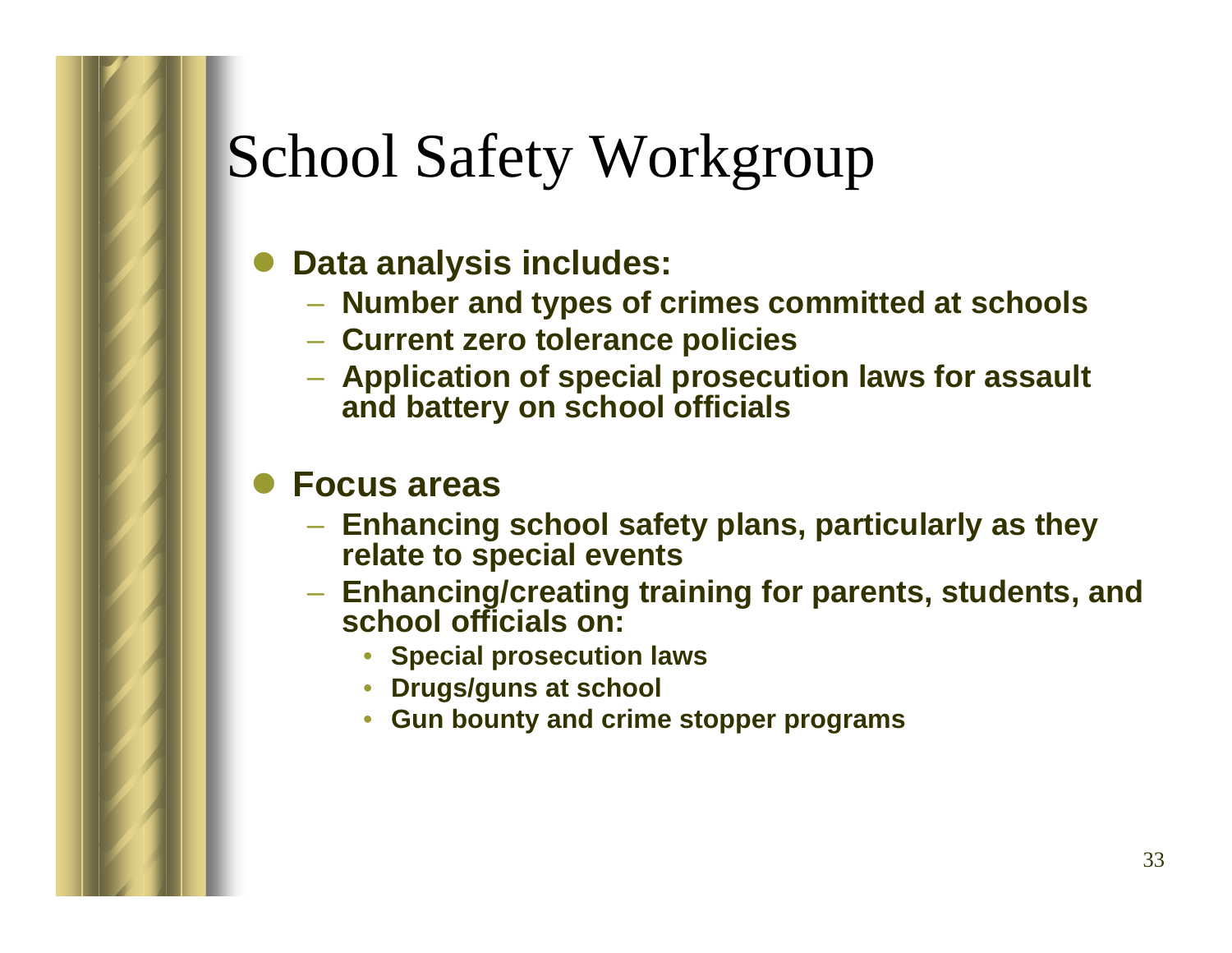#### Getting Guns Off the Streets

#### $\bullet$ **Data analysis includes:**

- **Rate of gun confiscations by JSO**
- and the control of the con- **Rate of recidivism for gun crimes for those on parole versus those not**
- **Criminal histories of those arrested for murder (ex. Do they have previous gun related arrests?)**

#### z **Focus areas**

- **Investigating the effectiveness of technology to assist in combating gun crimes**
- and the control of the con- **Looking at best practices in the prosecution and sentencing of gun related crimes**
- **Developing recommendations to help relieve backlog at ballistics crime labs**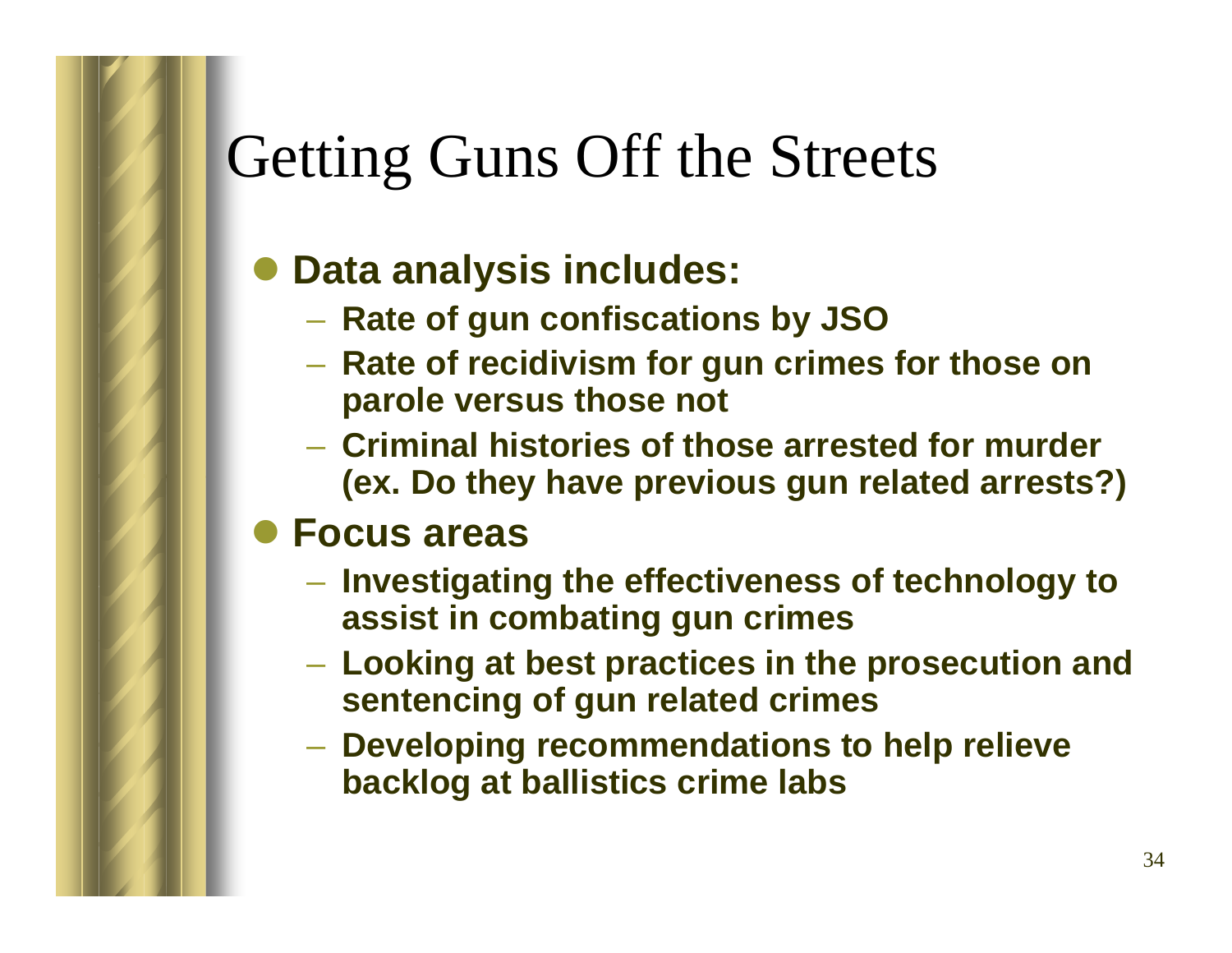#### Police Presence

#### $\bullet$ **Data analysis includes:**

- **Current JSO budget allocation**
- **Matrix audit report**
- z**Focus Areas** 
	- **Developing recommendations to increase the number of police officers and identify funding options**
	- **Enhancing crime fighting technology, COMPSTAT/CRIMES**
	- **Defining community policing and enhancing neighborhood-based programs**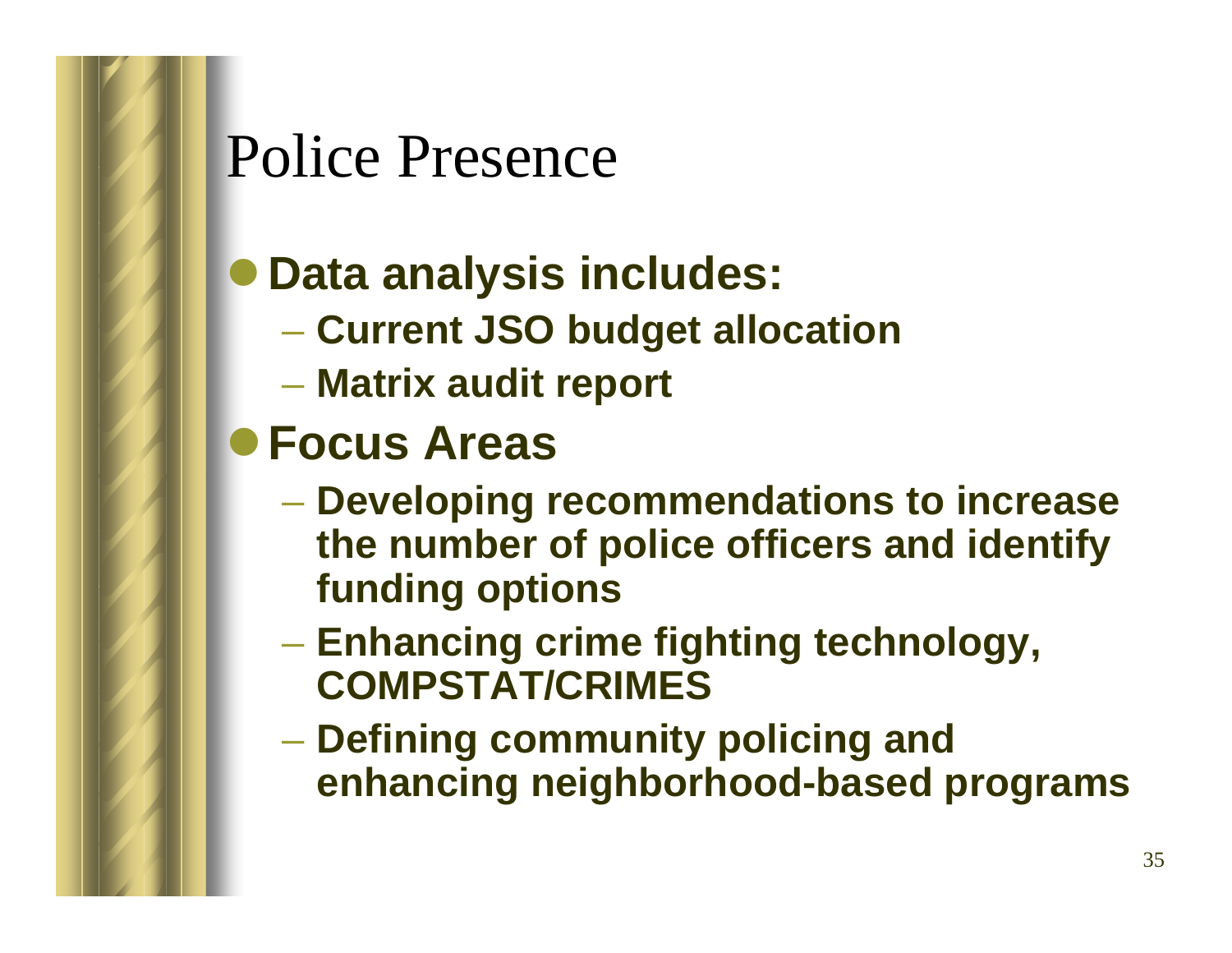- **Significant data collection**
- **Support from subject matter experts in analysis; JSO, FLDE, SAO, ATF**
- <sup>z</sup>**Narrowing scope, defining focus areas**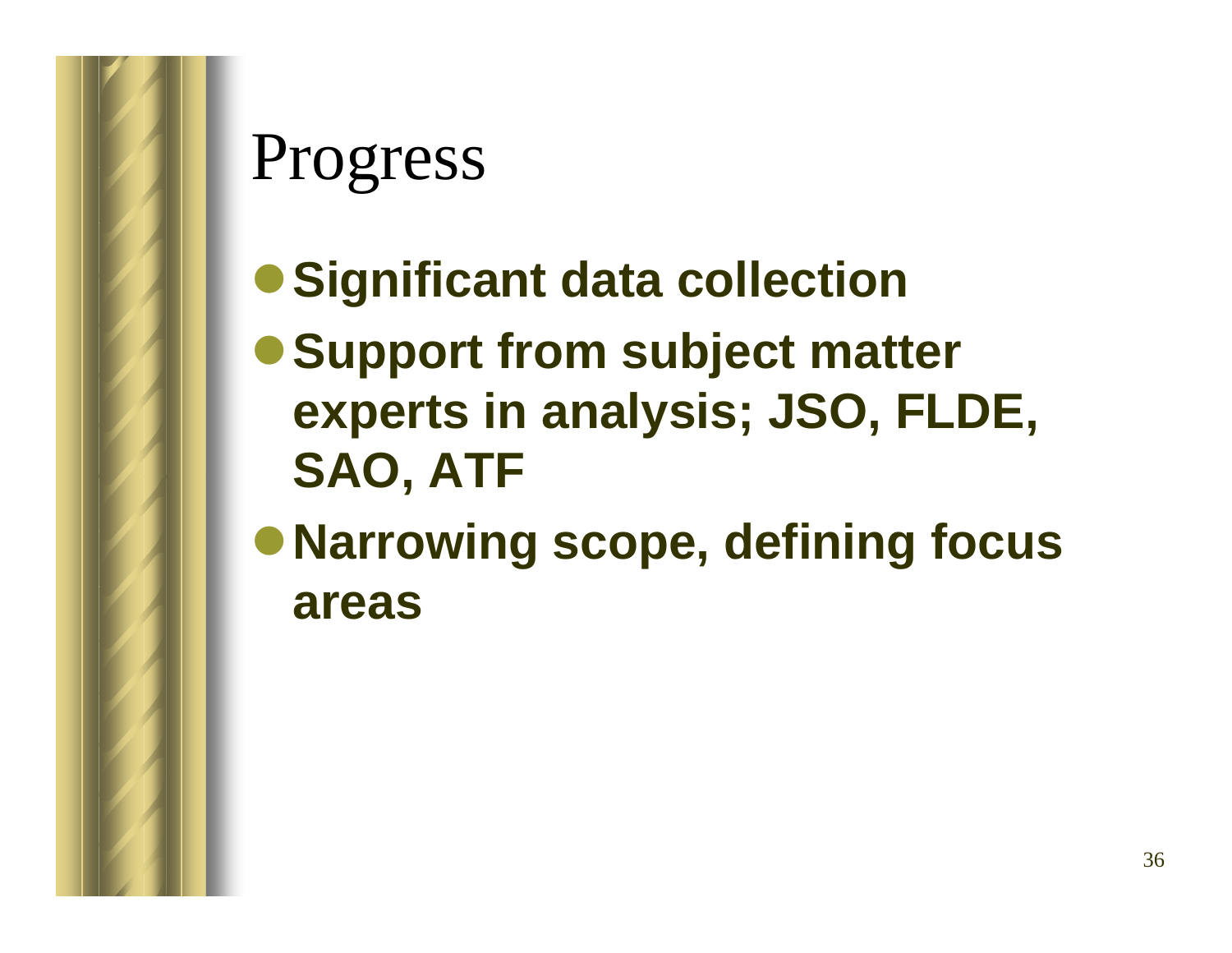### Goals for Next Review

#### <sup>z</sup>**Update of workgroups' progress**

 **Key focus of Law Enforcement and Deterrence Committee is to identify and redirect resources to fund other law enforcement activities** 

<sup>z</sup>**Do not expect recommendations until April**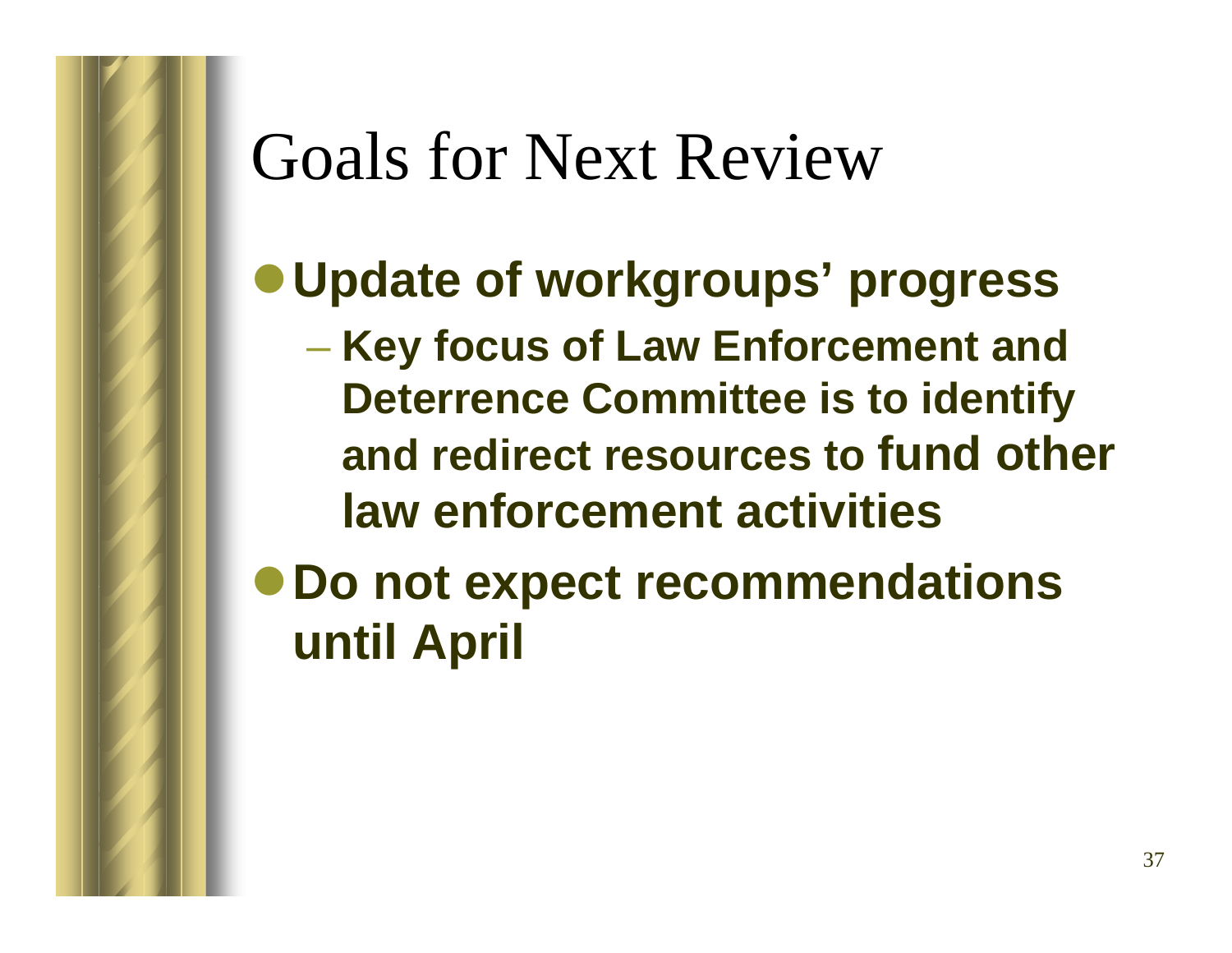#### Project Status

#### **Neighborhood Safety and Stability**

**Tony Boselli**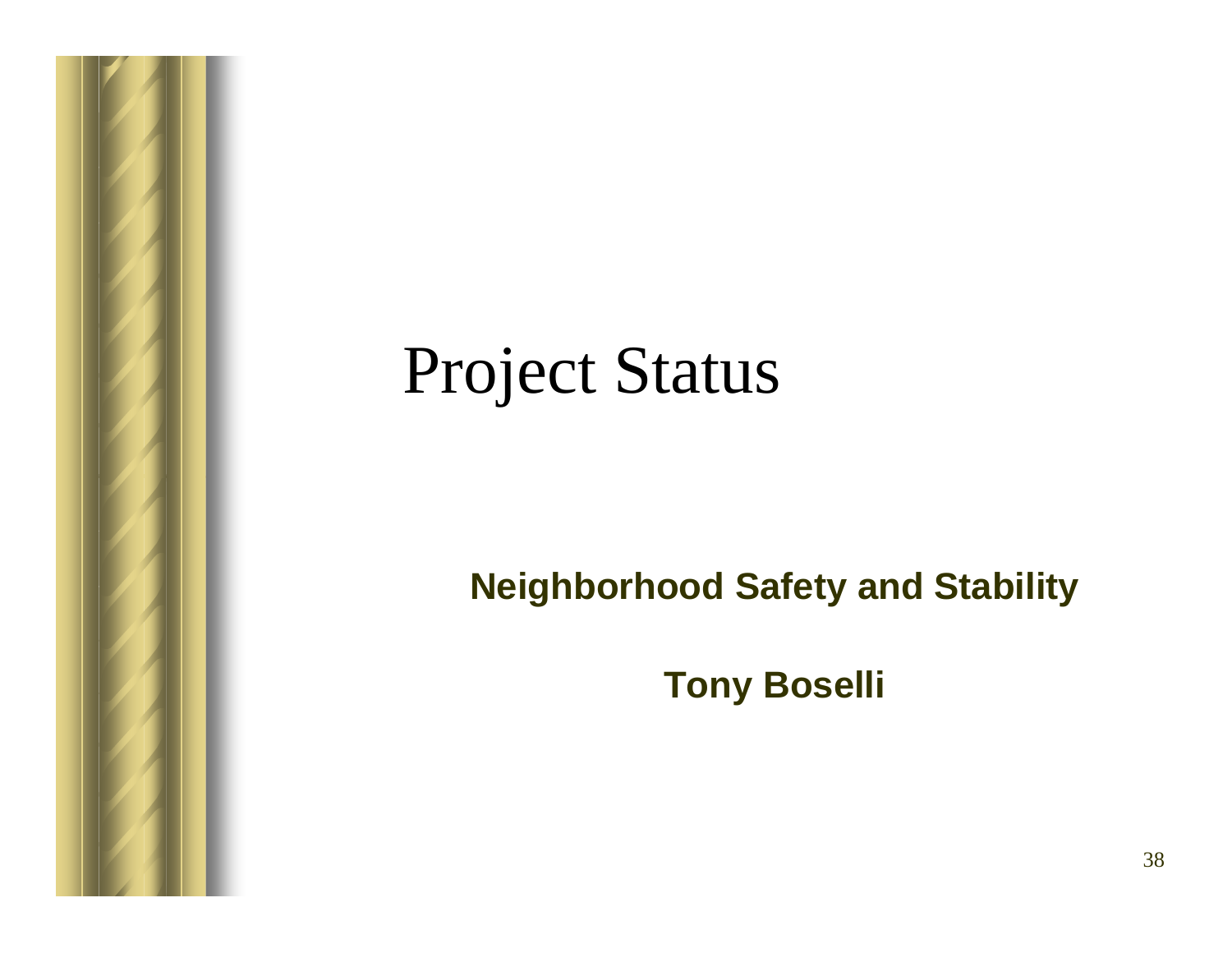Status Summary  $\bullet$  **Overview of committee activities Committee continues to meet weekly.**

#### ● We are on track for delivery of **recommendations by April 30, 2008**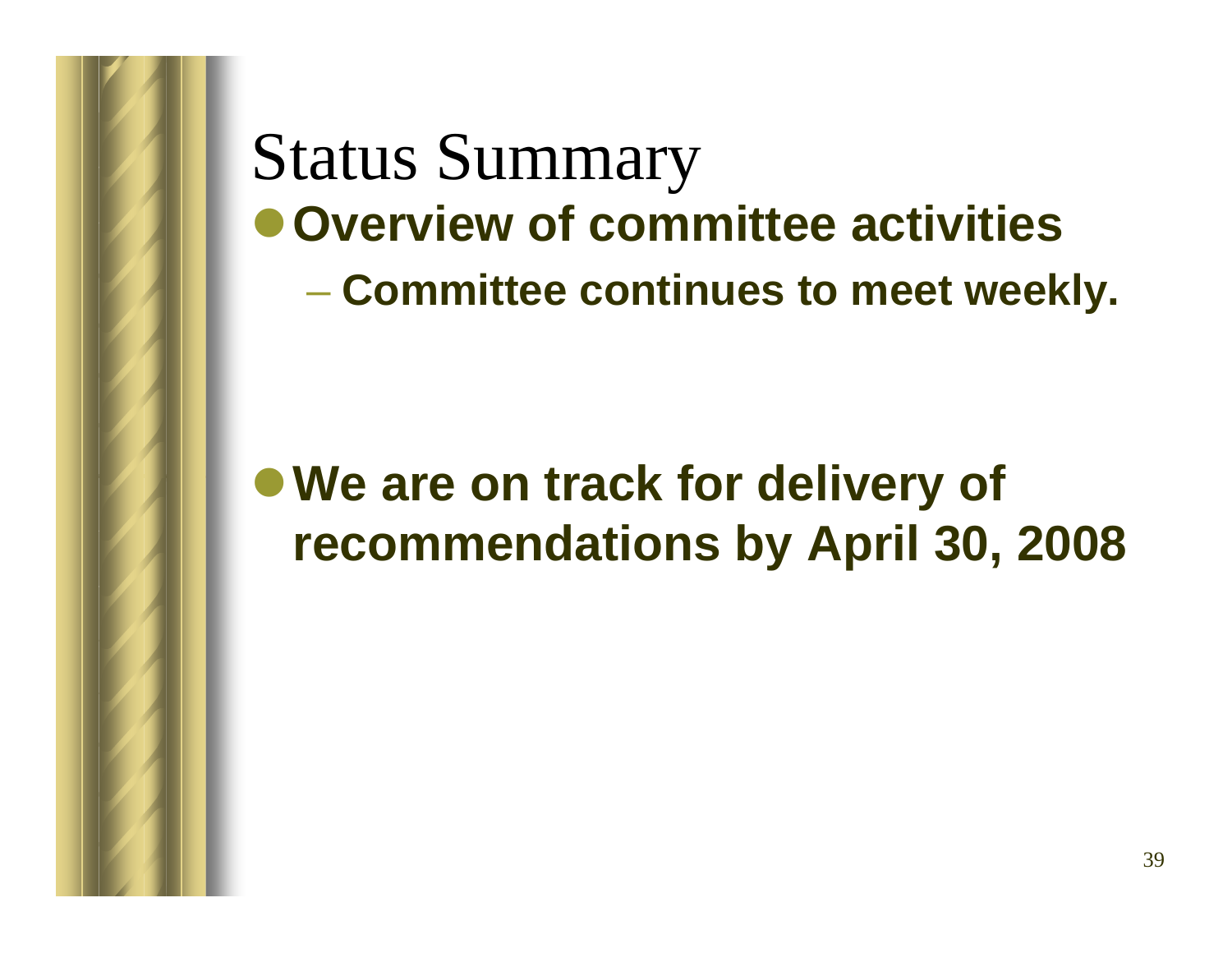#### Progress  $\bullet$ **Current Recommendations:**

- **1. City of Jacksonville should define physical assets in 'hot-spot' areas for use for after-school and summer programs. Schools (closed or open) should be looked at as a priority with Community Centers, Churches and other public/private facilities filling in the gaps.**
- **2. City of Jacksonville should locate property (raw land, existing commercial/industrial structures, abandoned properties school facilities) for building/retrofitting as a gymnasium/multi-use facility. Hot spot areas should be given priority.**
- **3. All funds that are currently appropriated for after-school programs and community center operations as well as any future funding identified should be pooled into one fund on an annual basis for programming. The Jacksonville Journey's Positive Youth Development Committee should define appropriate programming models. The Parks Advisory Board (or any board reflective of providers and users of the programs) should assess program outcomes and recommend funding on an annual basis (Children's Commission and Housing Commission model).**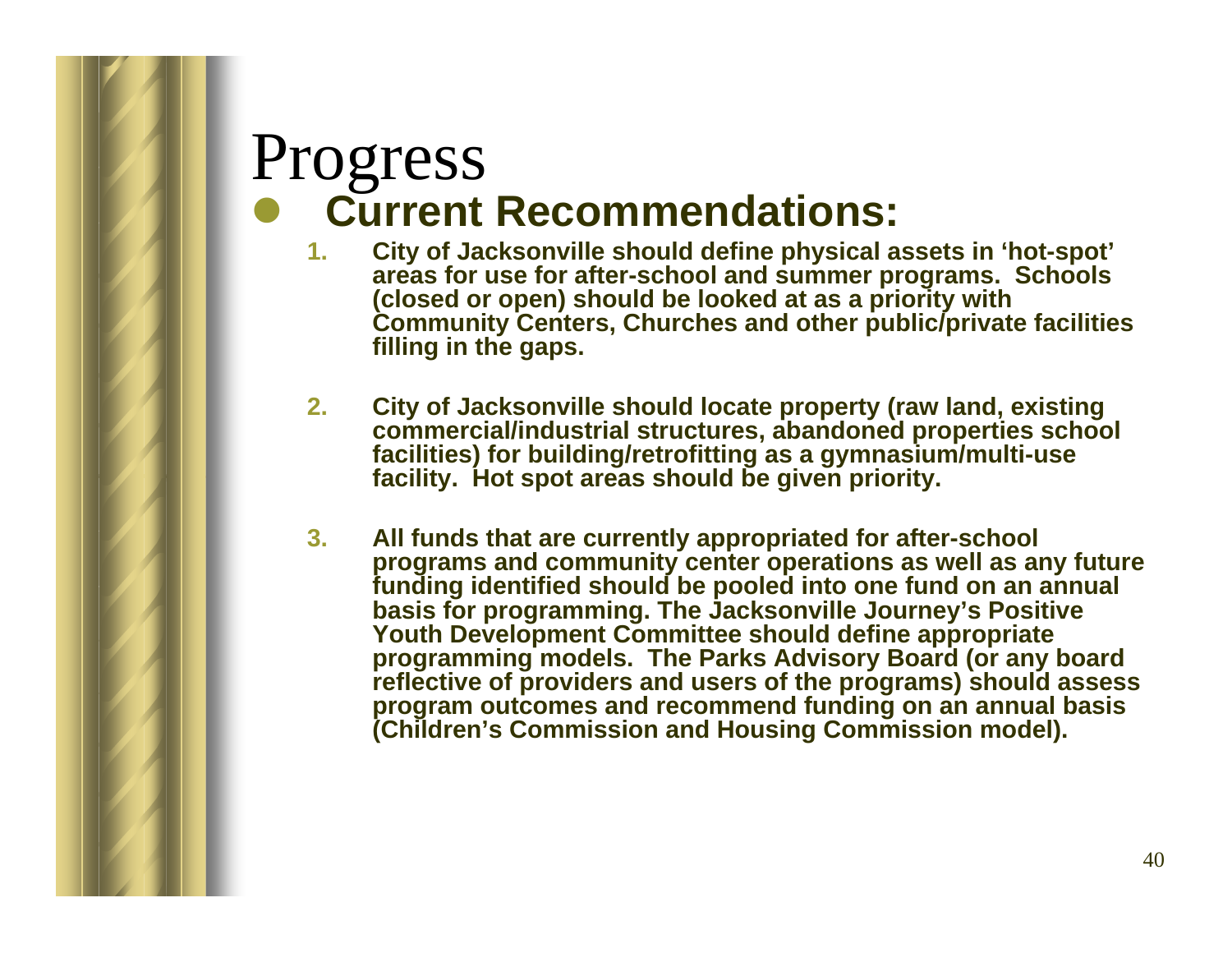#### Progress  $\bullet$ **Current Recommendations:**

- **4. COJ should revisit the make-up and duties of the Parks Advisory Board to insure that it reflects the providers and users of the park system and its programs. Members should have skill set required to oversee program \$\$.**
- **5. We recommend that the goal of all public facilities have a public, private and neighborhood component for operations and programming.**
- **6. Request that JEA place a 'check' box on their bill for donations to after-school and summer programming. (Contributions used exclusively for public purposes are deductible.)**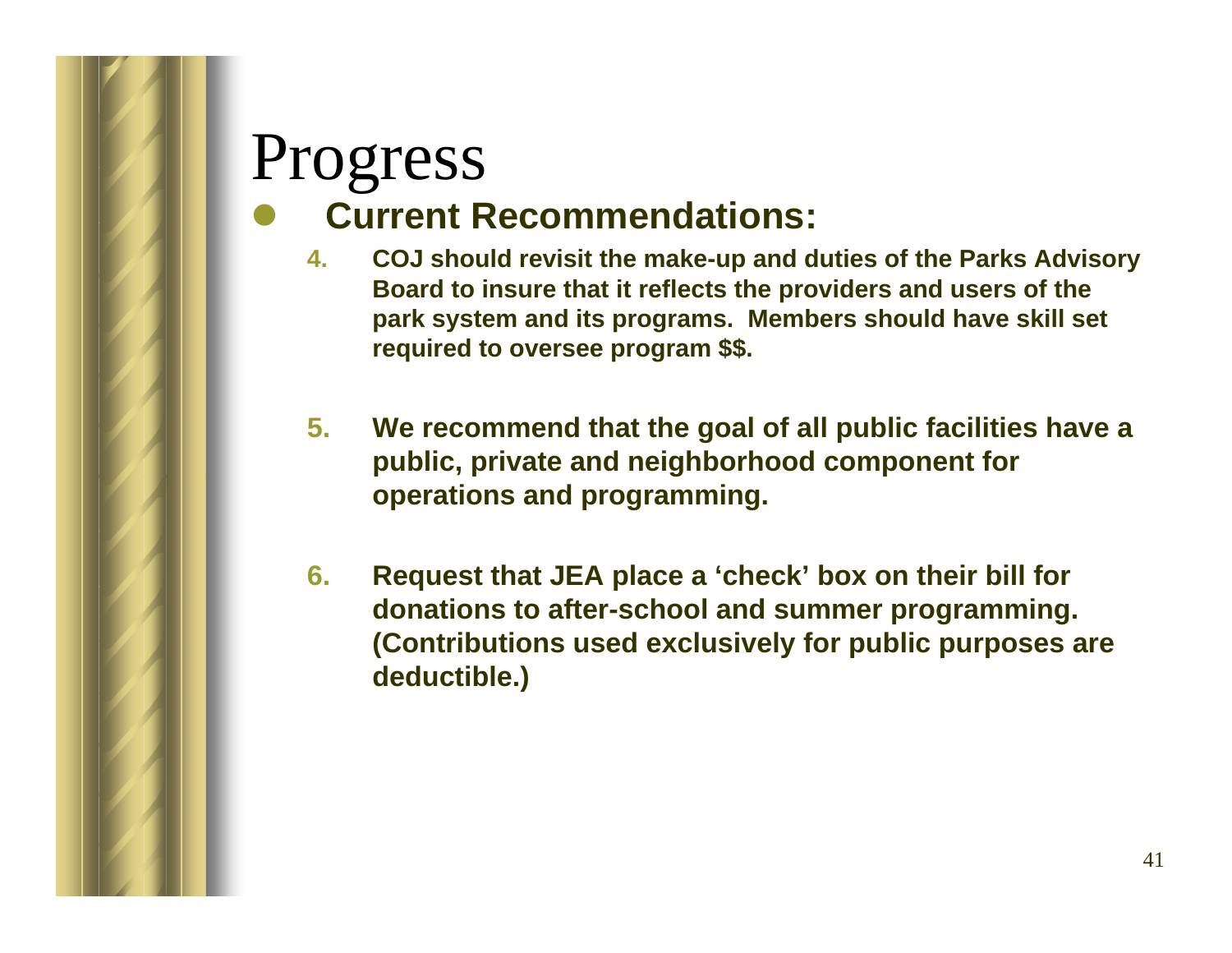#### Attention Areas

<sup>z</sup>**List obstacles or challenges since last status update was given** – **None noted**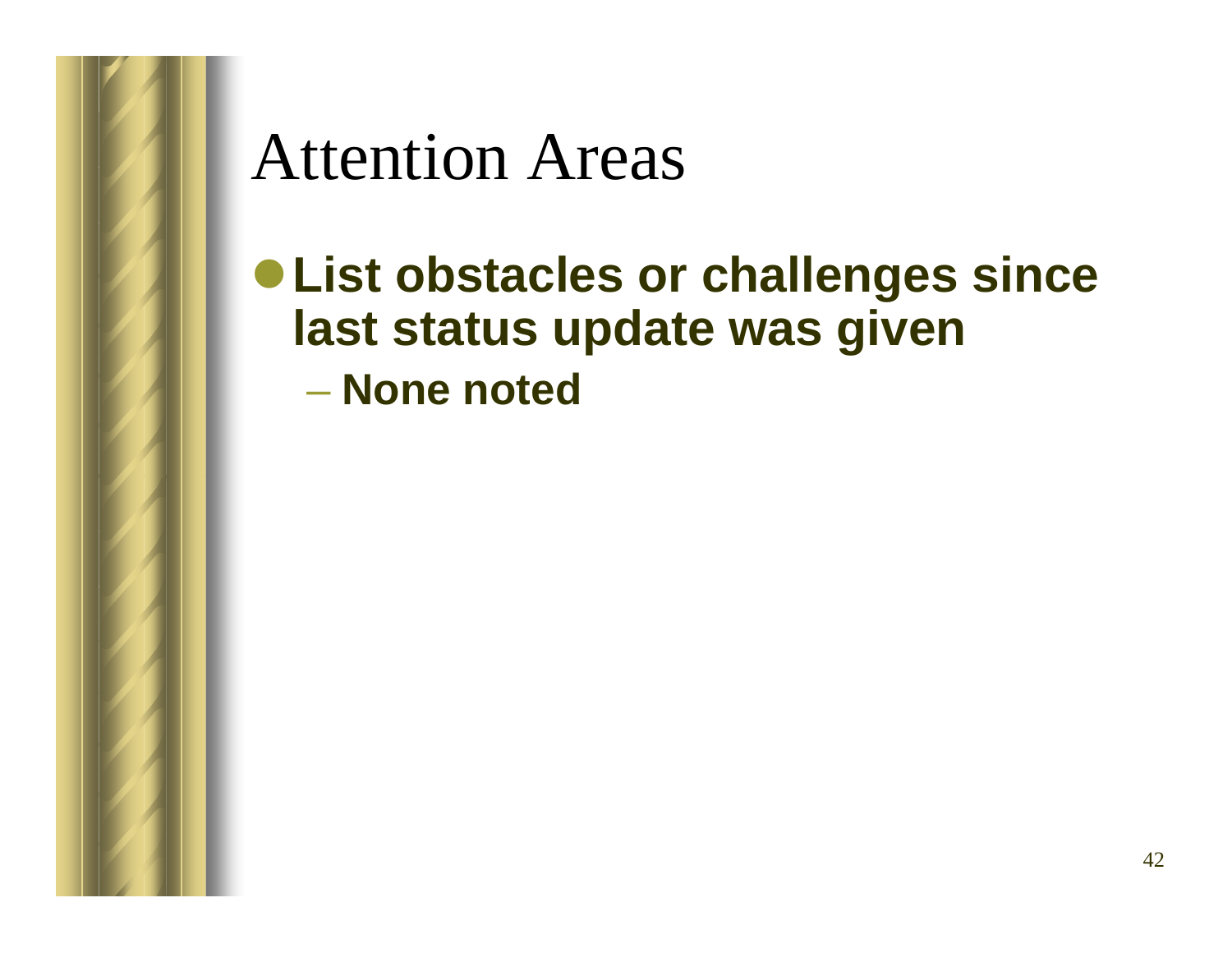#### Cost and Funding

#### $\bullet$ **Costs**

- **1. Nominal costs for defining assets should be absorbed by COJ.**
- **2. Location of property is a function of City staff. Cost of building or retrofitting a facility or multiple facilities will be dependent upon many factors.**
- **3. Development of a new model for programming should be a function of City staff.**
- **4. Revisiting the make-up of the Parks Advisory Board should not have any cost associated with it.**
- **5. Development of a new model for public facility programming should be a function of City staff.**
- **6. Feasibility and cost will be explored with JEA.**

#### $\bullet$ **Funding**

- **Proposed funding sources**
	- •**COJ**
	- •**Other sources being explored**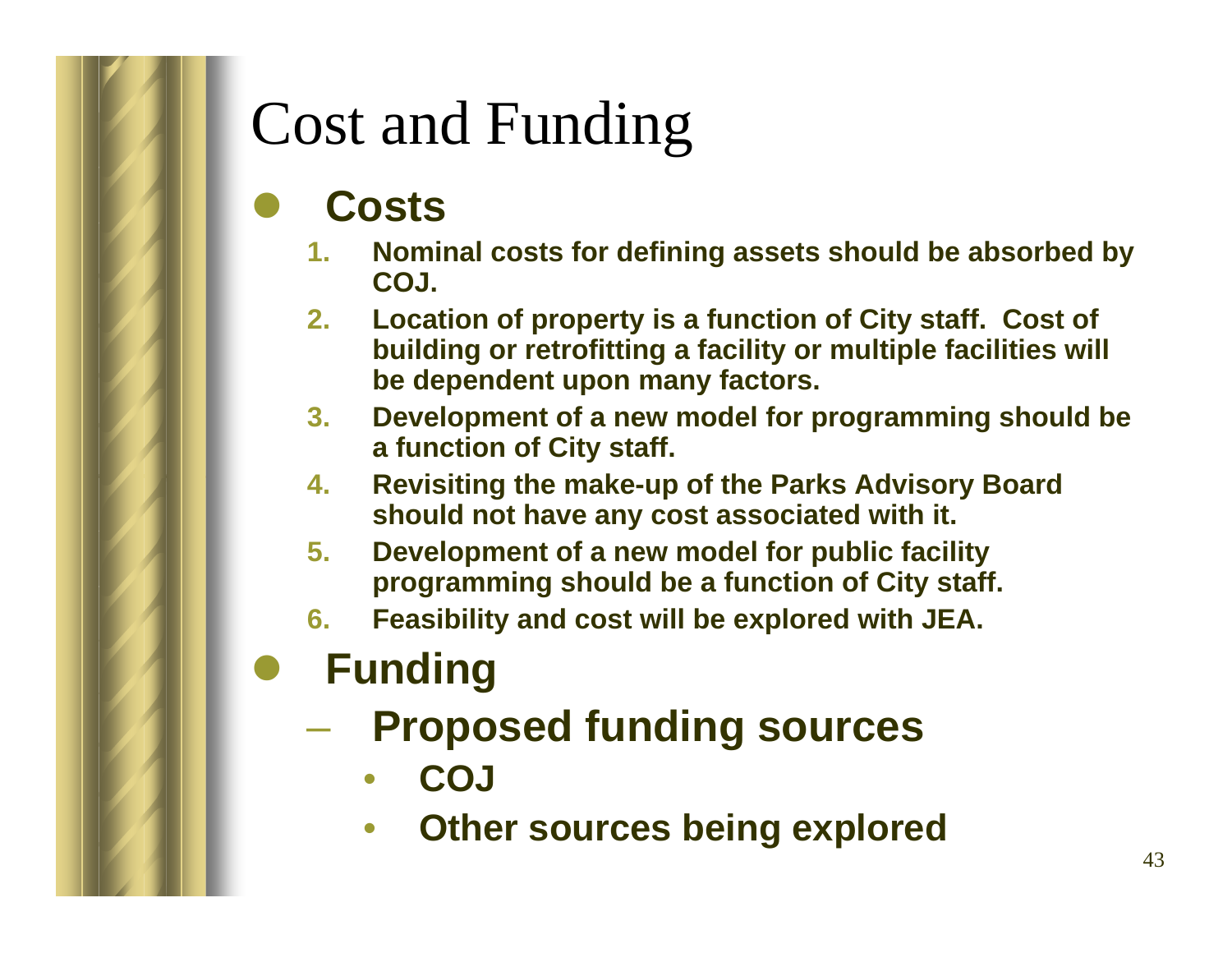Implementation

- **Stakeholders in implementing program**
	- **COJ, Private sector providers of programming**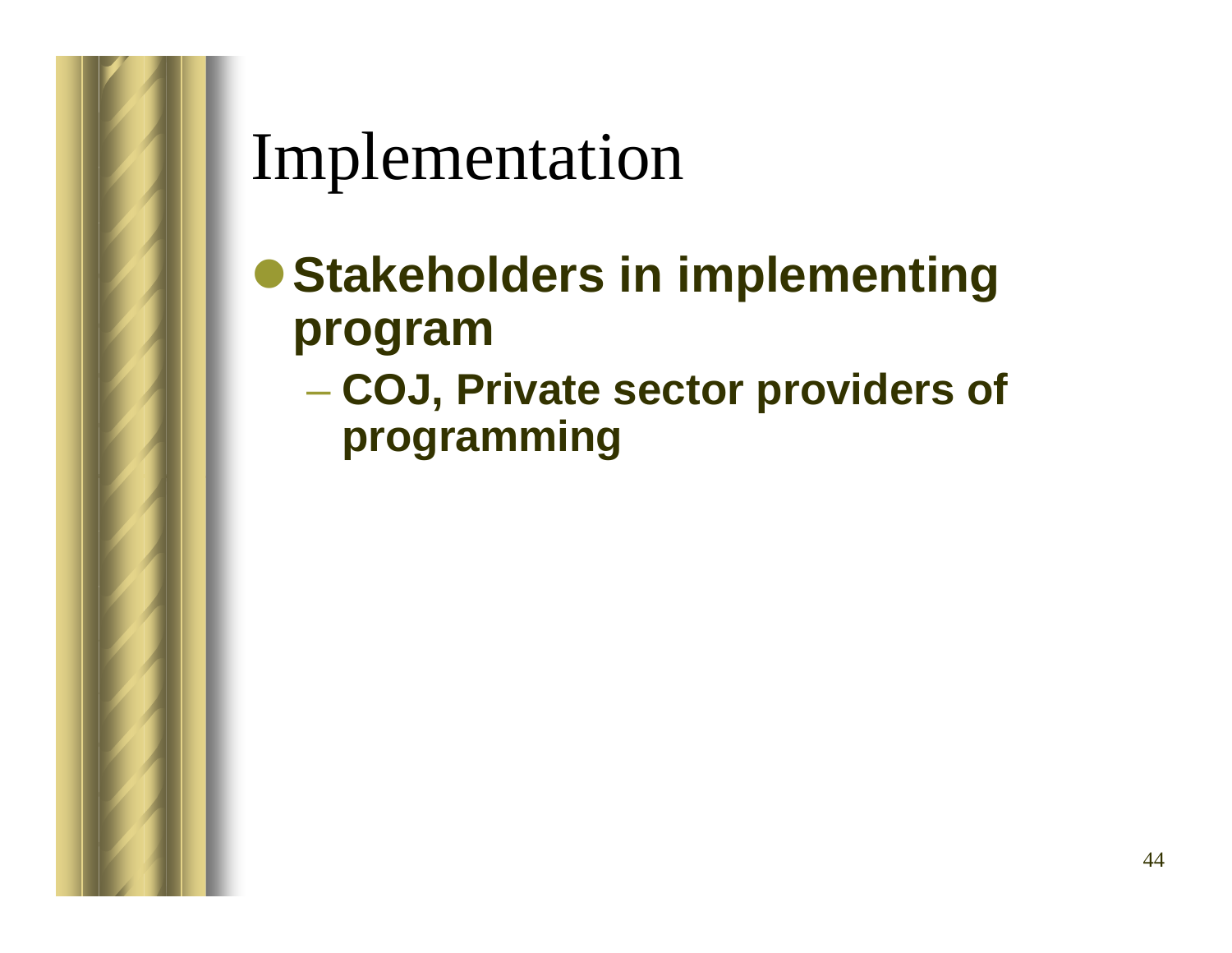## Goals for Next Review

- <sup>z</sup>**Date of next status update: 3/13/08**
- <sup>z</sup>**List goals for next review:**
	- **Establish criteria for multi-family housing improvements (incentives and enforcement)**
	- **Start to develop matrix for sustainable neighborhoods**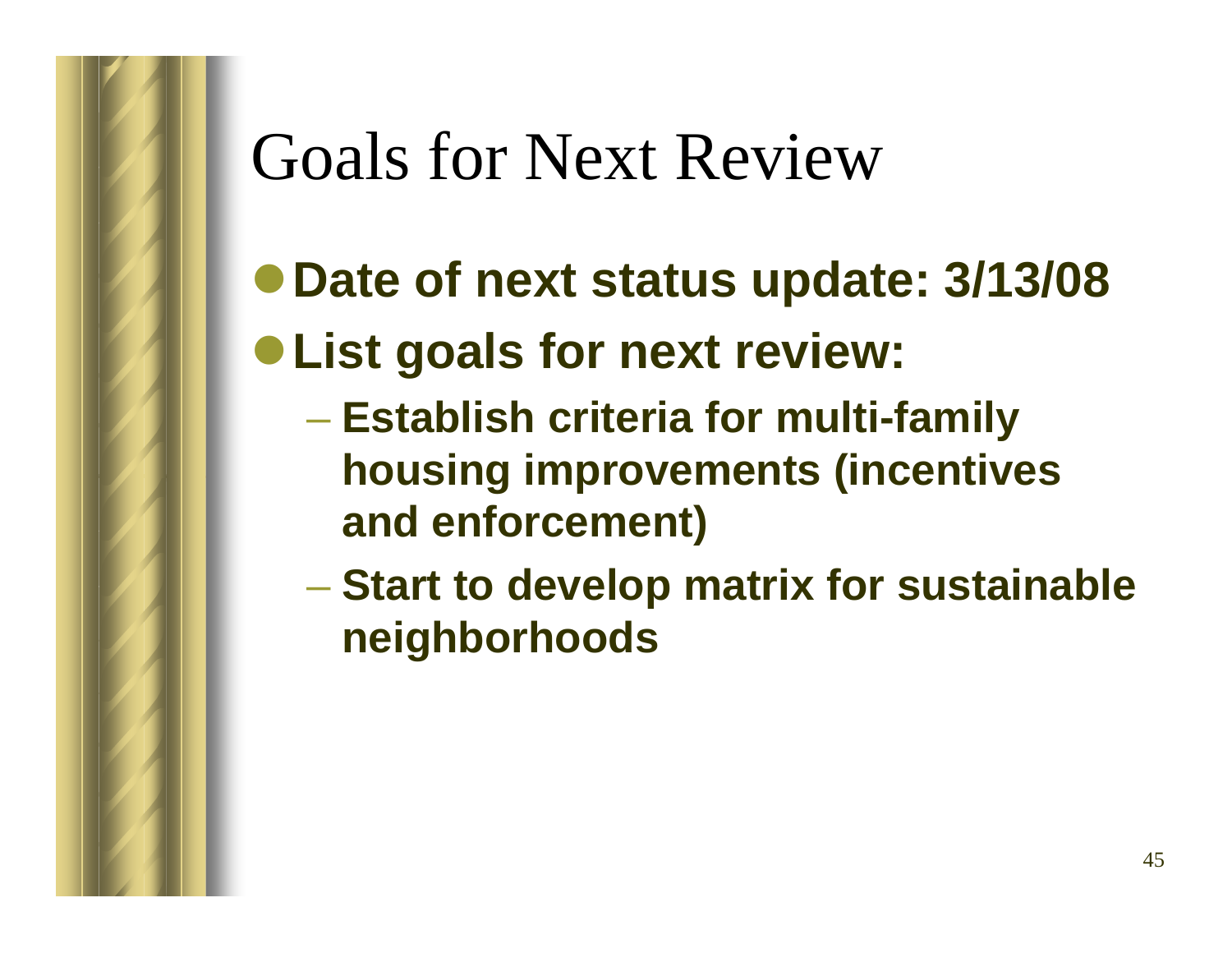### Project Status

#### **Targeted Intervention and Rehabilitation**

**John Coxwell**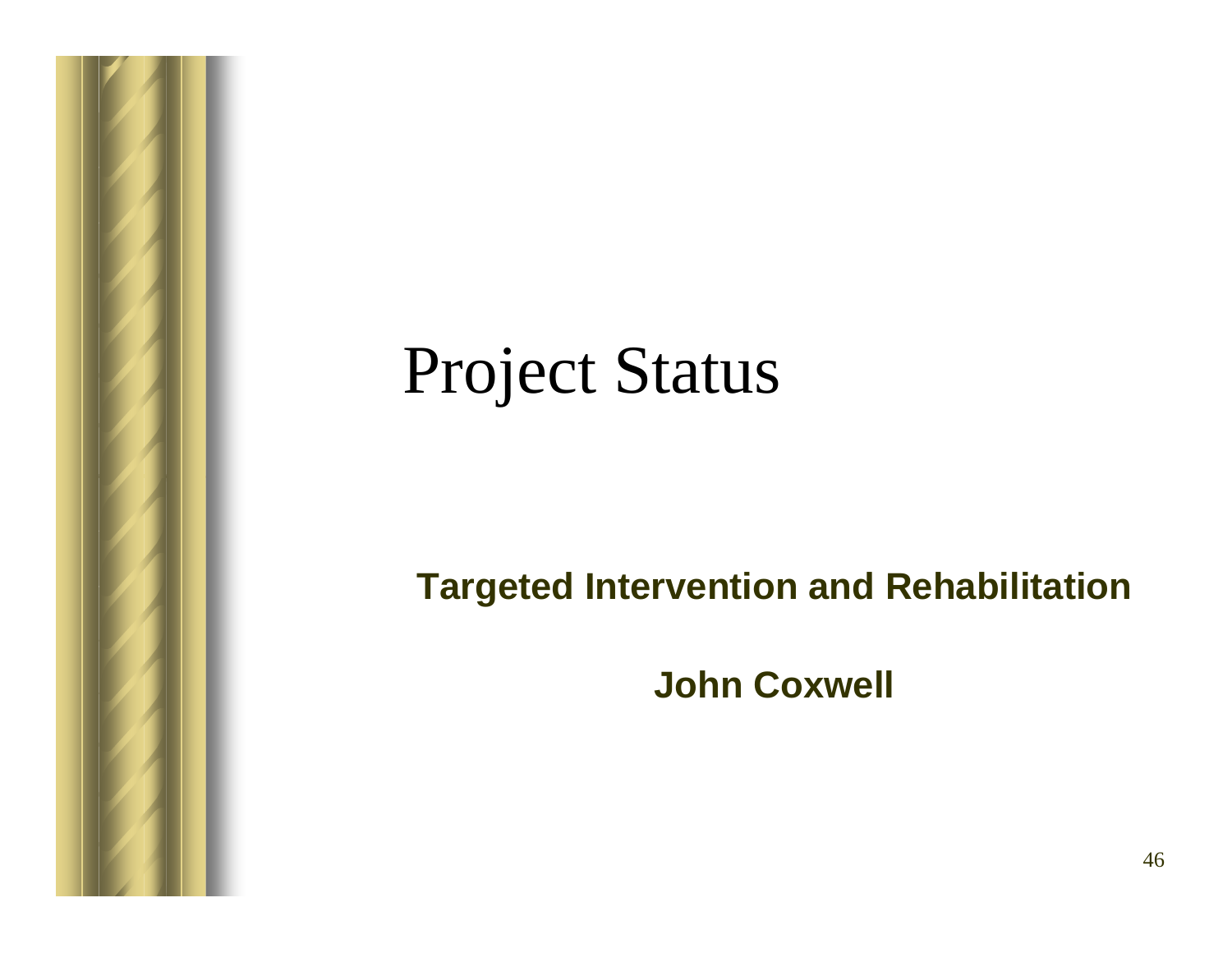## Status Summary

- $\bullet$  **Overview of committee activities**
	- **Committee has met on several occasions to hear expert testimony**
	- **Sub-committees have been established to look at:**
		- **1. Juvenile Intervention Strategies**
		- **2. Adult re-entry strategies**
		- **3. Employer/employment strategies**
- $\bullet$  **We are on track for delivery of recommendations by April 30, 2008**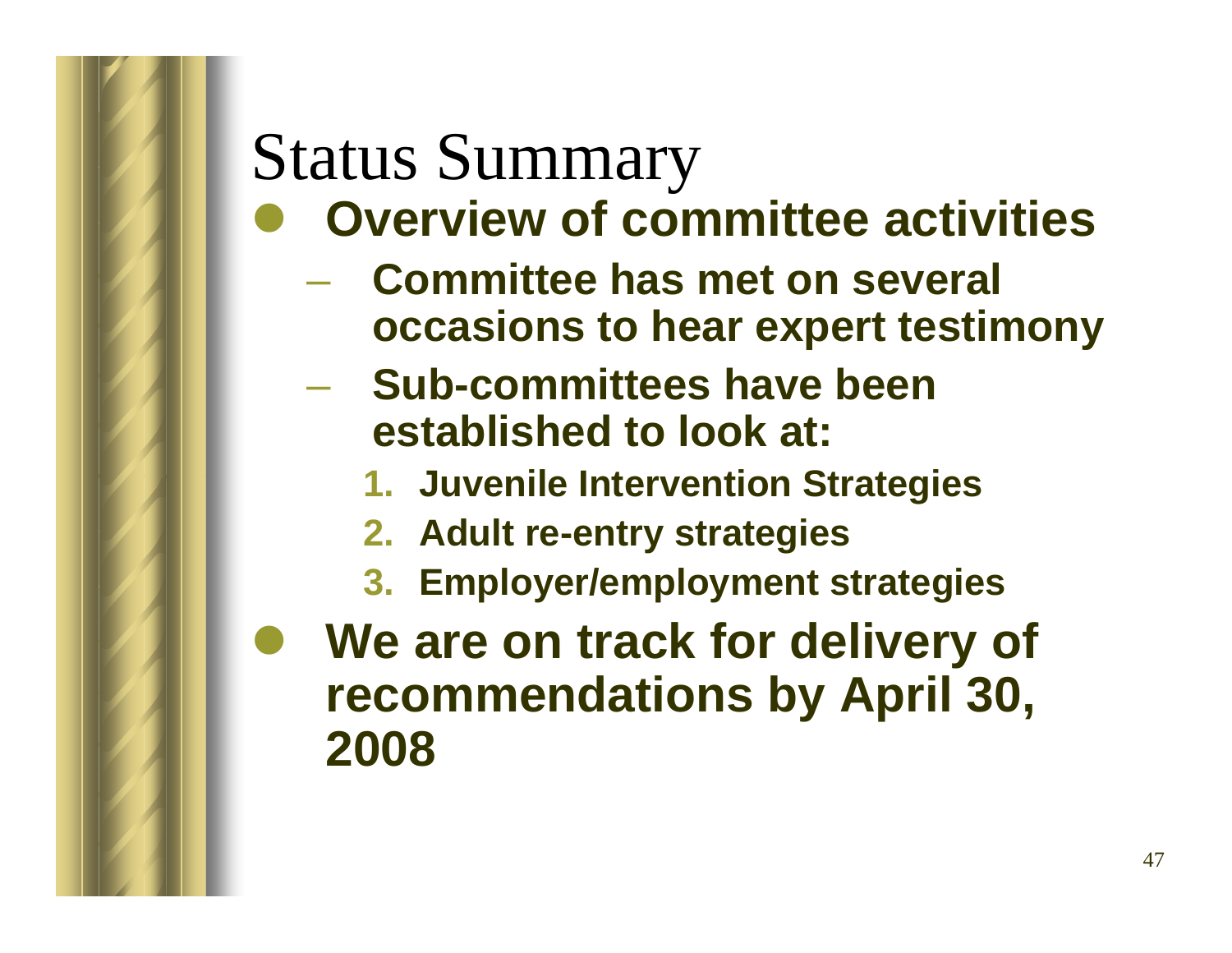#### $\bullet$ **Current Recommendations:**

- **1. 'Camp Jacksonville' should be organized for Summer 2008 (modeled after Camp Birmingham).**
- **2. City of Jacksonville should remove (where feasible) hiring restrictions that prevent employment of ex-offenders returning to the workforce.**
- **3. Out-of-school suspension should be eliminated as soon as feasible by the School Board.**
- **4. 100% of Duval County School facilities should have jointuse agreements with the City for their use after school hours.**
- **5. Priority should be given to the establishment of a 'Portal of Entry' for returning ex-offenders. This would further successful re-entry of local, state and federal exoffenders by use of a one-stop-shop.**
- **6. Re-entry activities/counseling should begin while incarcerated and, where possible, should back up to the point of prosecution/sentencing.**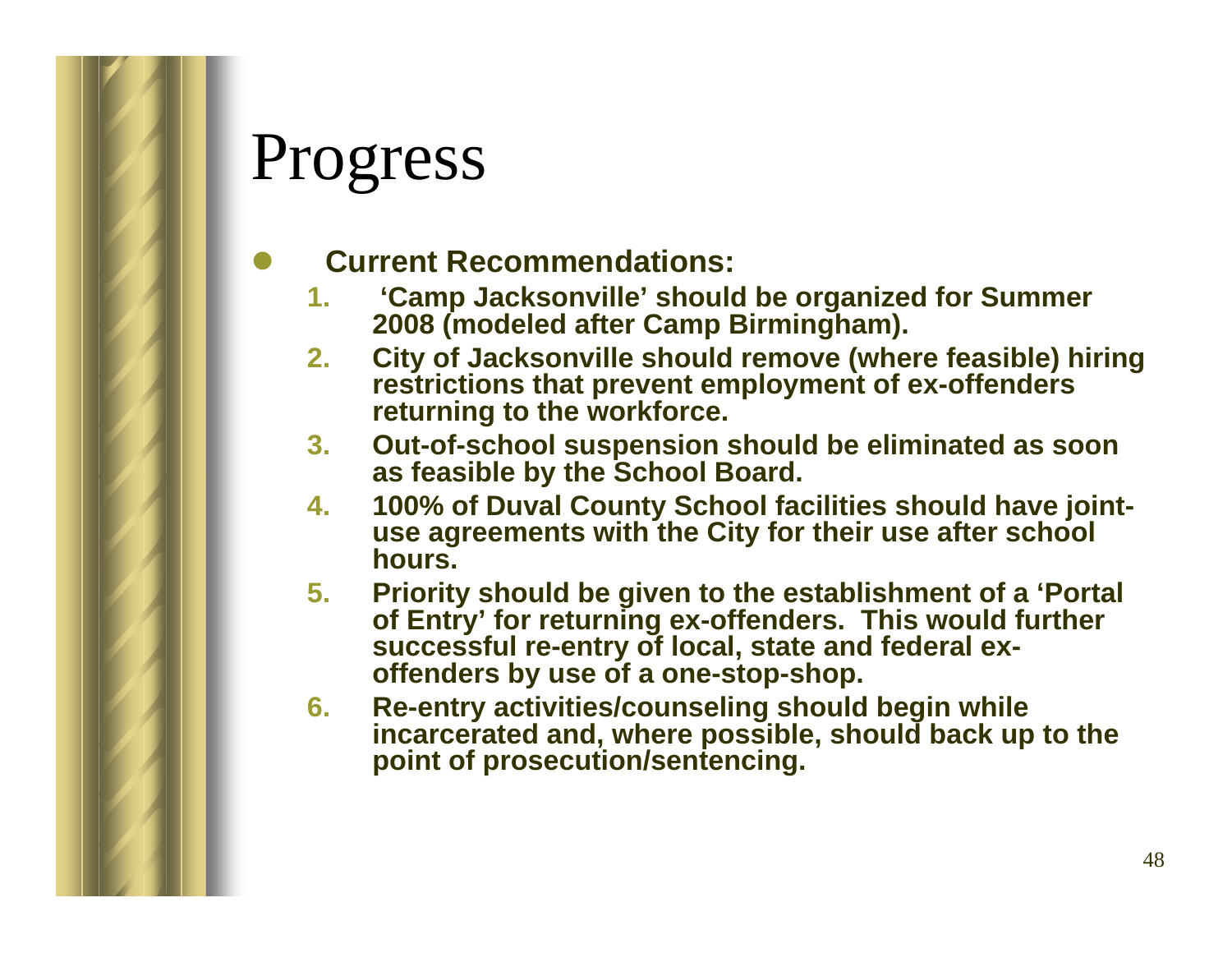#### Attention Areas

<sup>z</sup>**List obstacles or challenges since last status update was given** – **None noted**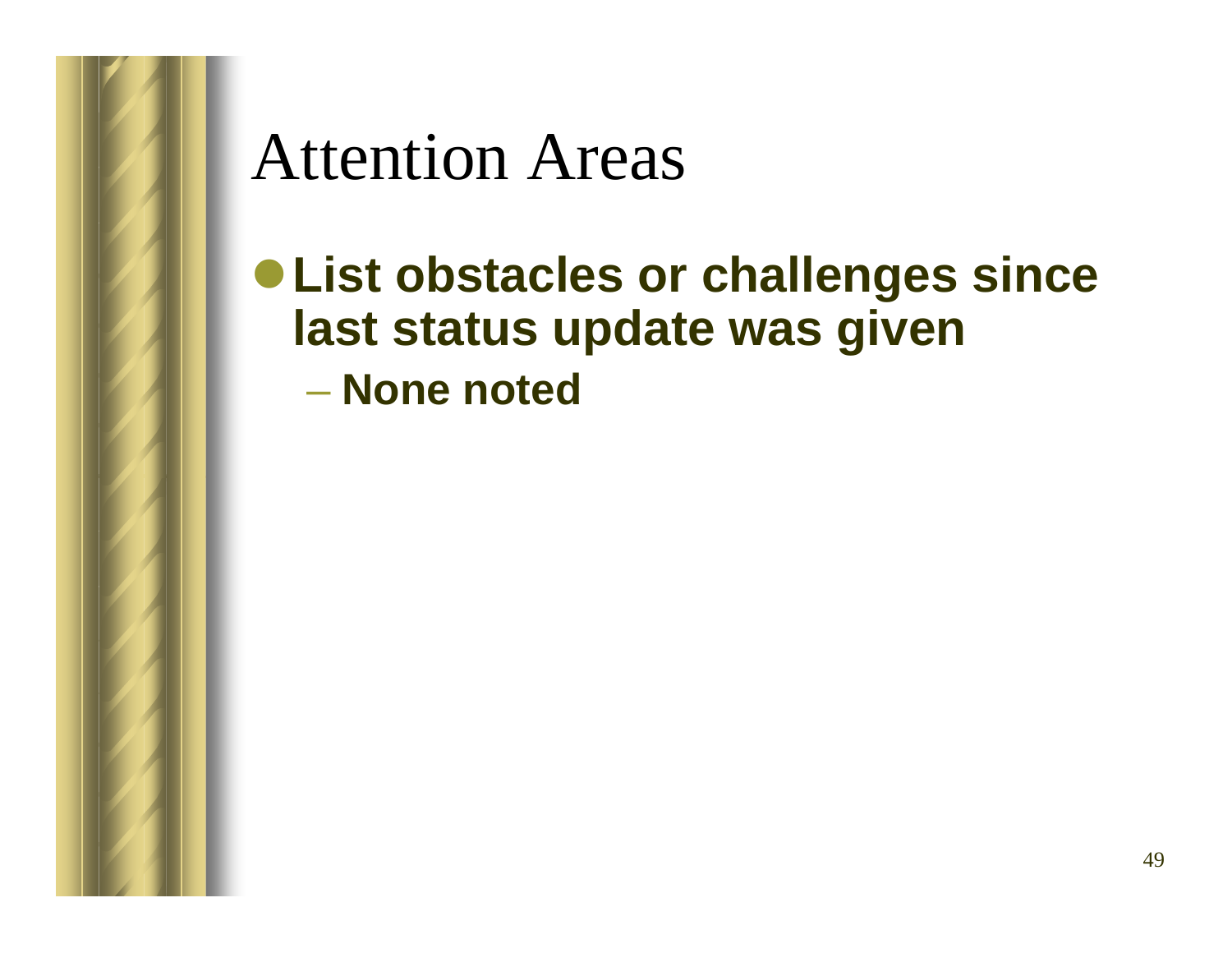# Cost and Funding

#### **Costs**

 $\bullet$ 

- 1. 'Camp Jacksonville' proposed costs are based on actual costs of similar program ran in Birmingham, AL: \$140,000 for 1<sup>st</sup> year.
- 2. No \$\$ cost associated with removing hiring restrictions
- 3. Will work with School Board to determine \$\$ for eliminating out-of-school suspensions.
- 4. Will work with Parks Department as well as School Board to determine ongoing costs associated with these agreements.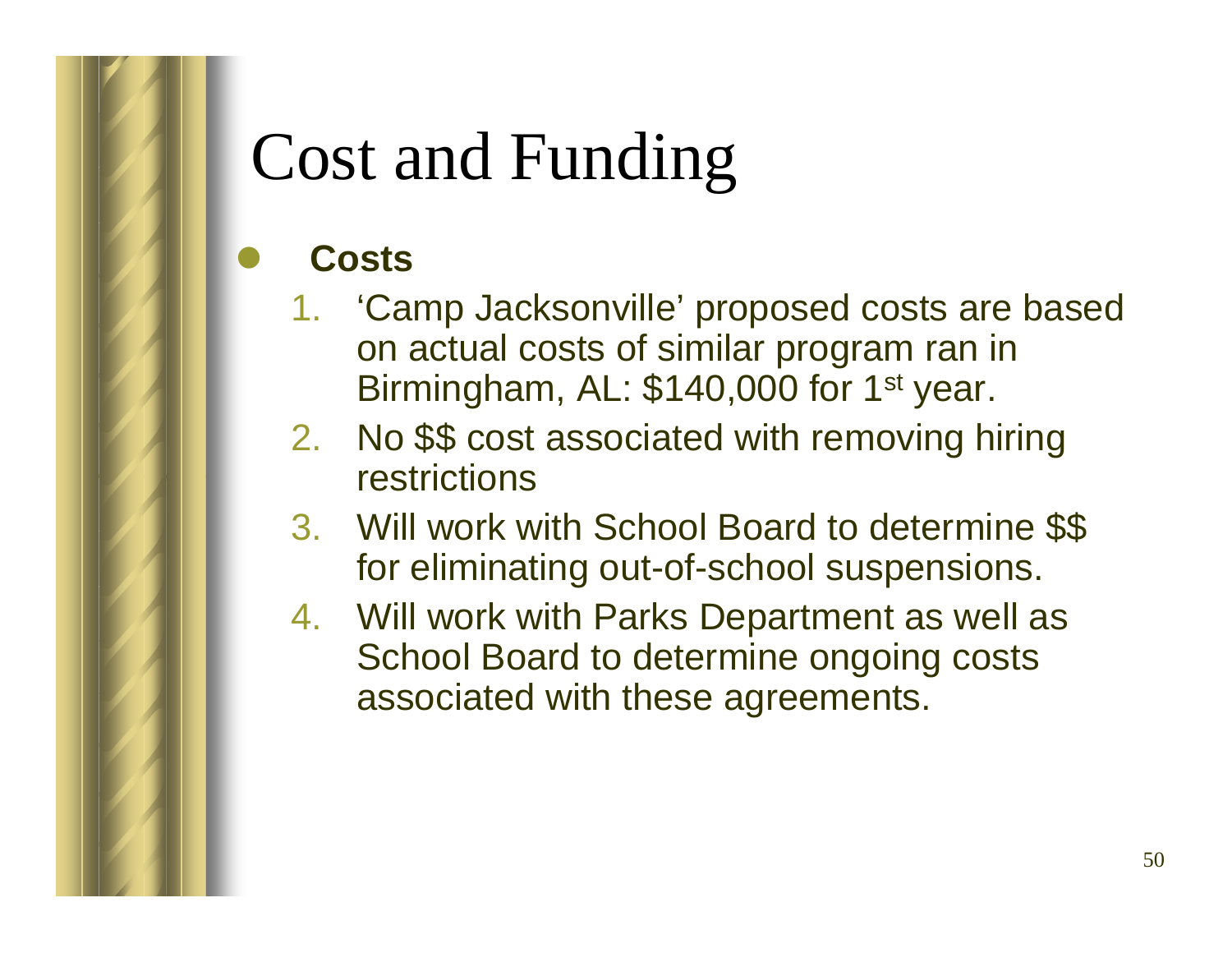# Cost and Funding

- 5. Currently developing a prototype for re-entry portal.
- 6. Working with JSO and SAO to determine additional costs of expansion – if any – to current programs.
- $\bullet$ **Funding**

#### **Proposed funding sources**

- •Department of Juvenile Justice (State)
- •City agencies (COJ, JSO, SAO)
- •Exploring other sources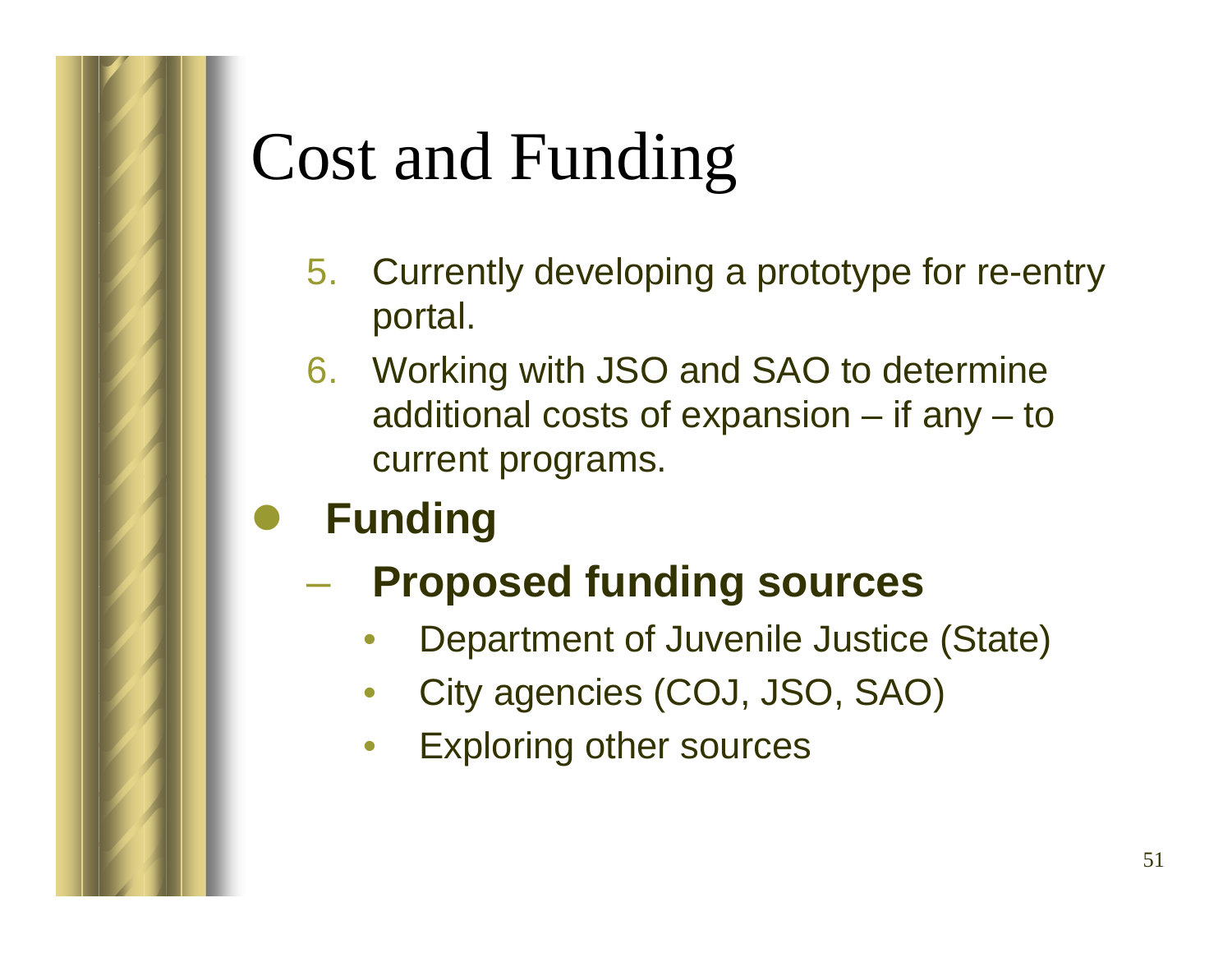Implementation

**• Stakeholders in implementing program DJJ, JSO, SAO, COJ, DCSB**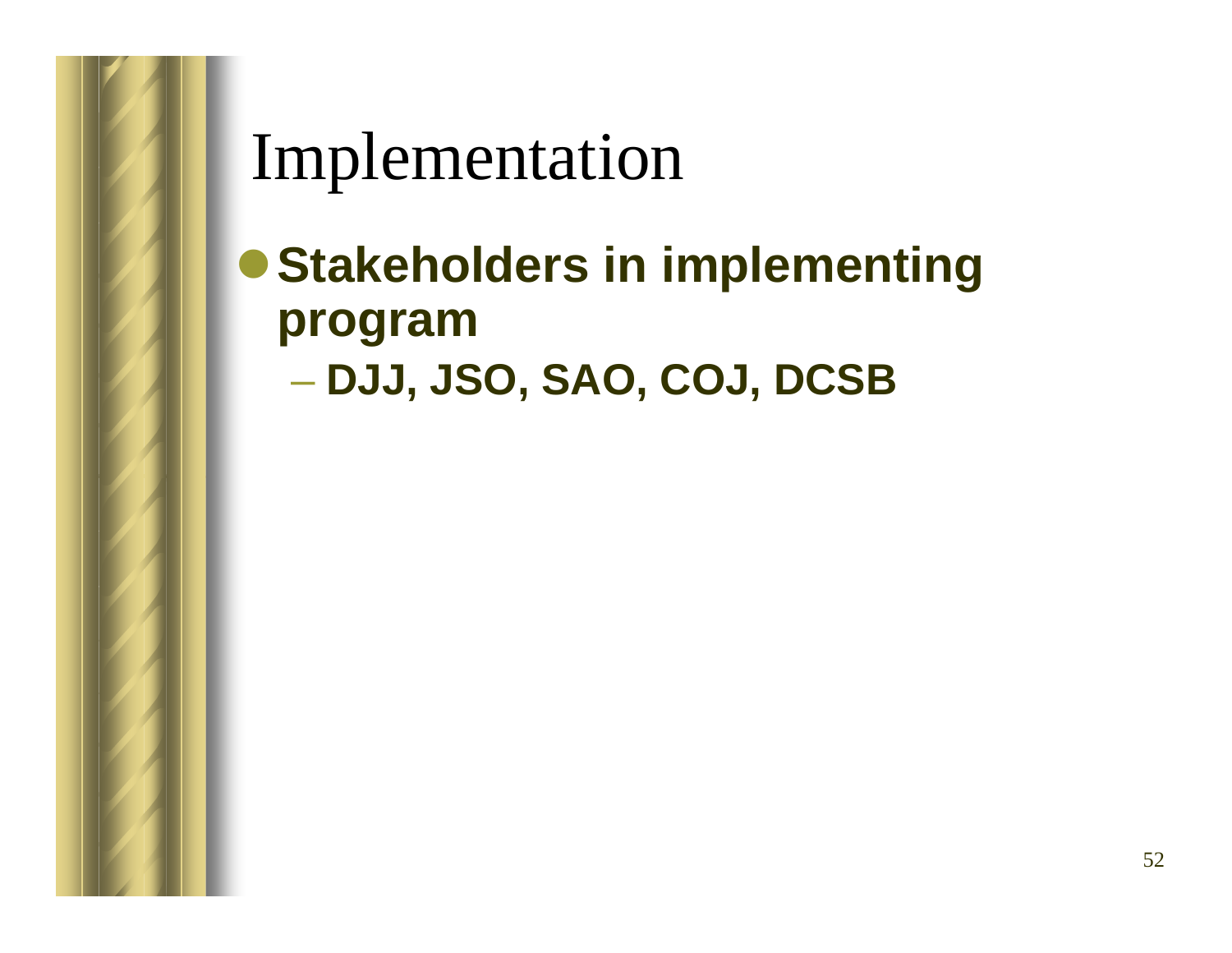### Goals for Next Review

- $\bullet$ **Date of next status update: 3/13/08**
- $\bullet$  **List goals for next review:**
	- **Further development of:**
		- **1. Juvenile Intervention Strategies**
		- **2. Adult re-entry strategies**
		- **3. Employer/employment strategies**
	- **Better cost estimates**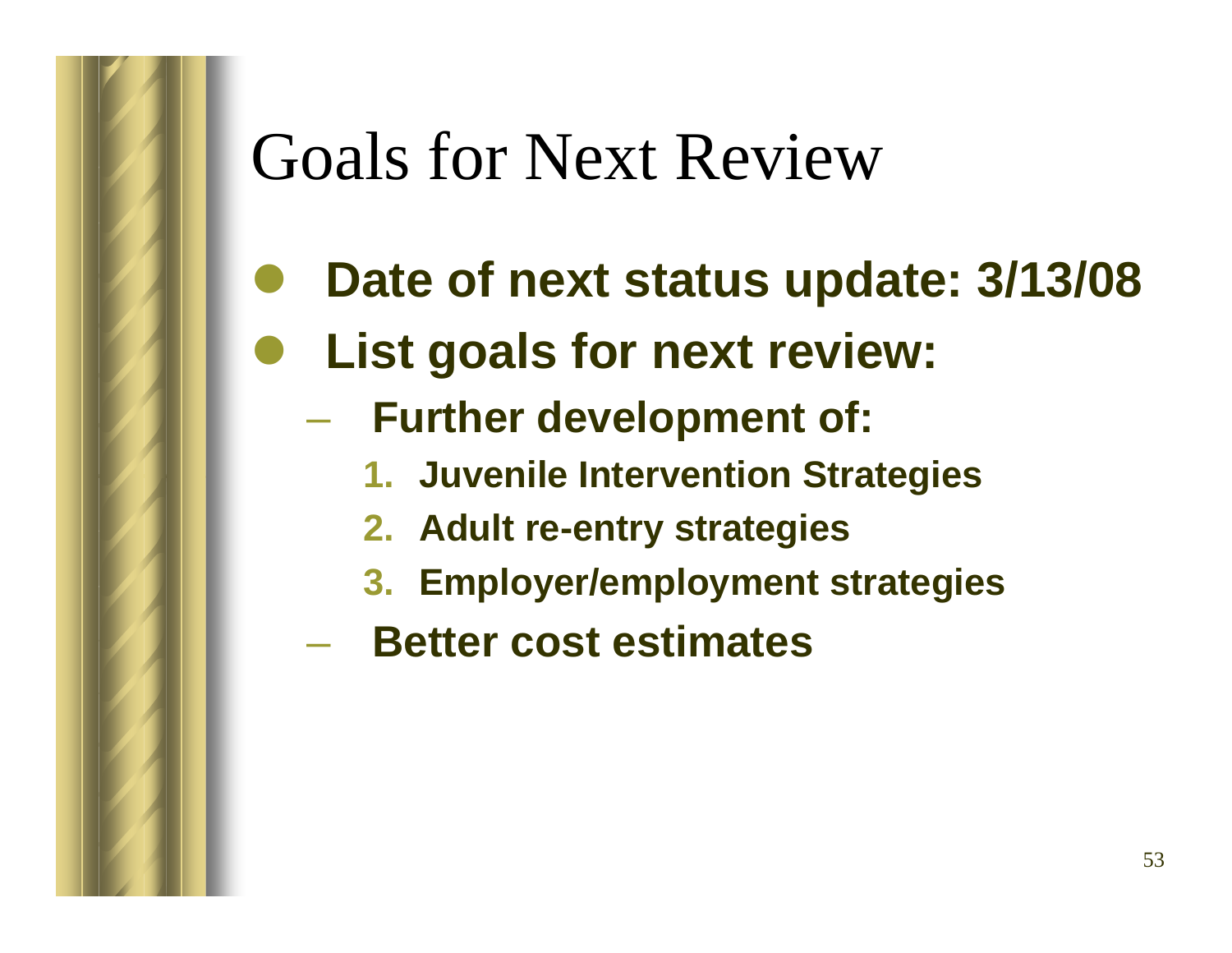## Funding Subcommittee

#### **The Jacksonville Journey Tom Petway**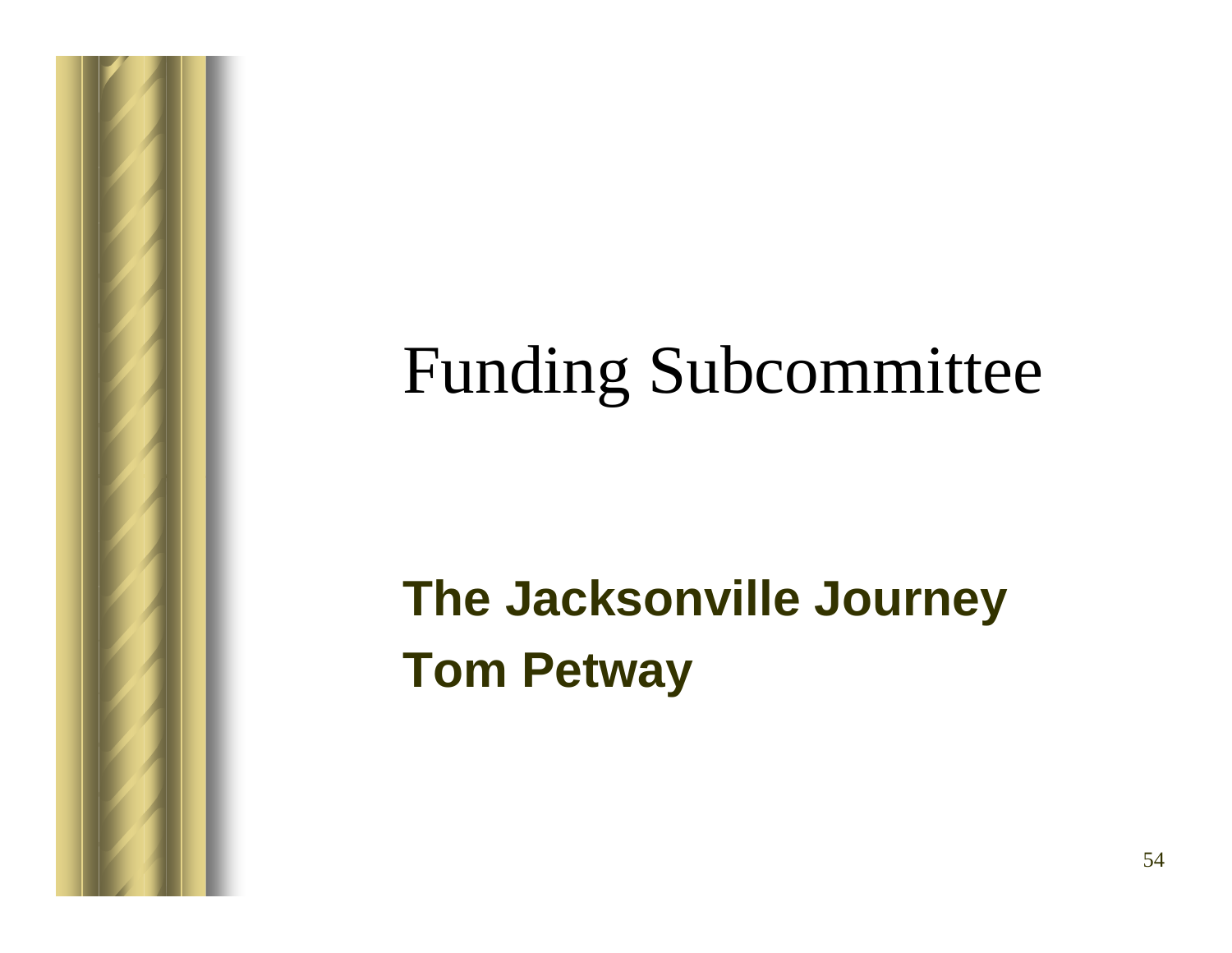## Status Summary

#### $\bullet$  **Overview of committee activities**

- **Funding Committee had initial meeting Feb 11; next meeting planned for March 10th**
- $\bullet$  **Is committee on track for delivery of recommendations by April 30, 2008**
	- **Yes, committee is on track**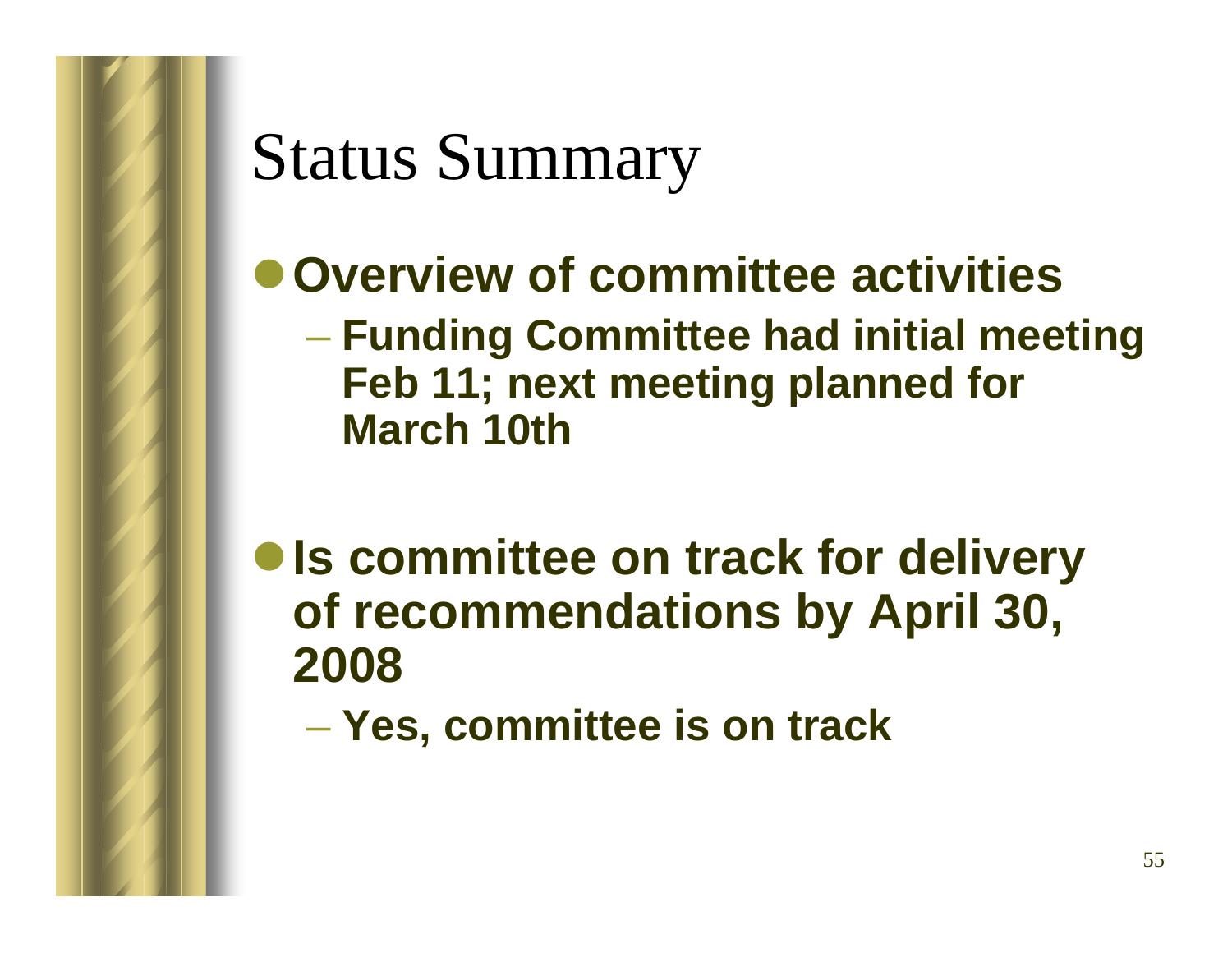- **List progress since last status update was given**
	- **Council President Davis presented funding plan for additional police officers by dedicating revenue from installation of "red light cameras" to this purpose**
	- **NOTE: State legislature approval action required; City Council approval required**
	- **Hart Committee Patton, Boggs – City of Jacksonville's contract federal lobbyists presented areas of likely additional federal funding for Journey recommendations**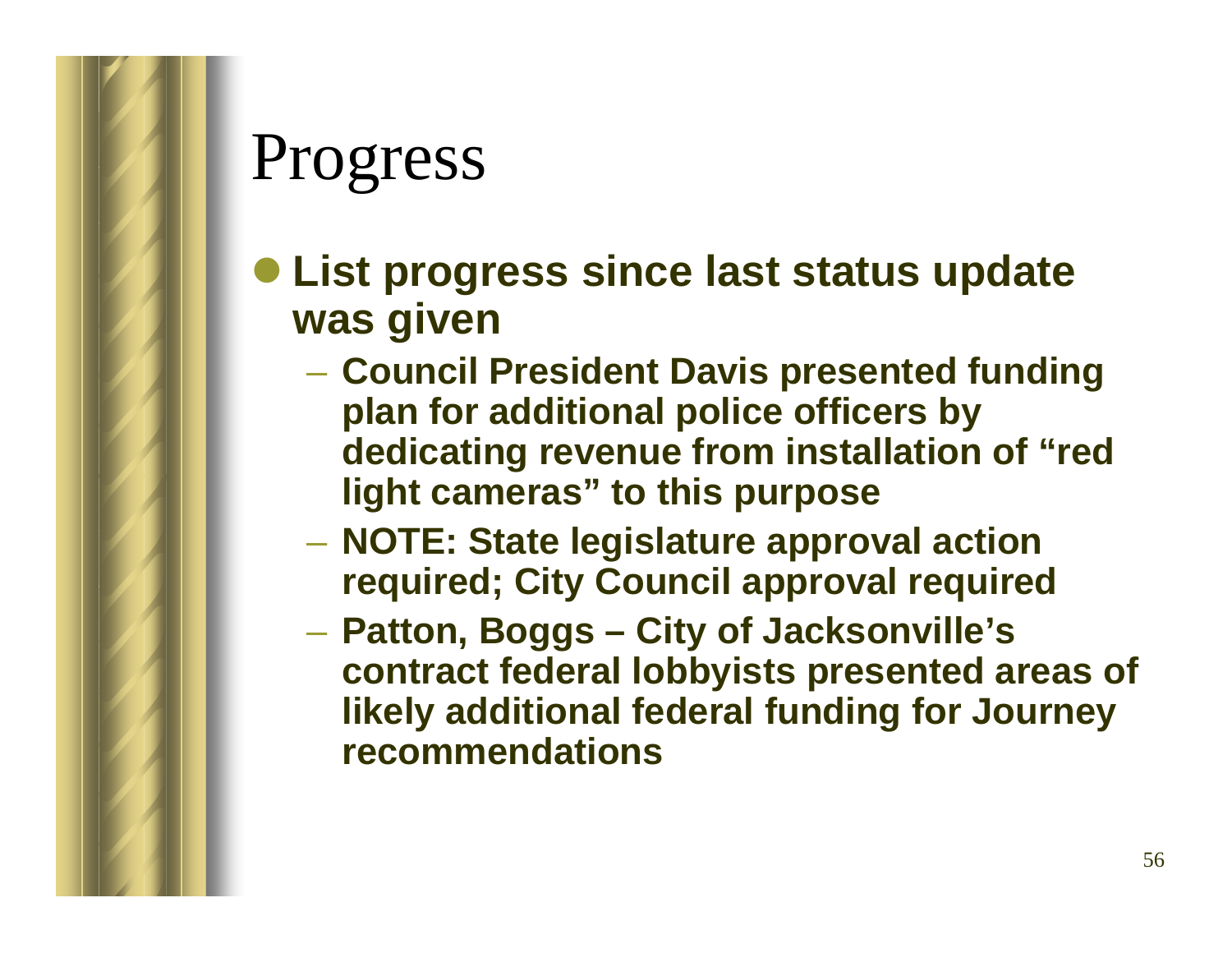## Attention Areas

- <sup>z</sup>**List obstacles or challenges since last status update was given**
	- **Grant cycle for federal money does not always match needs**
	- **Earmarks (federal budget appropriations requested by Members of Congress) scarce**
	- **Overall report suggests that federal dollars will be inadequate to meet needs of Journey in a significant way**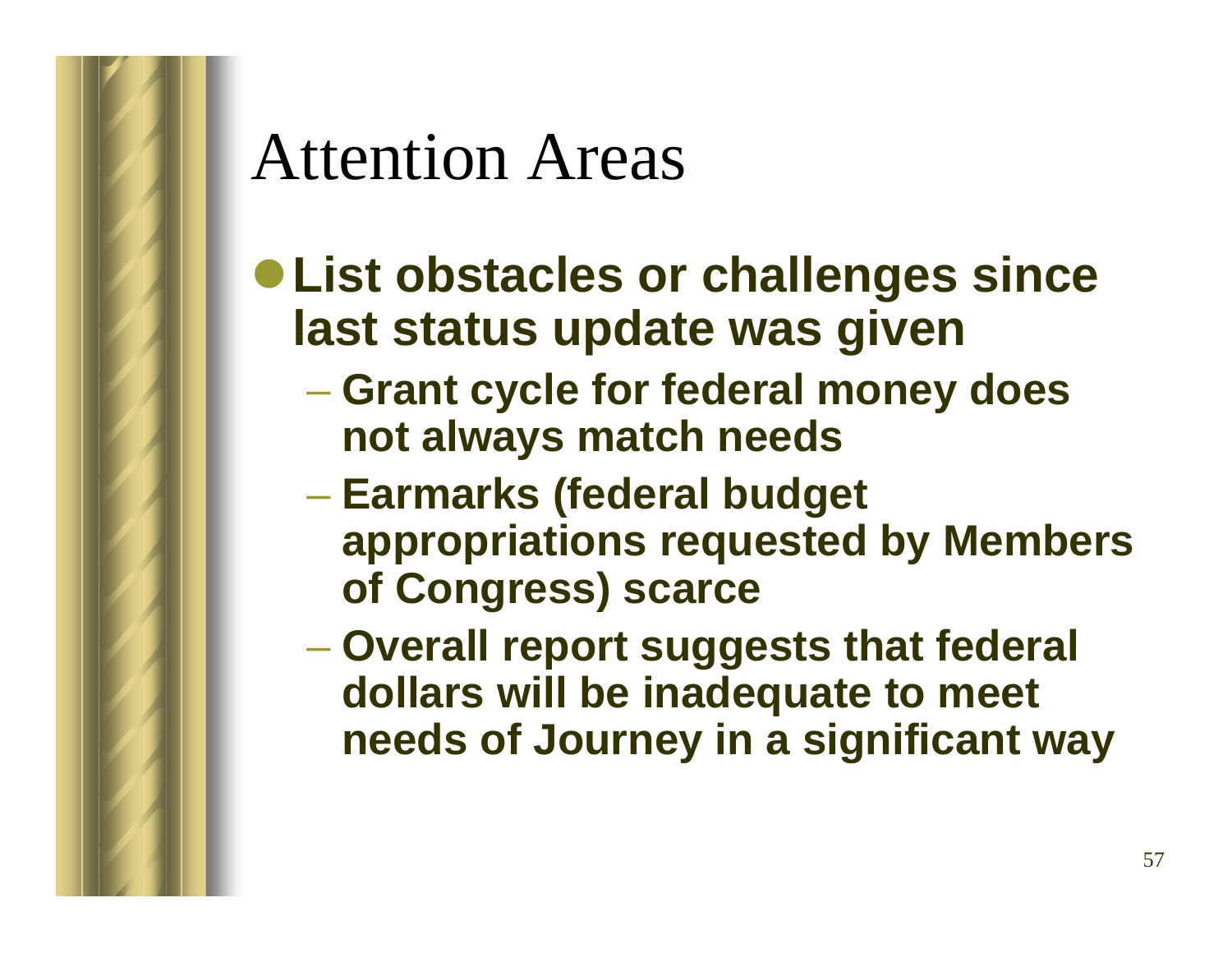#### Recommendations

#### z**Recommendations**

 **Pursue federal opportunities aggressively but be realistic about outcomes**

#### **• Anticipated Outcome**

- **Enhanced federal opportunities through grants and earmarks beginning in FY 09/10**
- **Meet with federal delegation to make them aware of Journey and ask for their assistance**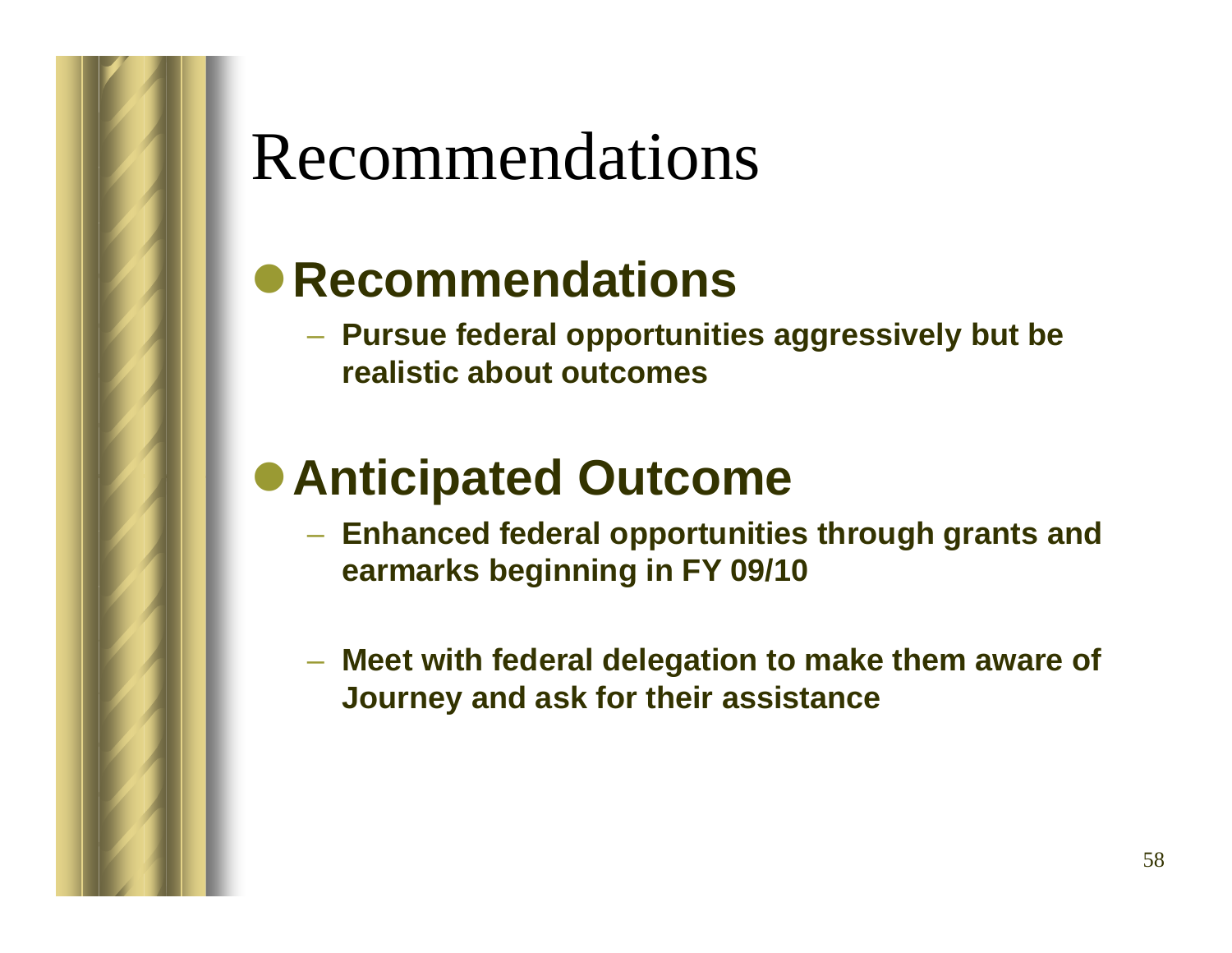## Cost and Funding

z**Cost** – **N/A** <sup>z</sup>**Funding**  $\bullet$ **N/A**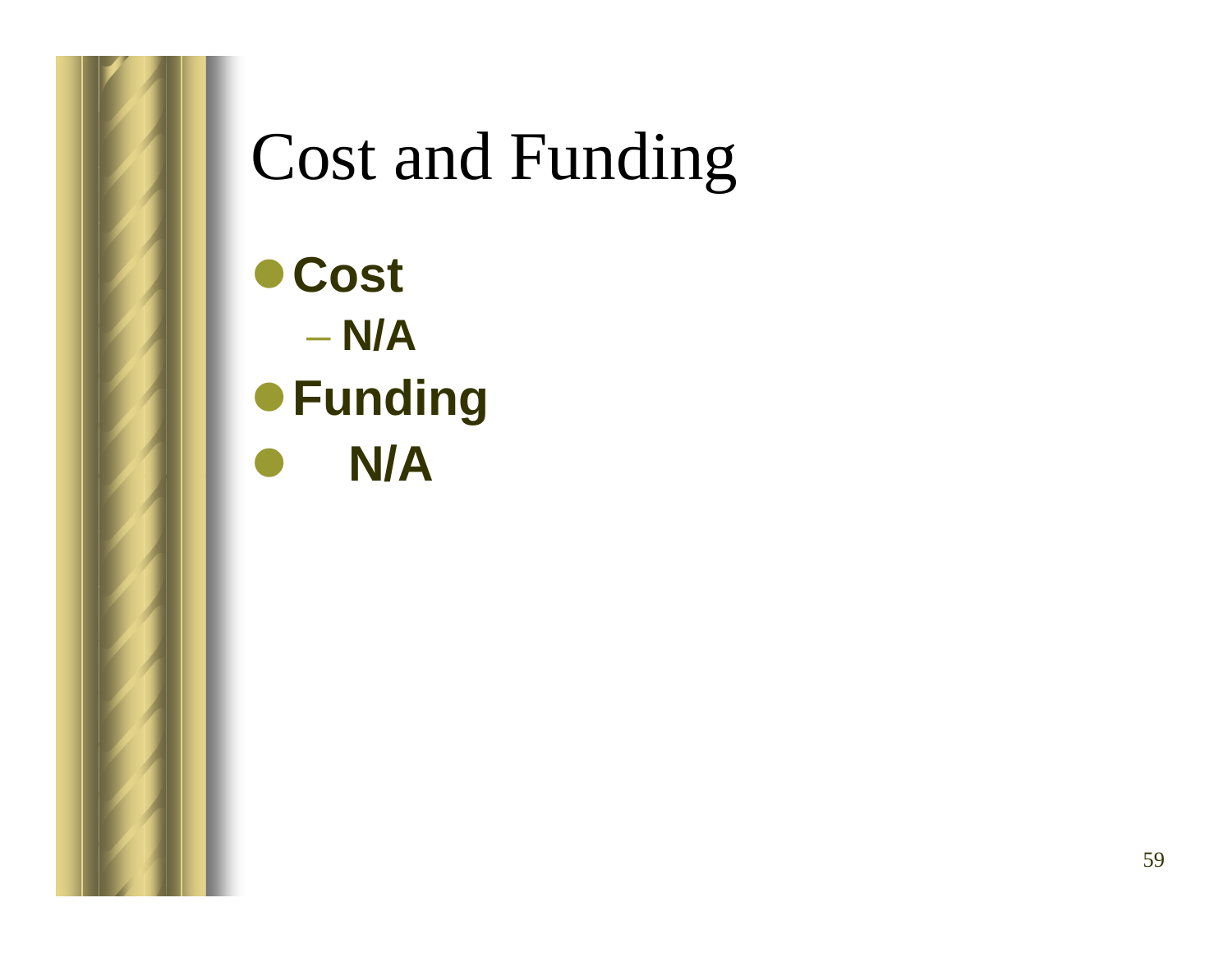### Implementation

**• Stakeholders in implementing program**

> **Who - Federal legislators, City of Jacksonville's contract federal lobbyists, City of Jacksonville finance staff**

- **Why – refine amount of funding that might be available from federal sources (ultimately provide the same review for state, local and private sources)**
- **How – continue information gathering and refinement**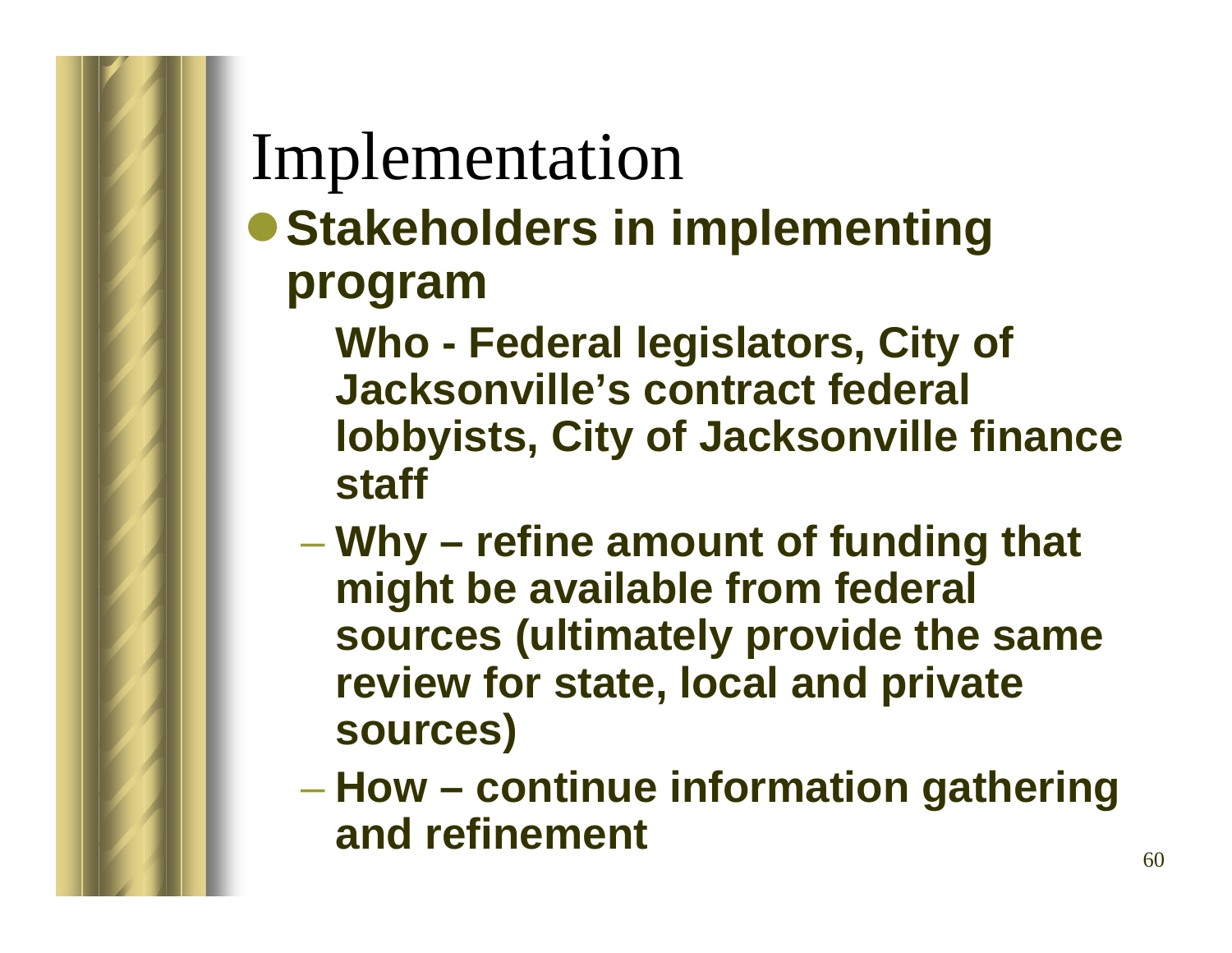#### Resources

#### **• Summarize project resources**

- **City – finance staff, grants office**
- **State/Federal – contract lobbyists, City staff, state and federal delegations**
- **Foundation/Non-Profit - TBD**
- **Private/Corporate TBD**
- **Other**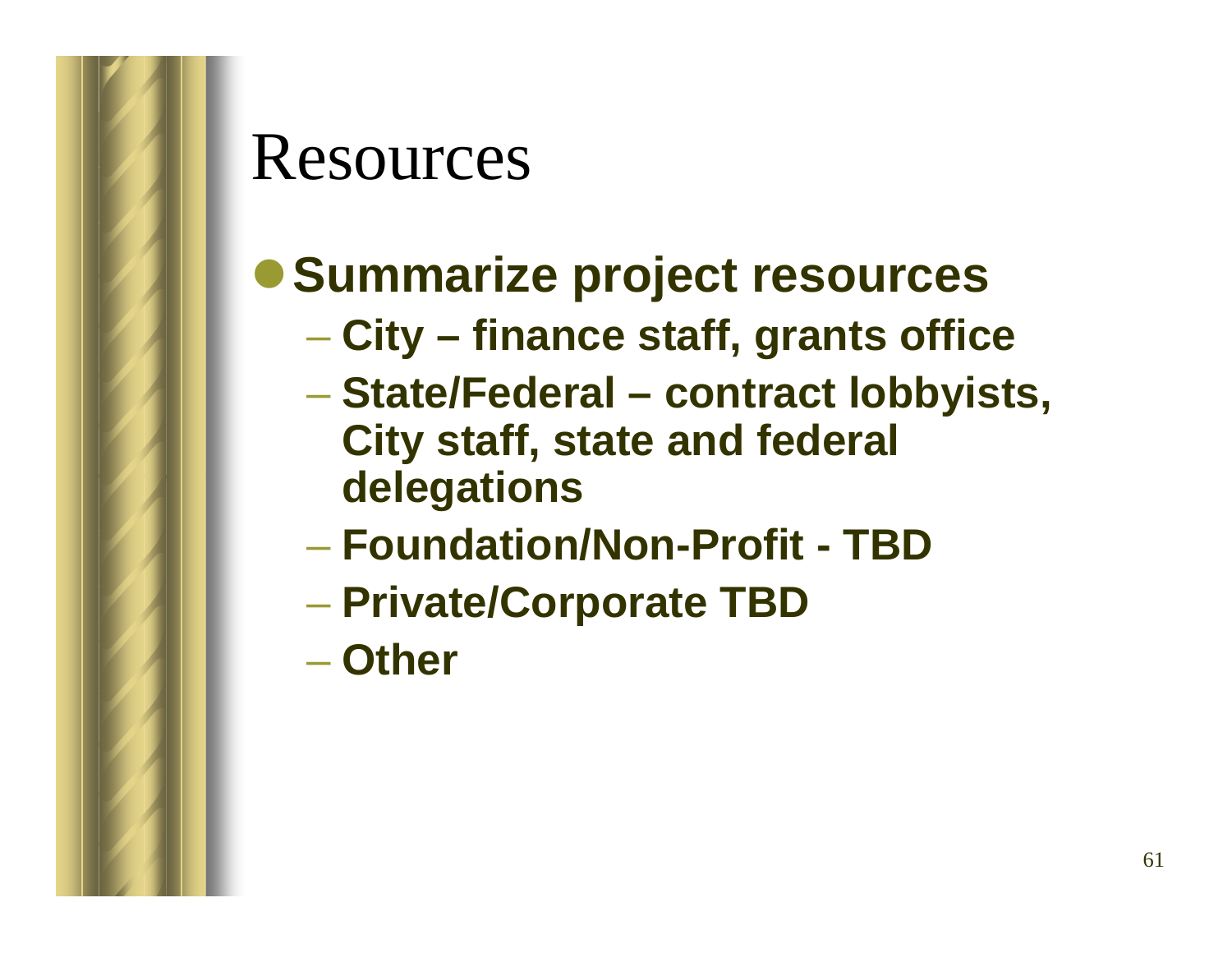## Goals for Next Review

- <sup>z</sup>**Date of next status update**
- 3/15 Steering Committee meeting
- <sup>z</sup>**List goals for next review**

 **Review of available funding from agencies, review of CIBR requests**

**• Make sure anyone involved in project understands action plan**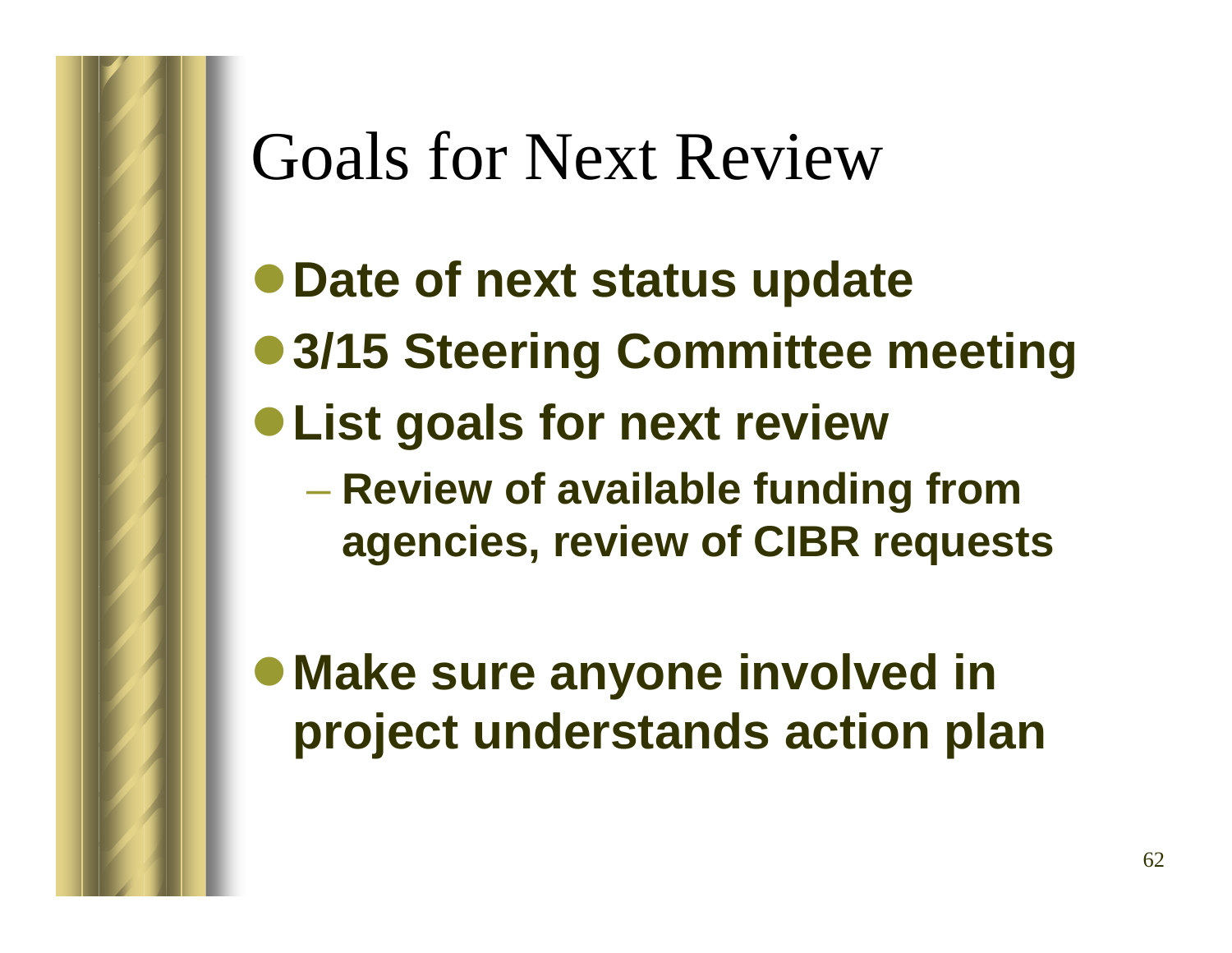## Project Status

#### **Public Relations**

**Will Ketchum**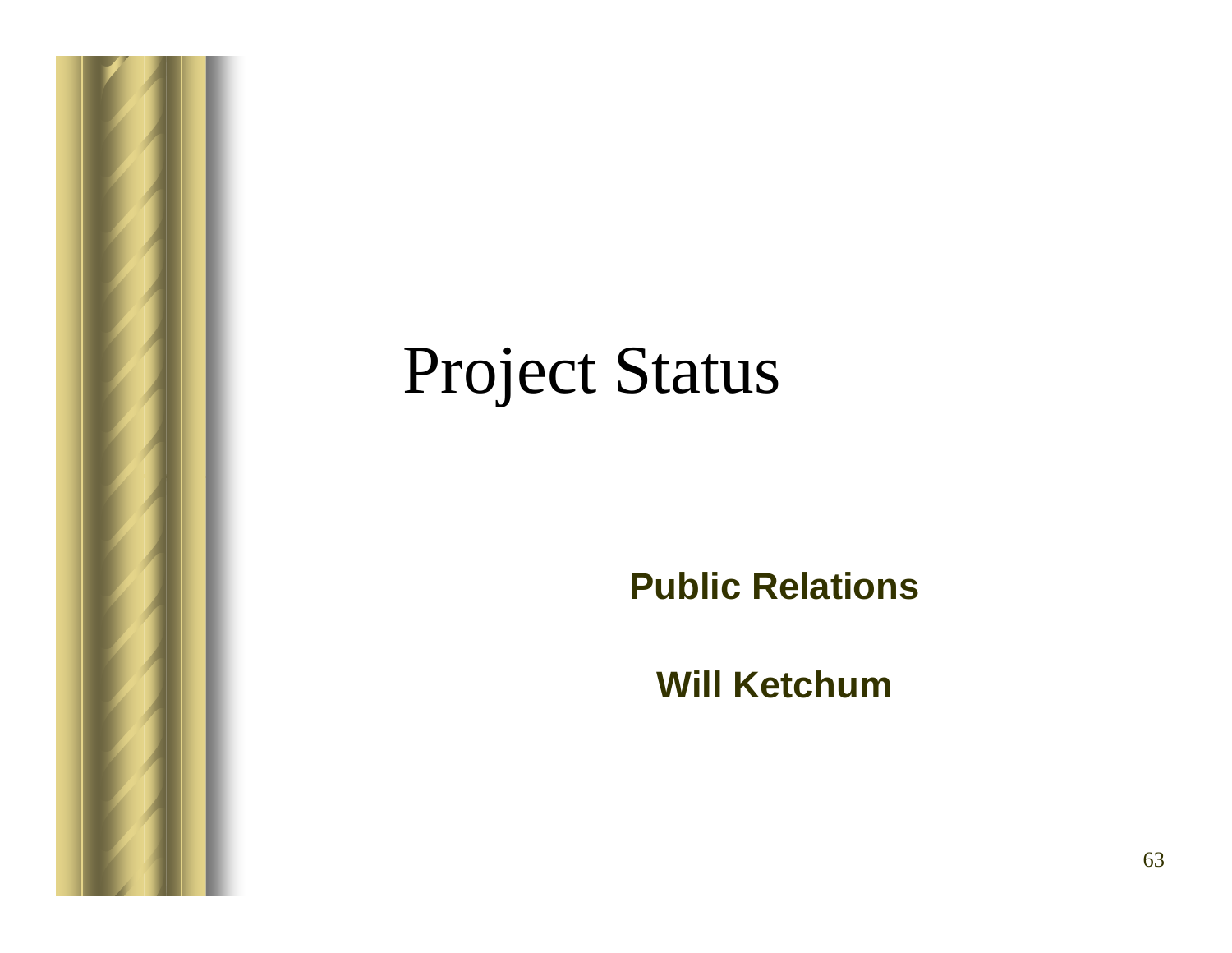## Status Summary

#### $\bullet$  **Overview of committee activities**

- **Committee has met three times so far**
- **PR Committee members assigned to other 5 sub-committees have attended meetings and reported possible action items back to committee**
- **Several attended Rev. Eugene Rivers event**
- **Implemented several action items related to marketing positive message of Jacksonville Journey**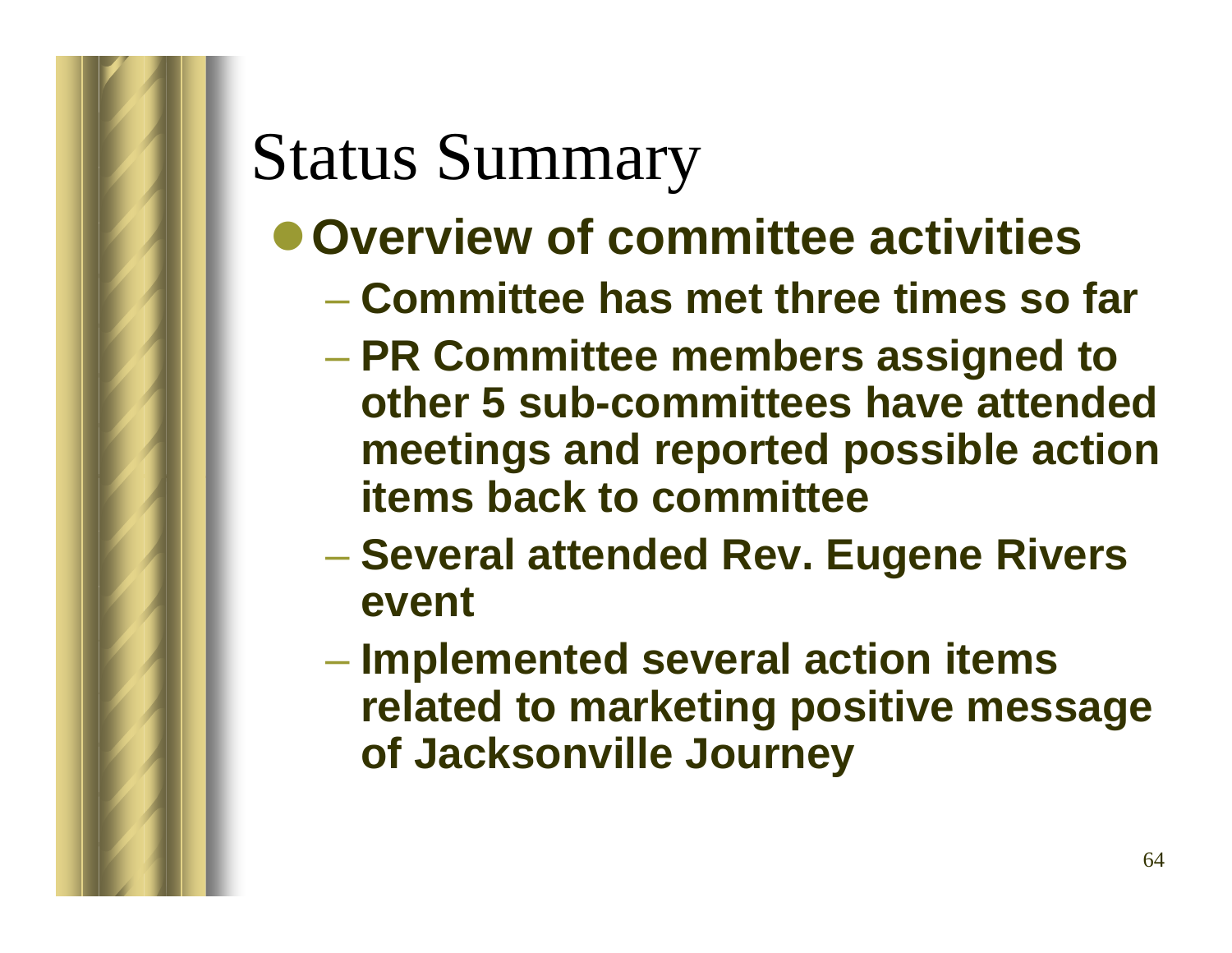- $\bullet$  **Implemented general Jacksonville Journey campaign on JTA buses**
- **Providing support to Faith-based initiative**
- **Assisting Positive Youth Development committee with promotion of mentoring**
- **Creating Jacksonville Journey: "The Extra Mile" recognition program**
- **Continue to assist five committees with public relations and marketing support**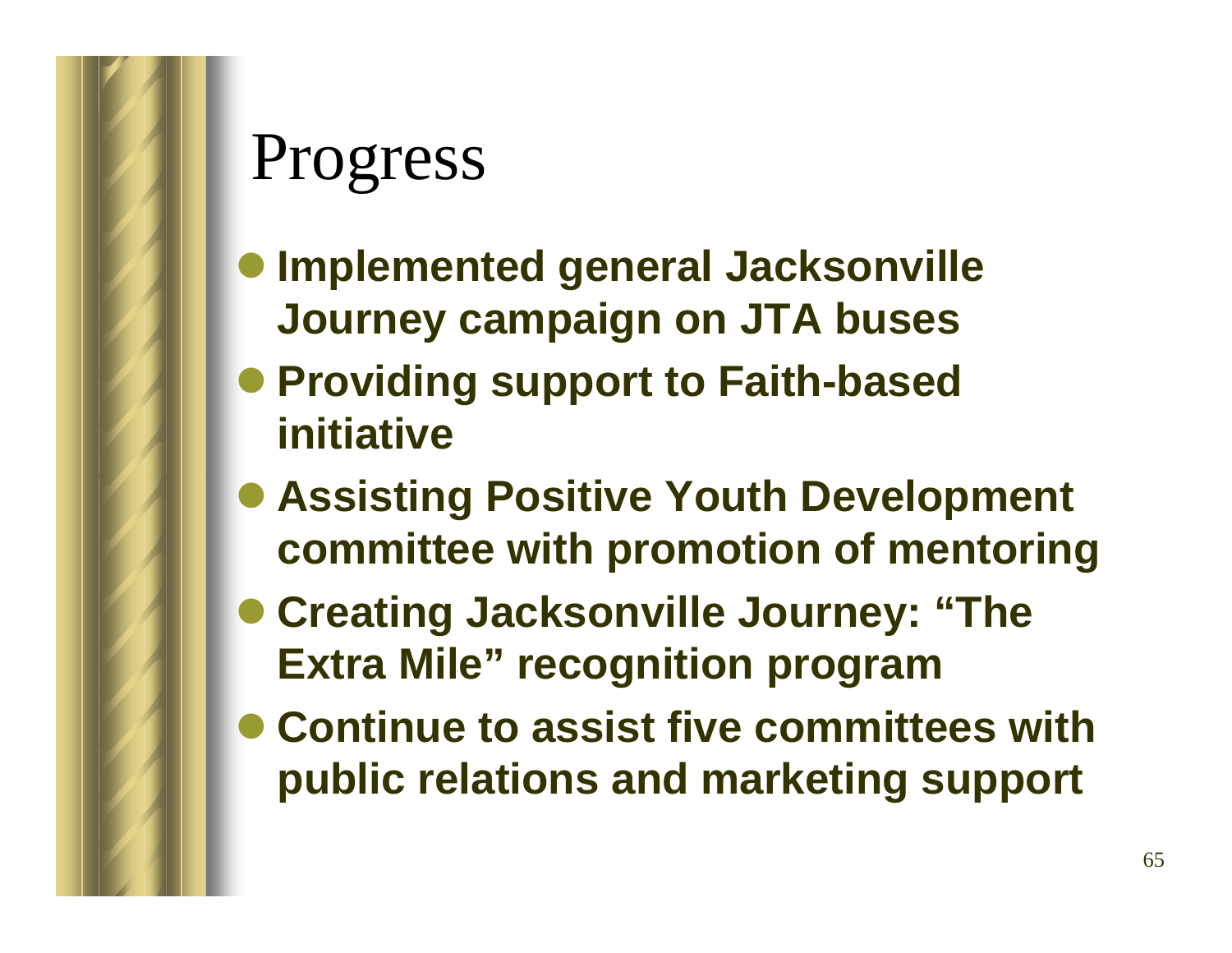## Attention Areas

- <sup>z</sup>**List obstacles or challenges since last status update was given**
	- **Researching alternative means of marketing and "getting the word out" through:**
		- **Diverse publications Public notices in library system, other locationsWeb-based vehicles**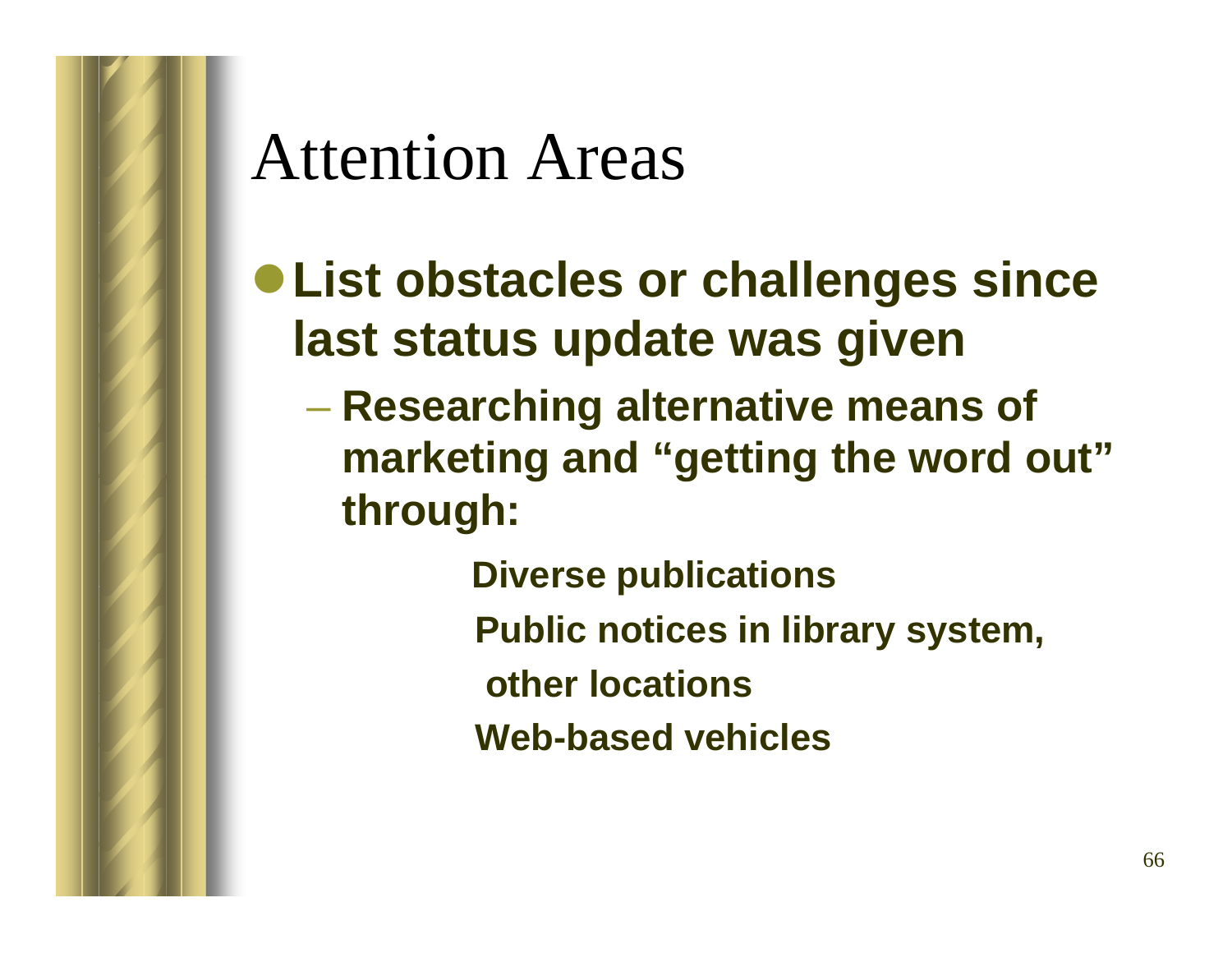# Cost and Funding

#### **• Cost/Funding**

- **Advertising space for JTA bus campaign was donated by JTA for as many weeks as we need it**
- **Hart Community Trying to get donated space to advertise public meetings and have already secured verbal agreements with Hispanic publications**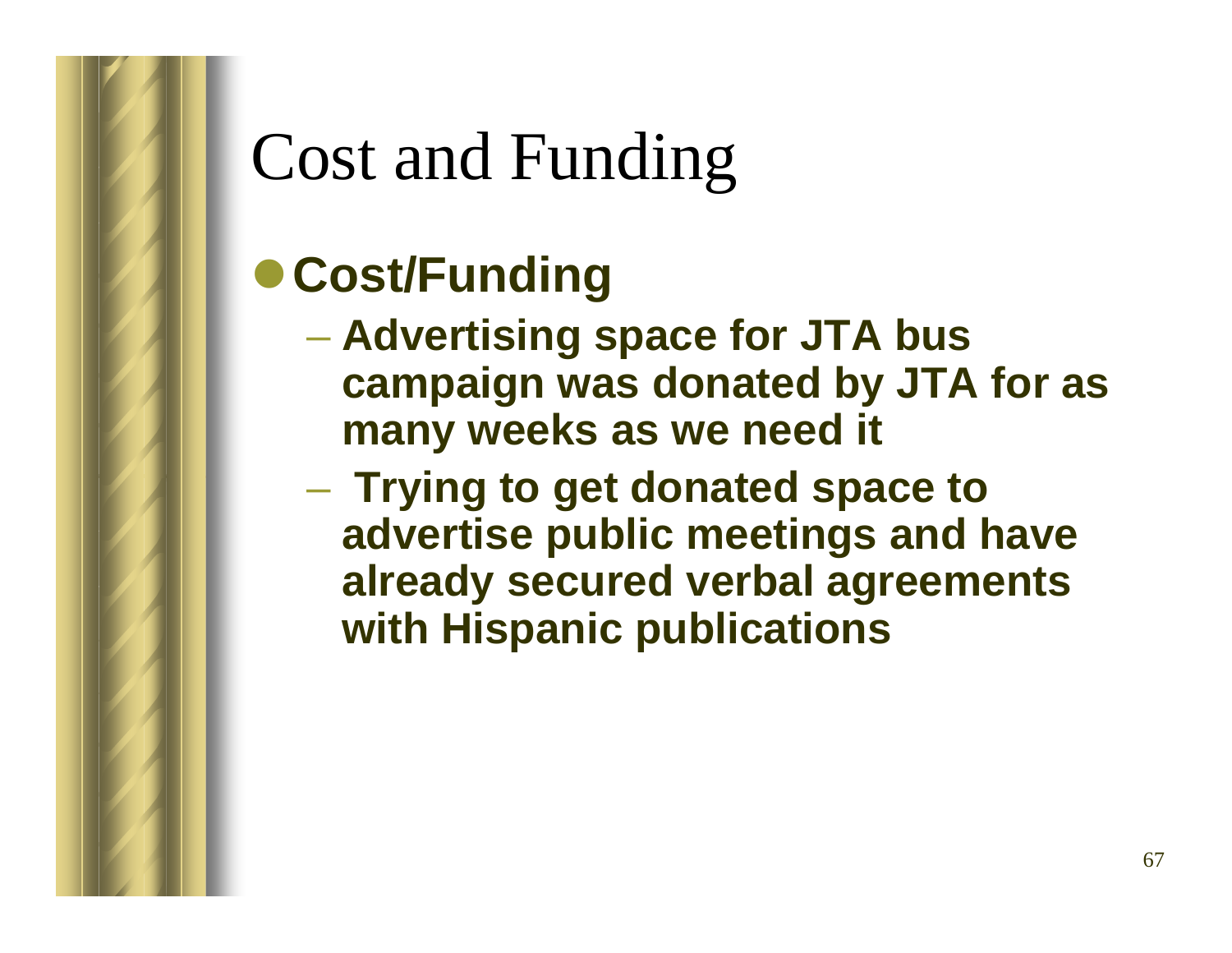### Implementation

- **Stakeholders in implementing program**
	- **Jacksonville Transportation Authority**
	- **Mentoring agencies**
	- **5 sub-committees**
	- **Media**
	- **Jacksonville citizens and communities**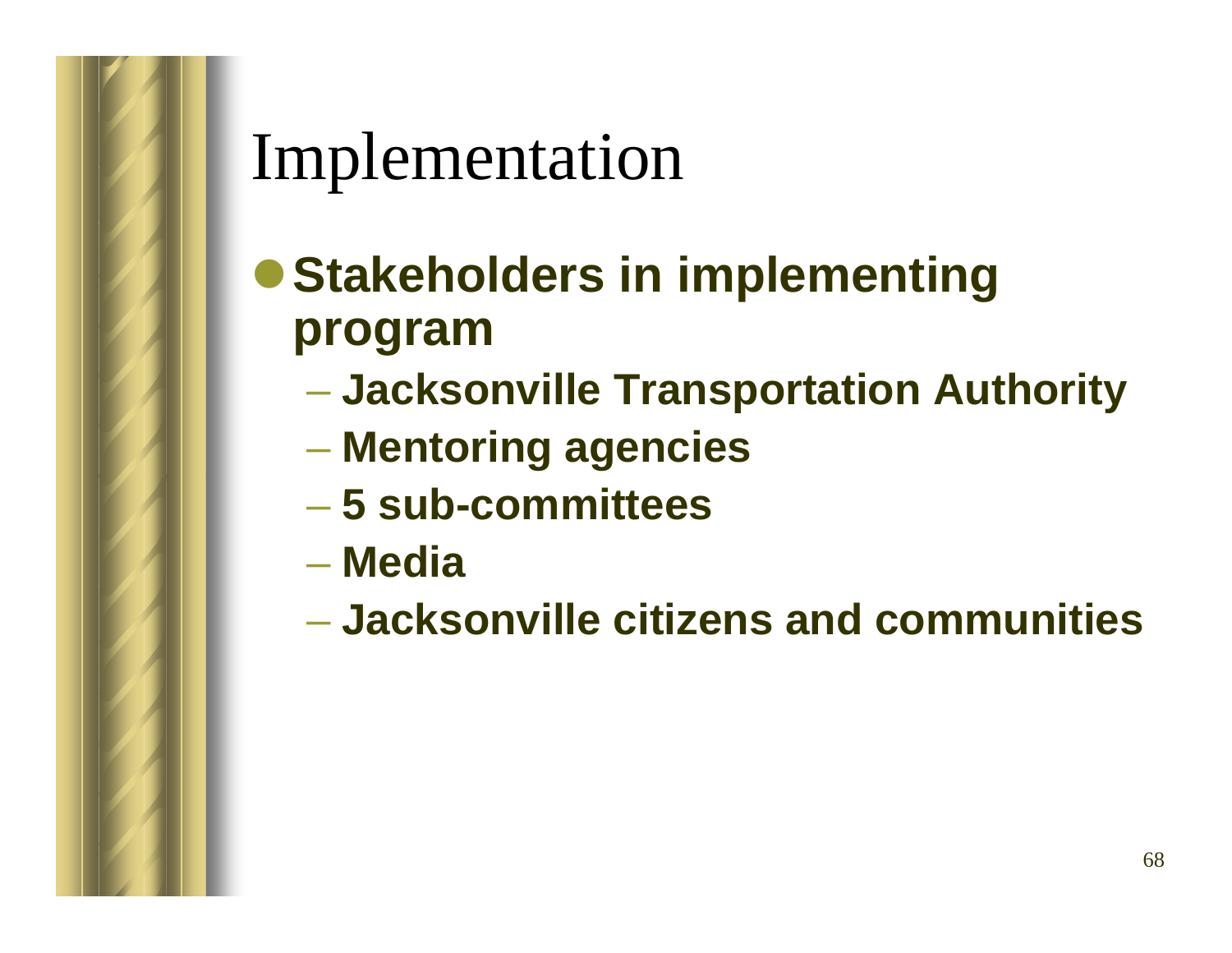#### Resources

- <sup>z</sup>**Working with public and private agencies – such as JTA and Kesler Mentoring – to help implement subcommittee goals and action items**
- Relying on PR committee's internal **knowledge and expertise of local resources and marketing strategies**